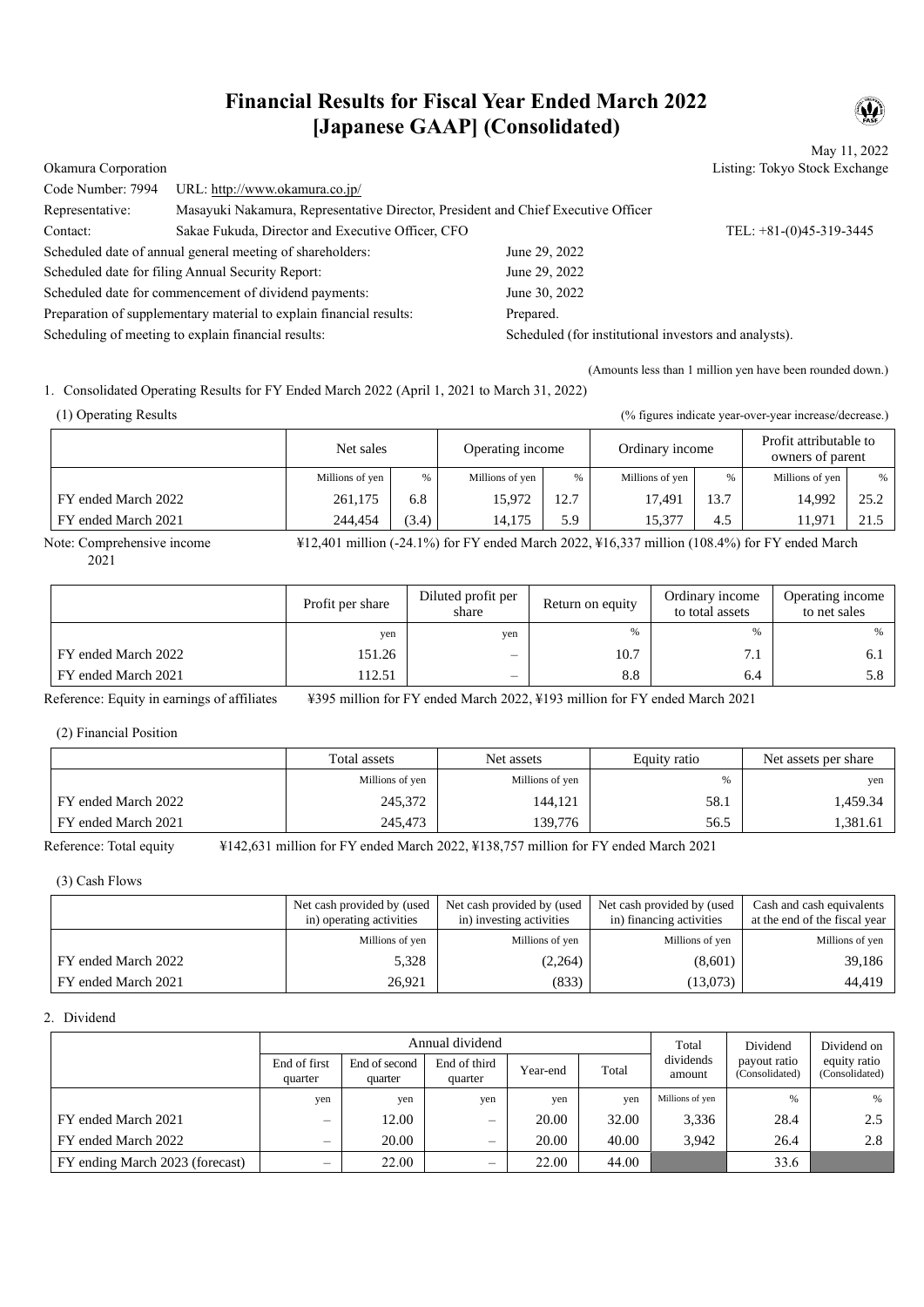3. Forecast of Consolidated Performance for FY Ending March 2023 (from April 1, 2022 to March 31, 2023)

|            | Net sales       |               | Operating income |               | Ordinary income |               | Profit attributable to<br>owners of parent |               | Profit per share |
|------------|-----------------|---------------|------------------|---------------|-----------------|---------------|--------------------------------------------|---------------|------------------|
|            | Millions of yen | $\frac{0}{0}$ | Millions of yen  | $\frac{0}{0}$ | Millions of yen | $\frac{0}{0}$ | Millions of yen                            | $\frac{0}{0}$ | yen              |
| First half | 129,000         | 8.5           | 6.000            | (8.4)         | 6.700           | (8.9)         | 4.700                                      | (7.1)         | 48.09            |
| Full year  | 275,000         | 5.3           | 17,300           | 8.3           | 18.300          | 4.6           | 12,800                                     | (14.6)        | 130.96           |

(% figures indicate year-on-year increase/decrease for First half and Full year.)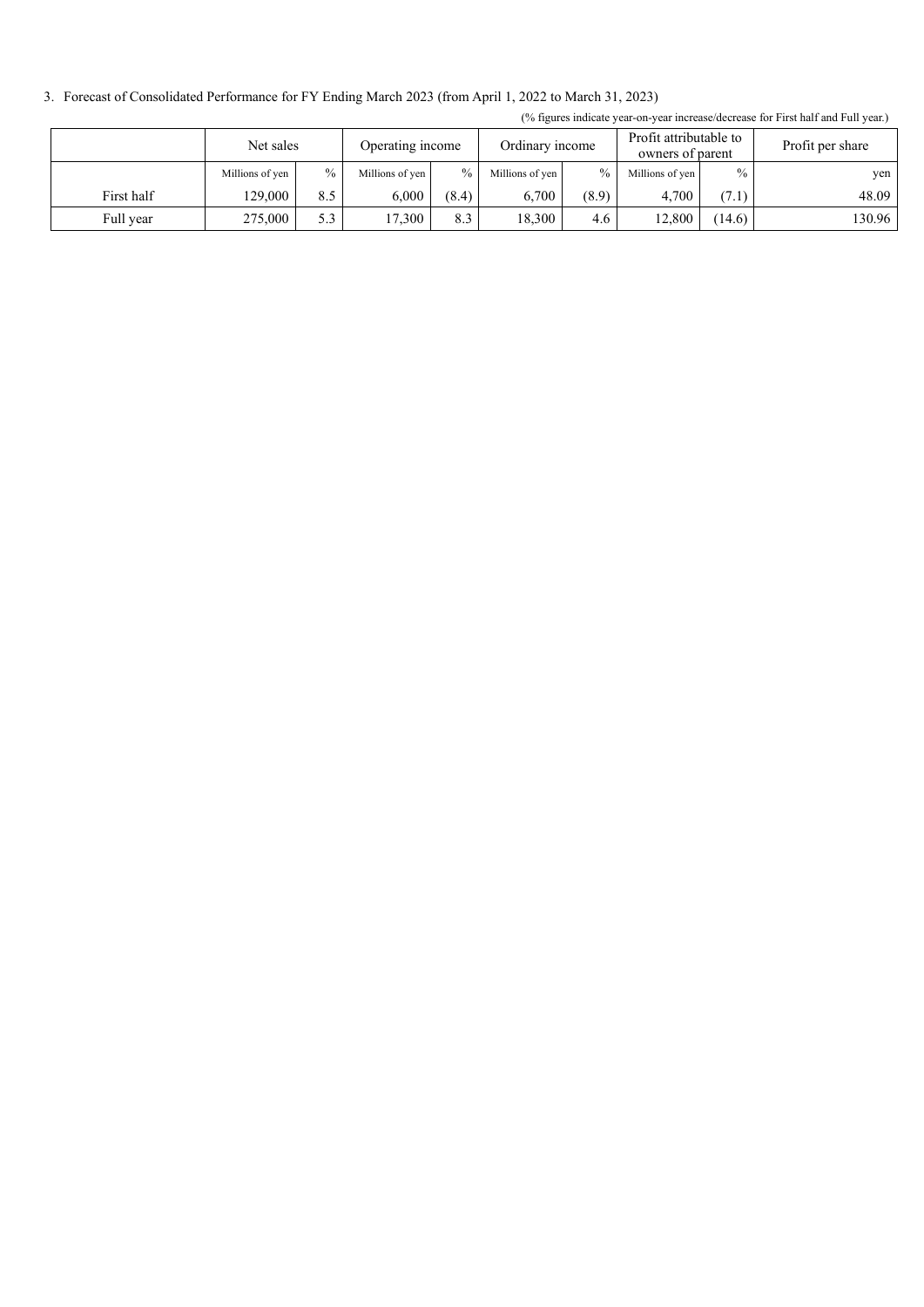\* Notes

(1) Changes in the number of material subsidiaries during the fiscal year under review (This indicates whether there have been changes in the number of specified subsidiaries involving changes in the scope of consolidation): None

| New      | — company(ies) $($ | $\rightarrow$ |
|----------|--------------------|---------------|
| Excluded | — company(ies) $($ |               |

(2) Changes in accounting policy or accounting estimates, or restatement

Changes in accounting policy in accordance with revisions to accounting standards: Yes

 $\oslash$  Changes other than those in  $\oslash$  above in accounting policy: None

- Changes in accounting estimates: None
- Restatement: None
- (3) Number of shares of stock (common stock)
	- Number of shares issued (including treasury stock) at the end of the
	- © Number of shares of treasury stock at the end of the fiscal year
	- $\circ$  Average number of shares during the period

| Number of shares issued (including treasury stock) at the end of the<br>fiscal year | FY ended March 2022 | 100,621,021 FY ended March 2021 | 100.621.021 |
|-------------------------------------------------------------------------------------|---------------------|---------------------------------|-------------|
| Number of shares of treasury stock at the end of the fiscal year                    | FY ended March 2022 | 2,883,895 FY ended March 2021   | 189,377     |
| Average number of shares during the period                                          | FY ended March 2022 | 99,120,707 FY ended March 2021  | 106,406,084 |

#### Reference: Non-Consolidated Operating Results

1. Non-Consolidated Operating Results for FY Ended March 2022 (April 1, 2021 to March 31, 2022)

(1) Operating Results (% figures indicate year-over-year increase/decrease.)

| $\sqrt{1}$<br>$\sim$ |                  |       |                          |                          |                 |      |                 |      |
|----------------------|------------------|-------|--------------------------|--------------------------|-----------------|------|-----------------|------|
|                      | Net sales        |       | Operating income         |                          | Ordinary income |      | Profit          |      |
|                      | Millions of yen  | %     | Millions of yen          | %                        | Millions of yen | %    | Millions of yen | %    |
| FY ended March 2022  | 233,611          | 5.0   | 15,217                   | 12.9                     | 17,133          | 9.7  | 15,116          | 2.9  |
| FY ended March 2021  | 222,479          | (2.6) | 13,481                   | 14.7                     | 15,614          | 16.2 | 14,694          | 58.8 |
|                      | Profit per share |       | Diluted profit per share |                          |                 |      |                 |      |
|                      | yen              |       | yen                      |                          |                 |      |                 |      |
| FY ended March 2022  | 152.22           |       |                          |                          |                 |      |                 |      |
| FY ended March 2021  | 137.86           |       |                          | $\overline{\phantom{0}}$ |                 |      |                 |      |

### (2) Financial Position

|                     | Total assets    | Net assets      | Equity ratio | Net assets per share |
|---------------------|-----------------|-----------------|--------------|----------------------|
|                     | Millions of yen | Millions of yen | %            | yen                  |
| FY ended March 2022 | 221,613         | 133,337         | 60.2         | 1,361.68             |
| FY ended March 2021 | 225,441         | 129,728         | 57.5         | .289.28              |

Note: Total equity ¥133,337 million for FY ended March 2022, ¥129,728 million for FY ended March 2021

\* The Financial Results summary is not subject to audit by Certified Public Accountants or an audit firm.

\* Explanation of Appropriate Use of Performance Forecasts and Other Issues Requiring Particular Mention

<sup>•</sup> The performance forecasts and other forward-looking statements contained herein are based on the information available to the Company at the time, and contain certain assumptions that the Company considers to be reasonable. They are subject to diverse factors that may cause actual results of operations and other items to differ significantly from the statements and forecasts. For a description of the assumptions underlying the performance forecasts and the points to note when using the performance forecasts in this document, etc., please refer to (4) Forecast Earnings for the Future in 1. Outline of the Operating Results on page 4 of the Appendix to this Financial Results summary.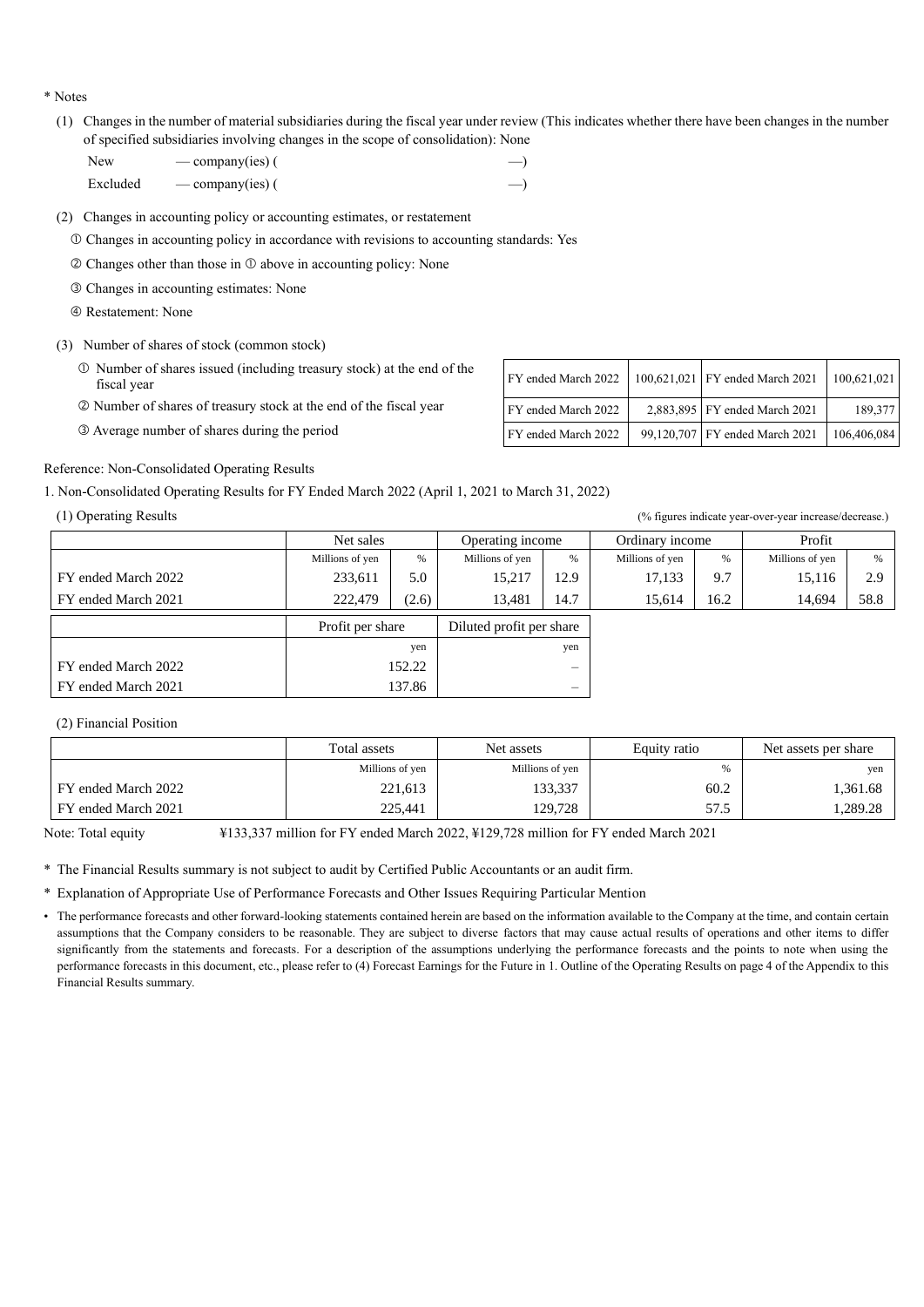# O Table of Contents for Appendix

| (1) |  |
|-----|--|
| (2) |  |
| (3) |  |
| (4) |  |
|     |  |
| (1) |  |
| (2) |  |
| (3) |  |
| (4) |  |
|     |  |
|     |  |
| (1) |  |
| (2) |  |
| (3) |  |
| (4) |  |
| (5) |  |
|     |  |
|     |  |
|     |  |
|     |  |
|     |  |
|     |  |
|     |  |
|     |  |
|     |  |
|     |  |
|     |  |
|     |  |
|     |  |
| (1) |  |
| (2) |  |
|     |  |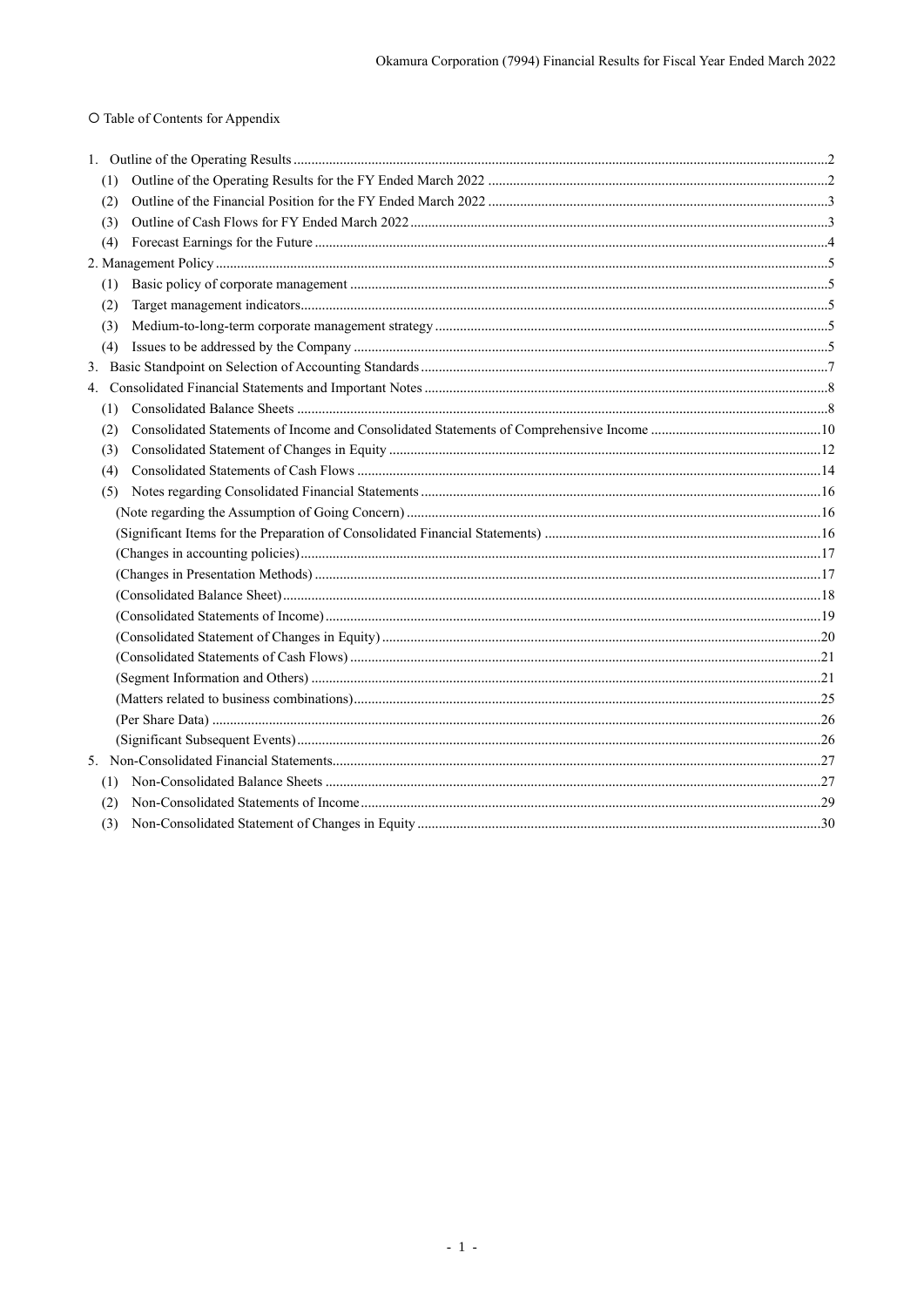## <span id="page-4-0"></span>1. Outline of the Operating Results

- <span id="page-4-1"></span>(1) Outline of the Operating Results for the FY Ended March 2022
	- Overall results

|                        | Net sales         | Operating<br><i>n</i> come | Ordinary<br>income | Profit<br>attributable to<br>owners of<br>parent | Profit per share | <b>ROE</b> |
|------------------------|-------------------|----------------------------|--------------------|--------------------------------------------------|------------------|------------|
|                        | (Millions of yen) | (Millions of yen)          | (Millions of yen)  | (Millions of yen)                                | (Yen)            | (% )       |
| FY ended<br>March 2022 | 261,175           | 15,972                     | 17,491             | 14,992                                           | 151.26           | 10.7       |
| FY ended<br>March 2021 | 244.454           | 14,175                     | 15,377             | 11,971                                           | 112.51           | 8.8        |

During the consolidated fiscal year under review, amid the lingering effect of the COVID-19 pandemic, economic activities were on a recovery trend in Japan, but the Japanese economy continued to face a challenging situation particularly on the supply side due to rising geopolitical risks and procurement difficulties and rising prices of various materials and parts.

Under these circumstances, the Okamura Group disseminated information by leveraging our internal expertise in the form of, for example, releasing the report "Workplace Strategy toward a Post-COVID-19 Society," while challenging itself to try new pandemic-era workstyles. Through these activities, we focused on developing a new market by creating distinctive products and offering total solutions, while taking measures to absorb the effect of rising material prices, such as cost reduction and price revisions.

As a result of the above, during the consolidated fiscal year under review, the Company posted net sales of ¥261,175 million (¥244,454 million in the previous fiscal year), operating income of ¥15,972 million (¥14,175 million in the previous fiscal year), ordinary income of ¥17,491 million (¥15,377 million in the previous fiscal year) and profit attributable to owners of parent of ¥14,992 million (¥11,971 million in the previous fiscal year). The Company posted record high net sales, operating income, ordinary income and profit for the fiscal year under review.

Return on equity (ROE) resulted in 10.7% (8.8% in the previous fiscal year), ordinary income to total assets (ROA) was 7.1% (6.4% in the previous fiscal year), and operating income to net sales was 6.1% (5.8% in the previous fiscal year).

The "Accounting Standard for Revenue Recognition" (ASBJ Statement No. 29, March 31, 2020), etc. has been applied since the beginning of the consolidated fiscal year under review. As such, percentage changes from the previous consolidated fiscal year have been omitted in our explanation of the (consolidated) operating results for the consolidated fiscal year under review.

## Segment status

The understanding, analysis and review of the operating results by segment are as follows:

|                              |                        | Net sales (Millions of yen) |                       | Segment income or loss (Millions of yen) |                        |                       |  |
|------------------------------|------------------------|-----------------------------|-----------------------|------------------------------------------|------------------------|-----------------------|--|
| Segment name                 | FY ended<br>March 2021 | FY ended<br>March 2022      | Increase/<br>decrease | FY ended<br>March 2021                   | FY ended<br>March 2022 | Increase/<br>decrease |  |
| Office Furniture             | 130,783                | 140.599                     | 9,816                 | 10.059                                   | 13.782                 | 3,722                 |  |
| <b>Store Displays</b>        | 94.329                 | 102,674                     | 8.345                 | 2,968                                    | 2.740                  | (228)                 |  |
| Material Handling<br>Systems | 14.764                 | 12.360                      | (2,403)               | 1,266                                    | (590)                  | (1, 857)              |  |
| Others                       | 4.577                  | 5.540                       | 962                   | (119)                                    | 40                     | 159                   |  |
| Total                        | 244,454                | 261,175                     | 16,720                | 14,175                                   | 15,972                 | 1,796                 |  |

Note: Total of segment income or loss corresponds to the operating income on Consolidated Statements of Income.

### Office Furniture

In the Office Furniture segment, the trend to create new office environments, such as work style reform, is expanding nationwide, reaching a broad base of companies, regardless of industry or scale. In addition, this trend is further intensifying due to rapid changes in the ways that people work amid the COVID-19 pandemic. Investment in offices is now a high priority agenda for businesses seeking to improve productivity, and renovation demand for central offices is increasing. Under these circumstances, the Company engaged in proposal-based sales to meet customer needs, such as the rightsizing of office floor areas, and the expansion of new products to serve the change in workstyle, leveraging the results obtained from our proof-ofconcept office "LABO Office" to put into practice and verify new ways and environment of working, in addition to the experience and knowledge gained from the Company's own work style reform. Owing to these efforts, both net sales and income increased significantly in comparison to the previous consolidated fiscal year and also to a record high.

As a result, net sales of this segment amounted to ¥140,599 million (¥130,783 million in the previous fiscal year), and the segment income amounted to ¥13,782 million (a segment income of ¥10,059 million in the previous fiscal year).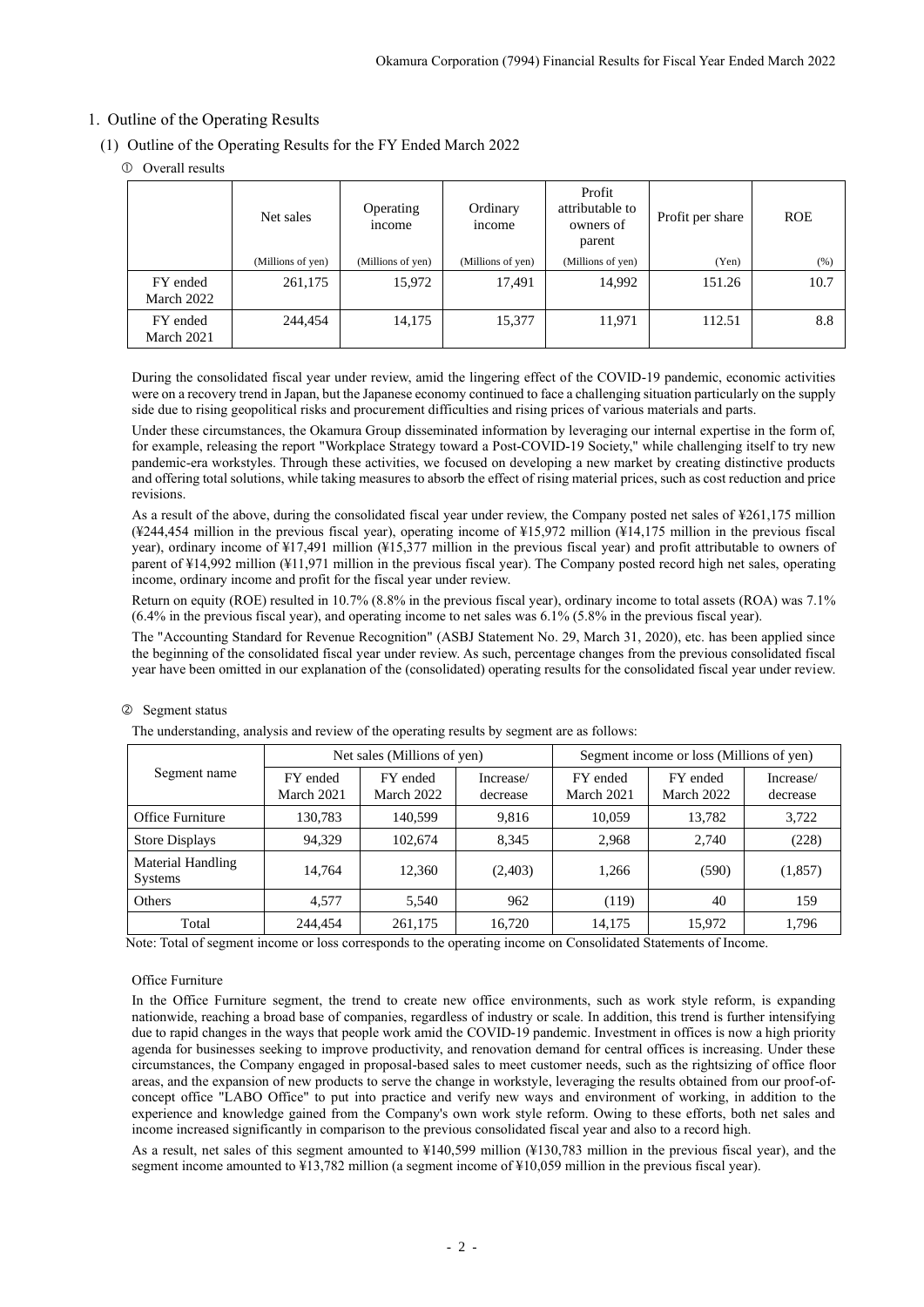#### Store Displays

In the Store Display segment, renovation demand remained strong particularly among retailers such as supermarkets and drugstores, which represent the Company's main customer base. Under these circumstances, the Company stepped up efforts to deliver total solutions for display fixtures, store carts, store security products, and the like by leveraging the organization's comprehensive capabilities. The Company also made efforts to cater to new demand, for example, for infection prevention measures such as self-checkout and for checkout counter fixtures and fittings that can accommodate increasingly diverse payment methods. Owing to these efforts, net sales increased to a record high. However, income decreased due to increases in costs associated mainly with the fire in the Nakai Plant and responses to procurement difficulty of refrigerators.

As a result, net sales of this segment amounted to ¥102,674 million (¥94,329 million in the previous fiscal year) and the segment income amounted to ¥2,740 million (a segment income of ¥2,968 million in the previous fiscal year).

#### Material Handling Systems

In the Material Handling Systems segment, demand for automated warehouse equipment remained at high levels mainly among major logistics facilities on the back of the expansion of stay-at-home demand and growing labor-saving needs arising from labor shortages. Under these circumstances, the Company has actively engaged in promotion activities for proposals that maximize the strengths of its products, which stand out due to their superiority. Despite these efforts, both net sales and income declined in comparison to the previous consolidated fiscal year, mainly due to stagnation in sales negotiations since the beginning of the previous fiscal year, customers' postponement of investment resulting from the spread of novel coronavirus infections, and procurement difficulty of parts. However, new orders are currently increasing steadily.

As a result, the net sales of this segment amounted to ¥12,360 million (¥14,764 million in the previous fiscal year) and the segment loss amounted to ¥590 million (a segment income of ¥1,266 million in the previous fiscal year).

|                                | At the end of FY ended<br>March 2021 | At the end of FY ended<br>March 2022 |  |
|--------------------------------|--------------------------------------|--------------------------------------|--|
| Total assets (Millions of yen) | 245,473                              | 245,372                              |  |
| Net assets (Millions of yen)   | 139,776                              | 144.121                              |  |
| Equity ratio $(\%)$            | 56.5                                 | 58.1                                 |  |
| Net assets per share (Yen)     | 1,381.61                             | 1,459.34                             |  |

#### <span id="page-5-0"></span>(2) Outline of the Financial Position for the FY Ended March 2022

The Company's consolidated financial position at the end of the fiscal year under review is as follows:

Total assets amounted to ¥245,372 million, down ¥101 million compared with the end of the previous consolidated fiscal year. Current assets increased by ¥2,695 million, mainly because of a decrease in cash and deposits and increases in notes and accounts receivable-trade and inventories, and non-current assets decreased by ¥2,797 million, mainly because of a decrease in investment securities and an increase in goodwill.

Liabilities amounted to ¥101,250 million, down ¥4,447 million on the end of the previous consolidated fiscal year, mainly as a result of decreases in notes and accounts payable-trade and deferred tax liabilities.

Net assets amounted to ¥144,121 million, up ¥4,345 million over the end of the previous fiscal year, mainly because of a decrease caused by a decrease of valuation difference on available-for-sale securities and an increase in treasury stocks and an increase in retained earnings.

As a result of the above, the equity ratio increased by 1.6 percentage points to 58.1% compared with the end of the previous consolidated fiscal year, and the net assets per share increased from ¥1,381.61 at the end of the previous consolidated fiscal year to ¥1,459.34.

### <span id="page-5-1"></span>(3) Outline of Cash Flows for FY Ended March 2022

|                                                              | FY ended March<br>2021 | FY ended March<br>2022 |
|--------------------------------------------------------------|------------------------|------------------------|
|                                                              | (Millions of yen)      | (Millions of yen)      |
| Net cash provided by (used in) operating activities          | 26,921                 | 5,328                  |
| Net cash provided by (used in) investing activities          | (833)                  | (2,264)                |
| Net cash provided by (used in) financing activities          | (13,073)               | (8,601)                |
| Cash and cash equivalents at the end of the fiscal year      | 44.419                 | 39,186                 |
| Borrowings and corporate bonds at the end of the fiscal year | 21.721                 | 21,594                 |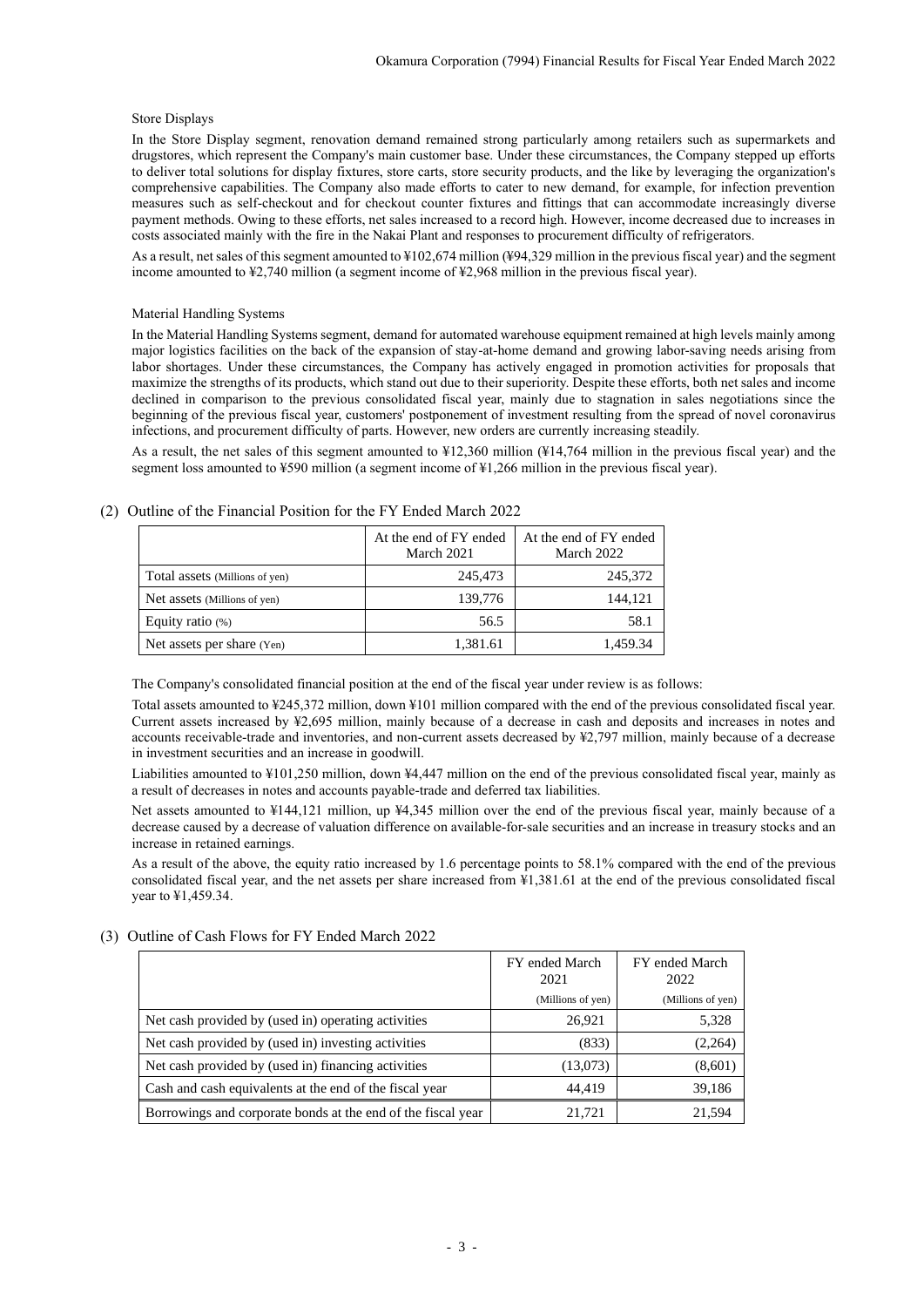The situation with regard to cash flows for the current consolidated fiscal year is as follows:

Operating activities generated a net cash increase of ¥5,328 million (an increase of ¥26,921 million in the previous fiscal year), reflecting: 1) inflows including profit before income taxes for the year of ¥21,670 million and depreciation of ¥5,737 million and 2) outflows including an increase of ¥4,794 million in notes and accounts receivable-trade and contract assets, an increase of ¥3,266 million in inventories, a decrease of ¥5,853 million in notes and accounts payable-trade, ¥6,178 million of income taxes paid, and ¥3,907 million in gain on sales of investment securities.

Investment activities resulted in a net cash outflow of ¥2,264 million (a net cash outflow of ¥833 million in the previous fiscal year), reflecting 1) inflows including proceeds from sales and redemption of investment securities of ¥6,020 million and 2) outflows including disbursements of ¥5,237 million for the purchase of property, plant and equipment, ¥2,457 million for the purchase of shares of subsidiaries resulting in change in scope of consolidation, and ¥820 million for the purchase of intangible assets.

Financing activities resulted in a net cash outflow of ¥8,601 million (versus a net cash outflow of ¥13,073 million in the previous fiscal year), reflecting outflows including acquisition of treasury stocks of ¥3,527 million and cash dividends paid of ¥3,992 million.

As a result, the balance of cash and cash equivalents at the end of the consolidated fiscal year under review decreased by ¥5,232 million to ¥39,186 million.

The balance of interest-bearing debt (borrowings and corporate bonds) at the end of the consolidated fiscal year under review decreased by ¥127 million compared with the end of the previous fiscal year to ¥21,594 million.

#### <span id="page-6-0"></span>(4) Forecast Earnings for the Future

The outlook for the Japanese economy looks highly uncertain mainly due to the Russia/Ukraine situation and the resurgence of COVID-19 cases. We expect that the business environment will remain unpredictable as the risk of hikes in material prices and procurement difficulty is rising higher.

In such a business environment, the Okamura Group will further strengthen the ability to make proposals and the capacity to supply products that satisfy the requirements of customers in response to the way new offices should be in the age of hybrid work and changes in store formats in the distribution business.

With regard to the forecasts of consolidated performance for the fiscal year ending March 2023, the Company expects to post net sales of ¥275 billion, operating income of ¥17.3 billion, ordinary income of ¥18.3 billion and profit attributable to owners of parent of ¥12.8 billion.

| [Net sales by segment (consolidated)] |                                       |                                       |  |  |  |  |
|---------------------------------------|---------------------------------------|---------------------------------------|--|--|--|--|
|                                       | FY ended March 2022                   | FY ending March 2023                  |  |  |  |  |
| Office Furniture                      | $4140,599$ million                    | $\text{\textsterling}150,000$ million |  |  |  |  |
| Store Displays                        | $\text{\textsterling}102,674$ million | $\text{\textsterling}104,000$ million |  |  |  |  |
| <b>Material Handling Systems</b>      | $412,360$ million                     | $415,000$ million                     |  |  |  |  |
| Others                                | $45.540$ million                      | $46,000$ million                      |  |  |  |  |
| Total                                 | $\text{\textsterling}261,175$ million | $\text{\textsterling}275,000$ million |  |  |  |  |

<span id="page-6-1"></span>

| [Operating income by segment (consolidated)] |                     |                           |  |  |  |  |
|----------------------------------------------|---------------------|---------------------------|--|--|--|--|
|                                              | FY ended March 2022 | FY ending March 2023      |  |  |  |  |
| Office Furniture                             | $413,782$ million   | $413,800$ million         |  |  |  |  |
| Store Displays                               | $42,740$ million    | $43,300$ million          |  |  |  |  |
| <b>Material Handling Systems</b>             | -¥590 million       | $\frac{1}{2}0$ million    |  |  |  |  |
| Others                                       | ¥40 million         | $\text{\#200}$ million    |  |  |  |  |
| Total                                        | $415.972$ million   | $\text{\#}17,300$ million |  |  |  |  |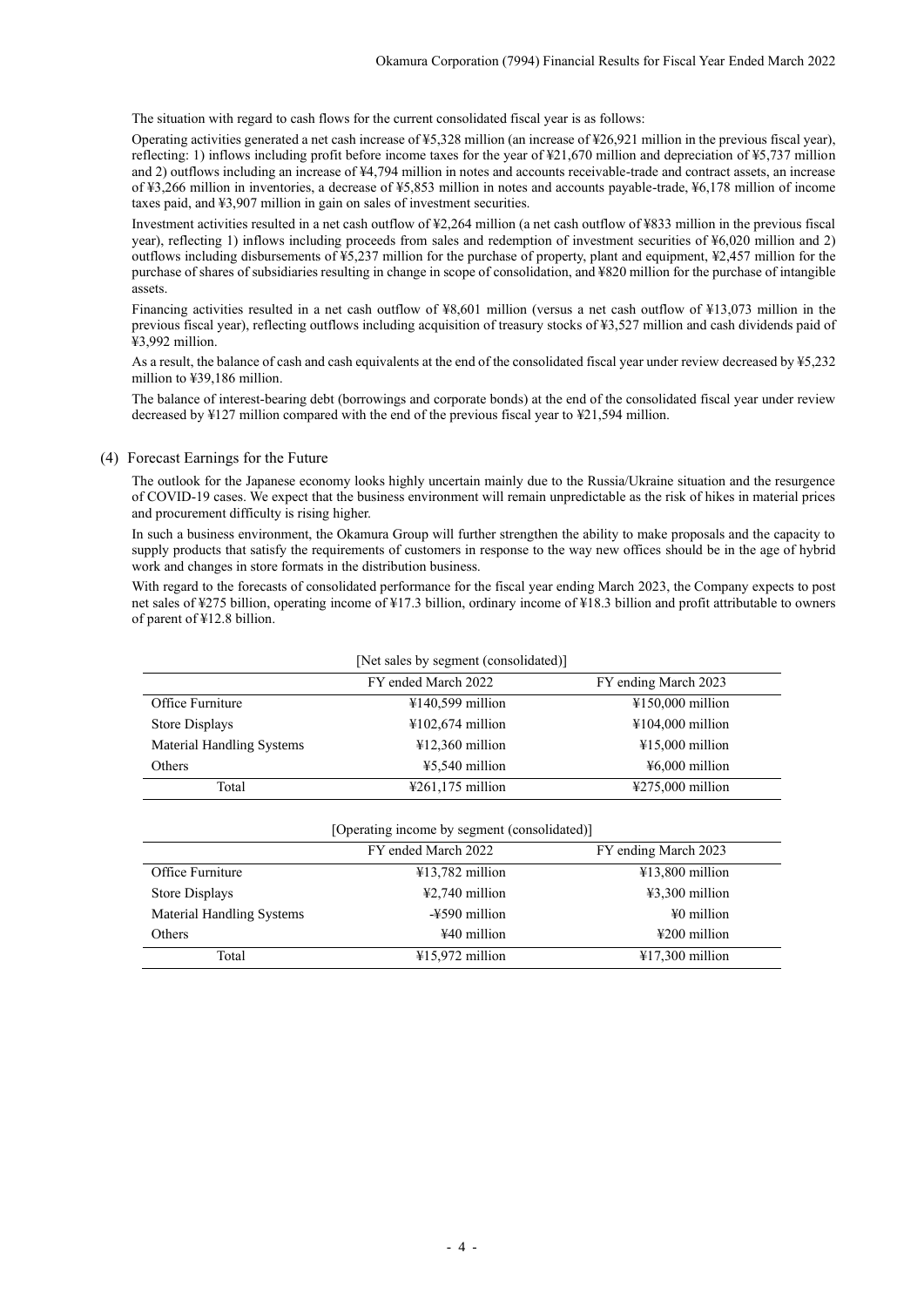## 2. Management Policy

<span id="page-7-0"></span>(1) Basic policy of corporate management

In July 2021, the Okamura Group revised part of our existing management philosophy and systematically reorganized it into the "Okamura Way" to align with changing values that reflect the increasing importance of realizing a sustainable society.

The Company had its beginning in 1945 as the Okamura Manufacturing Facility, a cooperative industry, when engineers who embraced its founding purpose brought together funds, technology and labor. Okamura's founding spirit has taken root as a corporate culture through the corporate philosophy consisting of five principles innovative creation, cooperation, being cost conscious, saving for future and social responsibility, and the basic policy that incorporates these principles. Under the motto of "Quality pays for itself," we have strived to provide society with high-quality products and services that precisely address customers' needs. They have been passed down to the present management and business activities of the Okamura Group as "Okamura's DNA."

Under the mission of "contributing to society by creating environments where people can thrive with rich ideas and reliable quality," the Group aims to enhance its corporate value further and resolve social issues.

We will conduct our business activities under the basic policy of improving the relationship of trust with the society, including creating a stable business foundation aiming for medium- to long-term growth, practicing efficient management focusing on profit, and consideration for the environment.

For the details of our activities and initiatives through the Okamura Way, please visit our website (URL:https://live.okamura.c o.jp/).

#### <span id="page-7-1"></span>(2) Target management indicators

With much importance attached to Return on assets (ROA), Return on equity (ROE) and operating income ratio as key management indicators, the Okamura Group is always cost-conscious and will make efforts to improve earnings and focus on enhancing investment efficiency through selection and concentration of management resources.

We have set quantitative targets for the fiscal year ending March 2025 in the Midterm Management Plan with the fiscal year ending March 2023 as its final fiscal year. The details are laid out in "(3) Medium-to-long-term corporate management strategy."

#### <span id="page-7-2"></span>(3) Medium-to-long-term corporate management strategy

The Okamura Group has formulated a Midterm Management Plan (a three-year "Action Plan" for goals in five years later) for three years from the fiscal year ended March 2021 to the fiscal year ending March 2023. This Midterm Management Plan has set quantitative targets and qualitative issues with an eye on the fiscal year ending March 2025 and put together measures to be taken over the next three years to achieve those targets. It was determined through backcasting (starting from the future) rather than short-term orientation as the Okamura Group had done in the past.

Amidst drastic changes in our social environment, including the ongoing decline in the working population, spread of work style reforms and progress of digital technology, the Okamura Group will push structural reforms to develop products and services that anticipate changes in social and market needs, promote and achieve the establishment of new business models, and ensure that our current operational systems can meet future challenges.

Driven by strategic investments, we are making steady progress toward the targets for the consolidated fiscal year ending March 2025. Operating income to net sales was 6.1%, and ROE was 10.7% for the consolidated fiscal year ended March 31, 2022.

Basic Policy

"Strive to improve corporate value through continuous growth by promoting the creation of new demand, efficient management and globalization, as well as conducting proactive initiatives for ESG."

Quantitative Target (The fiscal year ending March 2025)

Operating income ratio: 7% or more ROE: 10%

Qualitative issues

We will reform our business structure to respond to changes to the environment and at the same time, engage in the following three key issues as group-wide efforts.

- Supply chain reform
- Promotion of digital transformation
- Strengthening of overseas business
- <span id="page-7-3"></span>(4) Issues to be addressed by the Company
	- ESG management

As the society pursues new values in order to preserve (or secure) its sustainability, the Okamura Group considers it important to focus on ESG in its business operations as it strives to achieve sustainable growth. In order to fulfill our mission, we have set the following four themes from the perspectives of the Group's businesses and various stakeholders including future generations: (1) Creating an environment in which people can thrive, (2) Pursuing employee satisfaction, (3) Implementing global environmental initiatives, and (4) Conducting responsible corporate activities. Through working on priority tasks set for each theme, we will aim to contribute to society and enhance our corporate value in a sustainable manner.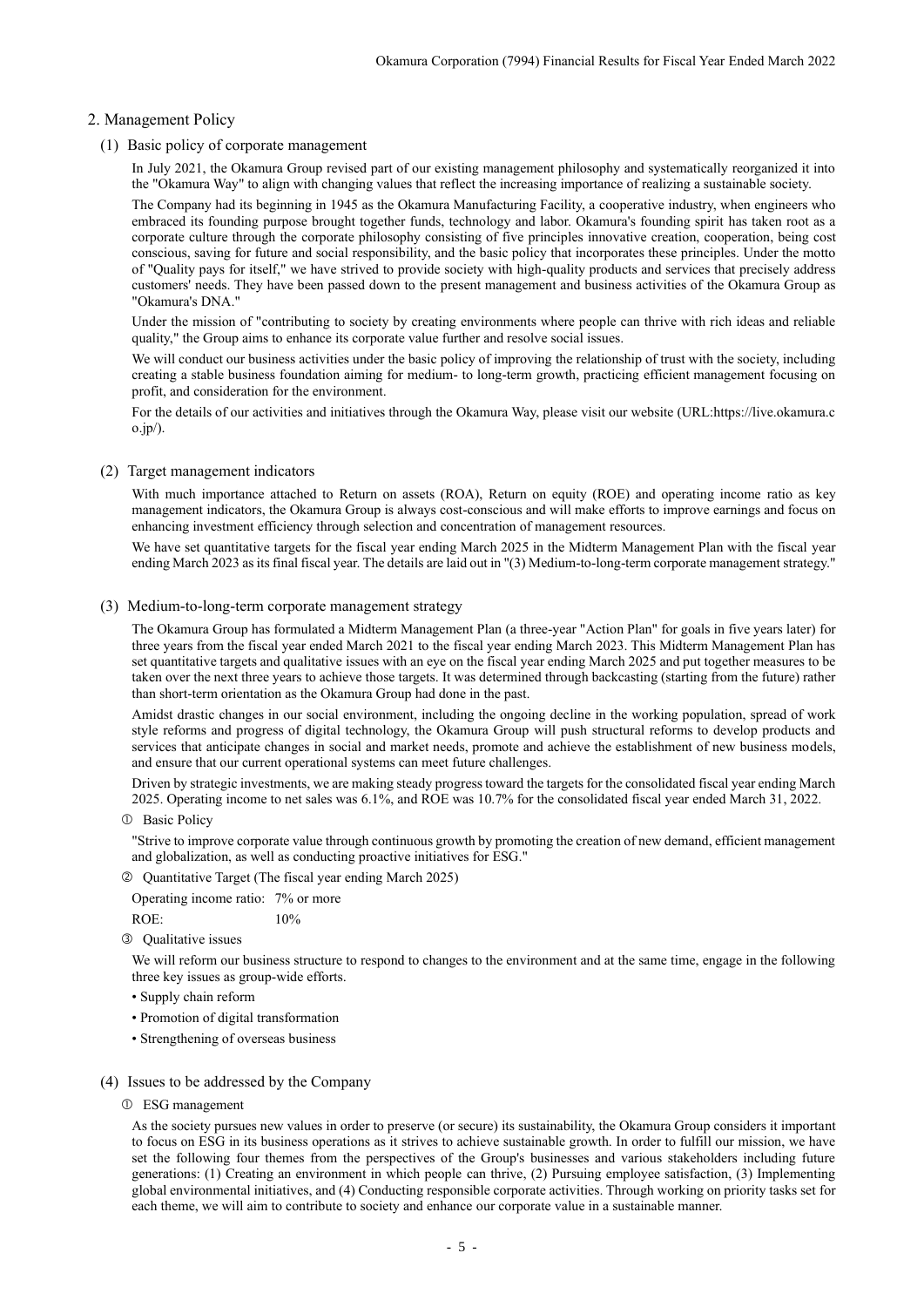Regarding "Pursuing employee satisfaction" among the key themes above, we formulated the "Okamura Health Management Declaration" in September 2017 in order to pursue health management in a specific manner. We take the health of employees as an important management issue and advance each employee's healthy mental and physical conditions and maintain a healthy work environment through nine health promotion measures, including the amelioration of lifestyle related diseases and the prevention of passive smoking, and we aim to become a corporation trusted by society by keeping providing customers with a healthy and comfortable environment. Moreover, the Company has been certified as a "White 500" company in "the Health and Productivity Outstanding Entity Recognition Program," elected jointly by the Ministry of Economy, Trade and Industry and Nippon Kenko Kaigi (Japan Health Conference) for five consecutive years since 2018, which is one of the ways that the Company strives to enhance its corporate value.

As for "implementing global environmental initiatives," in view of the Science Based Targets (SBT), which are the reduction targets for greenhouse gas emissions based on the Paris Agreement, the Group has set its targets for Scope 1 and Scope 2 emissions to reduce them by 50% by FY2030 compared with the levels in FY2020 and to substantially zero by FY2050 and is promoting environmental initiatives throughout its business activities.

The Group is increasing the use of renewable energy in order to accelerate activities further toward the achievement of the targets and has participated in RE100, a global initiative committed to 100% use of renewable electricity in business activities.

Switching to hydraulic power generation and the introduction of photovoltaic power generation facilities are already underway at some of our production facilities and other facilities, and the Group will systematically promote the introduction of renewable energy and switching to energy-saving facilities toward the realization of carbon neutral operation in 2050.

By referencing the recommendations of the Task Force on Climate-related Financial Disclosures (TCFD), we will evaluate and appropriately disclose the impact of risks and opportunities arising from climate change on management, and will reflect it in our management strategy from the medium- to long-term perspective.

#### Countermeasures against the novel coronavirus pandemic

The Okamura Group is taking measures to contain the novel coronavirus pandemic based on government policy, etc., and it will fulfill its social responsibilities. The Okamura Group's latest policies on measures to cope with the novel coronavirus pandemic are posted on the Group's website (URL: https://www.okamura.co.jp/).

#### Supply chain management (SCM)

We will continue to take countermeasures against procurement difficulties and hikes in material prices. At the same time, we will further strengthen risk management for the entire supply chain in response to the resurgence of COVID-19 cases, natural disasters, geopolitical risks, etc.

#### Segment status

In the mainstay Office Furniture segment, office renovation demand is expected to remain firm as the way new offices should be changes in the age of hybrid work. The trend of new office creation, such as work style reform, is gaining momentum, and demand is rising for new products and services such as work booths and office DX that support the revision of central office functions and new work styles.

Under these circumstances, the Company will conduct demonstration experiments of Office Spaces of the Future through open innovation with other industries and "LABO Office" that implements and tests new work styles and environments, as well as conducting various initiatives to innovate the ways of working in the Company. With insights gained from these experiments and initiatives, the Company will aim to enhance total solutions, which is a core strength of the Group. Also, the Company will endeavor to establish superiority in the office-related furniture market, improve profitability, and take full-fledged measures to strengthen its human resource development.

In the Store Displays segment, the Company projects that demand for investment in stores will remain robust, particularly for food sections, driven by the escalation of competition between business formats, such as supermarkets and drugstores. In addition, with the mounting need for labor-saving and energy-saving resulting from labor shortages, there is growing demand for products around cash registers, arising from increases in digital investment in stores, and for sliding shelves that can considerably reduce the burden in displaying goods.

Under these circumstances, the Company will strive to increase net sales by expanding its product range to meet customer needs, and by strengthening its capabilities to provide proposals for total solutions in the areas of display fixtures, refrigerated showcases, store carts, and store security products. The Company will also work to improve profitability by reducing costs through standardizing operations and revising selling prices.

In the Material Handling Systems segment, the Company expects demand for large-scale logistics facilities to remain at high levels and demand related to labor-saving and energy-saving to expand primarily due to shortages of warehouse workers and a shift of maintenance service to IoT. Although new orders are currently increasing at a healthy pace, we are likely to continue to face a challenging situation on the supply side, such as procurement difficulty of parts.

Under these circumstances, the Company will work on business reinforcement aiming to secure stable sales and thorough cost management. In addition, the Company will actively work to develop differentiated products, develop products that deploy advanced technology, expand services that employ digital technology, and reinforce the maintenance system.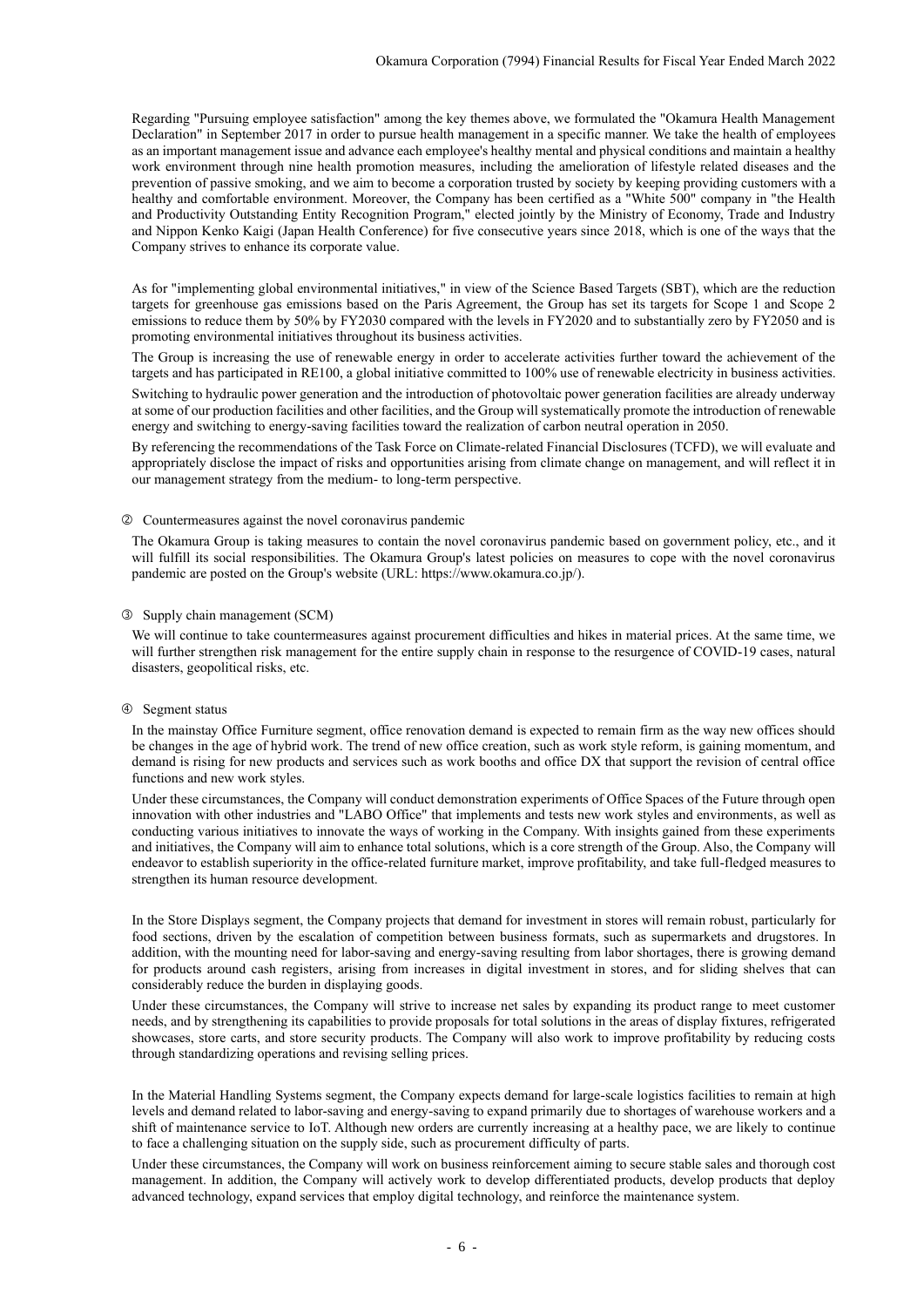With regard to enhancement of productivity and efficiency, the Company will strengthen its production system by constructing a new plant building at the Tsukuba Plant so that the Company can respond flexibly to changing demand. The Company will also endeavor to raise productivity by engaging in effective capital investment and conducting continuous improvement activities, while working to strike the right balance between efficiency and stable supply. In addition, it will further bolster efforts to innovate the ways of working and streamline operations across the Company, thereby increasing competitiveness.

## <span id="page-9-0"></span>3. Basic Standpoint on Selection of Accounting Standards

The Okamura Group intends to prepare consolidated financial statements according to Japanese accounting standards for the moment, taking into account the comparability of financial statements over time and comparability with statements of other entities.

We will appropriately apply IFRS with consideration to internal and external circumstances.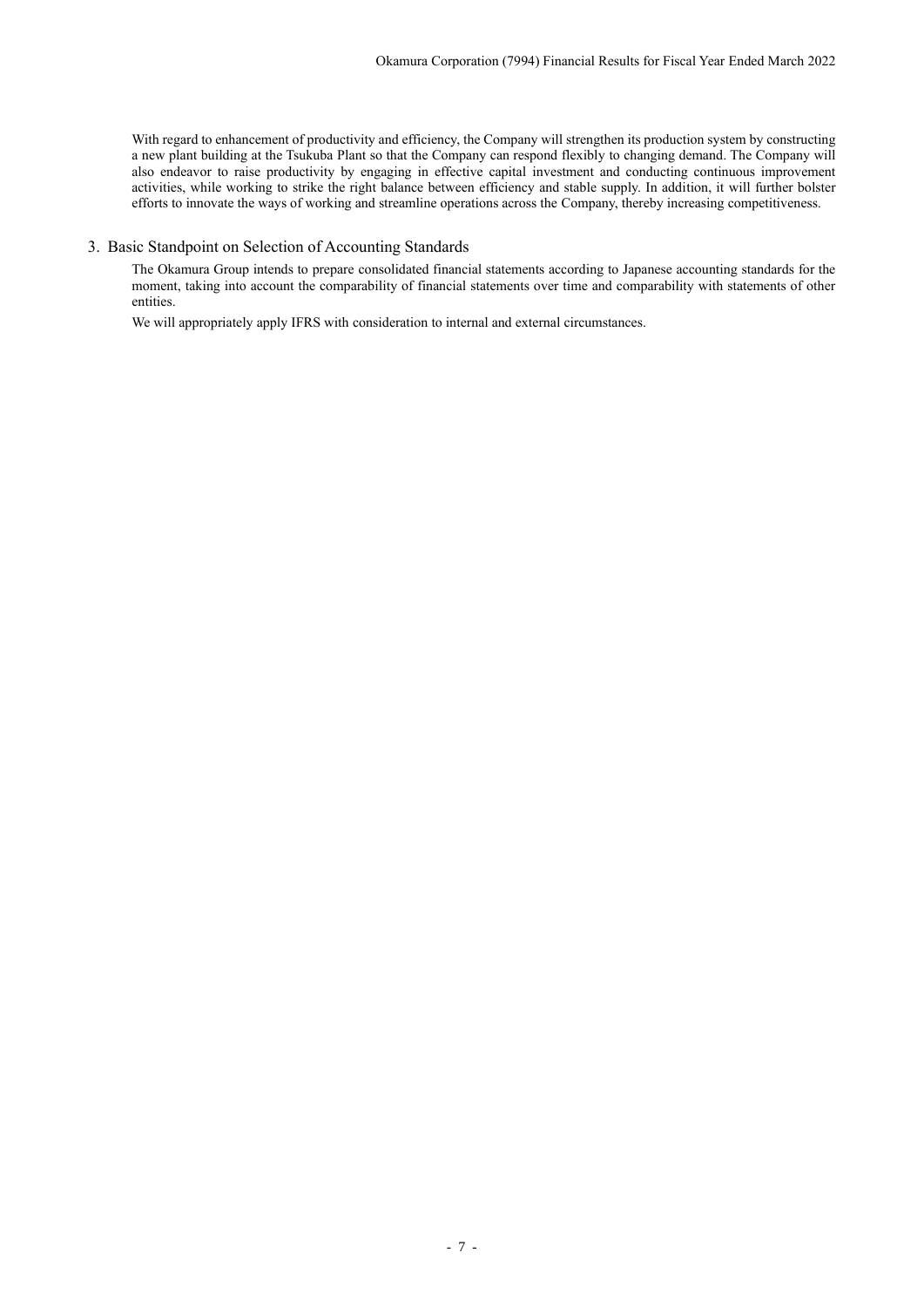# <span id="page-10-0"></span>4. Consolidated Financial Statements and Important Notes

<span id="page-10-1"></span>(1) Consolidated Balance Sheets

|                                                         |                                              | (Millions of yen)                            |
|---------------------------------------------------------|----------------------------------------------|----------------------------------------------|
|                                                         | FY ended March 2021<br>(As of Mar. 31, 2021) | FY ended March 2022<br>(As of Mar. 31, 2022) |
| Assets                                                  |                                              |                                              |
| Current assets                                          |                                              |                                              |
| Cash and deposits                                       | 45,156                                       | 39,952                                       |
| Notes and accounts receivable-trade                     | 66,834                                       |                                              |
| Notes and accounts receivable-trade and contract assets |                                              | 68,927                                       |
| Short-term investment securities                        | 10                                           |                                              |
| Merchandise and finished goods                          | 8,819                                        | 9,725                                        |
| Work in process                                         | 1,512                                        | 5,828                                        |
| Raw materials and supplies                              | 4,466                                        | 5,095                                        |
| Other                                                   | 2,542                                        | 2,635                                        |
| Allowance for doubtful accounts                         | (27)                                         | (155)                                        |
| Total current assets                                    | 129,313                                      | 132,009                                      |
| Non-current assets                                      |                                              |                                              |
| Property, plant and equipment                           |                                              |                                              |
| Buildings and structures, net                           | 15,356                                       | 15,184                                       |
| Machinery, equipment and vehicles, net                  | 11,519                                       | 12,169                                       |
| Land                                                    | 27,935                                       | 27,823                                       |
| Construction in progress                                | 44                                           | 838                                          |
| Other, net                                              | 3,389                                        | 3,502                                        |
| Total property, plant and equipment                     | $*1, *3$<br>58,245                           | $*1, *3$<br>59,517                           |
| Intangible assets                                       |                                              |                                              |
| Goodwill                                                |                                              | 2,408                                        |
| Other                                                   | 3,376                                        | 3,139                                        |
| Total intangible assets                                 | 3,376                                        | 5,548                                        |
| Investments and other assets                            |                                              |                                              |
| Investment securities                                   | $*2$<br>47,293                               | $*2$<br>41,225                               |
| Net defined benefit asset                               | 928                                          | 985                                          |
| Lease deposits                                          | 4,888                                        | 4,812                                        |
| Deferred tax assets                                     | 184                                          | 216                                          |
| Other                                                   | 1,270                                        | 1,083                                        |
| Allowance for doubtful accounts                         | (27)                                         | (27)                                         |
| Total investments and other assets                      | 54,537                                       | 48,295                                       |
| Total non-current assets                                | 116,160                                      | 113,362                                      |
| Total assets                                            | 245,473                                      | 245,372                                      |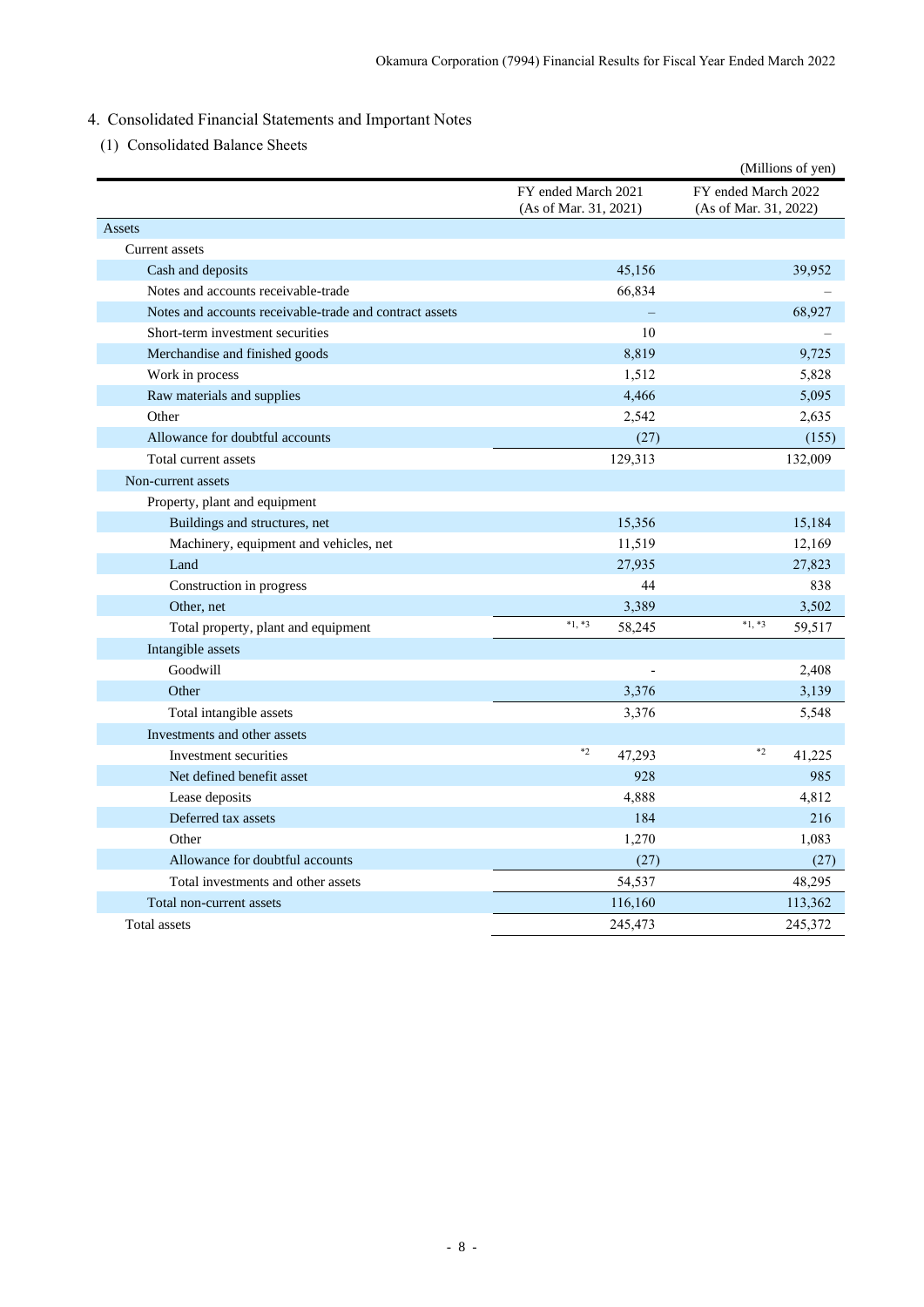|                                                       |                                              | (Millions of yen)                            |
|-------------------------------------------------------|----------------------------------------------|----------------------------------------------|
|                                                       | FY ended March 2021<br>(As of Mar. 31, 2021) | FY ended March 2022<br>(As of Mar. 31, 2022) |
| Liabilities                                           |                                              |                                              |
| <b>Current liabilities</b>                            |                                              |                                              |
| Notes and accounts payable-trade                      | 27,850                                       | 29,213                                       |
| Electronically recorded obligations-operating         | 17,013                                       | 11,330                                       |
| Short-term loans payable                              | $*3, *4$<br>6,108                            | $*3, *4$<br>6,072                            |
| Current portion of long-term loans payable            | 1,674                                        | 690                                          |
| Current portion of bonds payable                      |                                              | 5,000                                        |
| Income taxes payable                                  | 4,930                                        | 5,597                                        |
| Accrued consumption taxes                             | 1,794                                        | 902                                          |
| <b>Contract liabilities</b>                           |                                              | 1,700                                        |
| Provision for bonuses                                 | 3,926                                        | 4,358                                        |
| Other                                                 | 5,672                                        | 5,407                                        |
| Total current liabilities                             | 68,971                                       | 70,274                                       |
| Non-current liabilities                               |                                              |                                              |
| Bonds payable                                         | 10,000                                       | 5,000                                        |
| Long-term loans payable                               | $*3$<br>3,938                                | $*3$<br>4,830                                |
| Net defined benefit liability                         | 15,909                                       | 15,942                                       |
| Deferred tax liabilities                              | 2,735                                        | 887                                          |
| Other                                                 | 4,142                                        | 4,315                                        |
| Total non-current liabilities                         | 36,726                                       | 30,976                                       |
| <b>Total liabilities</b>                              | 105,697                                      | 101,250                                      |
| Net assets                                            |                                              |                                              |
| Shareholders' equity                                  |                                              |                                              |
| Capital stock                                         | 18,670                                       | 18,670                                       |
| Capital surplus                                       | 16,766                                       | 16,770                                       |
| Retained earnings                                     | 90,242                                       | 100,367                                      |
| Treasury stock                                        | (110)                                        | (3, 634)                                     |
| Total shareholders' equity                            | 125,568                                      | 132,173                                      |
| Accumulated other comprehensive income                |                                              |                                              |
| Valuation difference on available-for-sale securities | 14,198                                       | 10,987                                       |
| Foreign currency translation adjustment               | (132)                                        | 160                                          |
| Remeasurements of defined benefit plans               | (876)                                        | (690)                                        |
| Total accumulated other comprehensive income          | 13,188                                       | 10,458                                       |
| Non-controlling interests                             | 1,019                                        | 1,489                                        |
| Total net assets                                      | 139,776                                      | 144,121                                      |
| Total liabilities and net assets                      | 245,473                                      | 245,372                                      |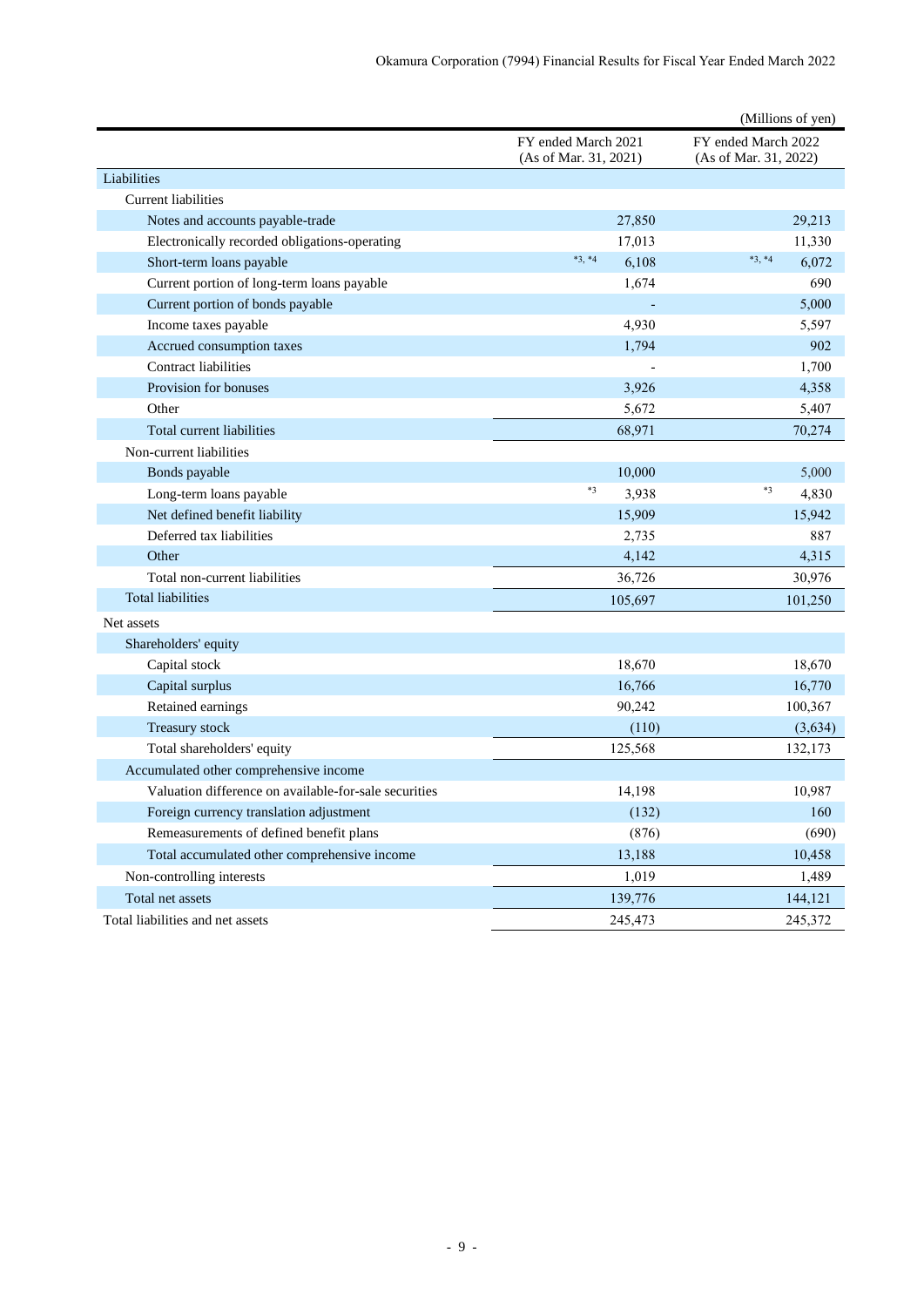<span id="page-12-0"></span>(2) Consolidated Statements of Income and Consolidated Statements of Comprehensive Income Consolidated Statements of Income

|                                                         |                     | (Millions of yen)   |  |
|---------------------------------------------------------|---------------------|---------------------|--|
|                                                         | FY ended March 2021 | FY ended March 2022 |  |
|                                                         | (From Apr. 1, 2020) | (From Apr. 1, 2021  |  |
|                                                         | to Mar. 31, 2021)   | to Mar. 31, 2022)   |  |
| Net sales                                               | 244,454             | 261,175             |  |
| Cost of sales                                           | $*_{1}$<br>164,341  | $*1$<br>177,588     |  |
| Gross profit                                            | 80.113              | 83,587              |  |
| Selling, general and administrative expenses            |                     |                     |  |
| Selling expenses                                        | 2,627               | 2,077               |  |
| Packing and transportation expenses                     | 9,764               | 10,346              |  |
| Salaries and allowances                                 | 22,429              | 23,415              |  |
| Provision for bonuses                                   | 2,760               | 3,068               |  |
| Retirement benefit expenses                             | 1,146               | 1,329               |  |
| Depreciation                                            | 2,400               | 2,183               |  |
| Rent expenses                                           | 8,761               | 7,864               |  |
| Other                                                   | 16,045              | 17,329              |  |
| Total selling, general and administrative expenses      | $*1$<br>65,937      | $*1$<br>67,614      |  |
| Operating income                                        | 14.175              | 15,972              |  |
| Non-operating income                                    |                     |                     |  |
| Interest income                                         | 27                  | 22                  |  |
| Dividends income                                        | 880                 | 866                 |  |
| Equity in earnings of affiliates                        | 193                 | 395                 |  |
|                                                         | 30                  | 374                 |  |
| Foreign exchange gains<br>Other                         |                     |                     |  |
|                                                         | 788                 | 464                 |  |
| Total non-operating income                              | 1,920               | 2,123               |  |
| Non-operating expenses                                  |                     |                     |  |
| Interest expenses                                       | 163                 | 151                 |  |
| Loss on sales and retirement of non-current assets      | 279                 | 283                 |  |
| Compensation expenses                                   | 74                  |                     |  |
| Other                                                   | 201                 | 169                 |  |
| Total non-operating expenses                            | 718                 | 604                 |  |
| Ordinary income                                         | 15,377              | 17,491              |  |
| Extraordinary income                                    |                     |                     |  |
| Gain on sales of non-current assets                     | $*2$<br>433         |                     |  |
| Gain on sales of investment securities                  | 2,463               | 3.920               |  |
| Subsidies for employment adjustment                     | 96                  |                     |  |
| Insurance claim income                                  |                     | $*4$<br>1,118       |  |
| Total extraordinary income                              | 2,992               | 5,038               |  |
| Extraordinary loss                                      |                     |                     |  |
| <b>Impairment</b> loss                                  | $*3$<br>41          | $*3$<br>76          |  |
| Loss on disaster                                        |                     | $*5$<br>759         |  |
| Loss on sales of investment securities                  | 65                  | 12                  |  |
| Loss on valuation of investment securities              | 58                  | 10                  |  |
| Utilization suspension expenses                         | 197                 |                     |  |
| Total extraordinary loss                                | 362                 | 859                 |  |
|                                                         |                     |                     |  |
| Profit before income taxes                              | 18,007              | 21,670              |  |
| Income taxes-current                                    | 4,884               | 6,741               |  |
| Income taxes-deferred                                   | 1,173               | (147)               |  |
| Total income taxes                                      | 6,057               | 6,594               |  |
| Profit                                                  | 11,949              | 15,075              |  |
| Profit (loss) attributable to non-controlling interests | (21)                | 82                  |  |
| Profit attributable to owners of parent                 | 11,971              | 14,992              |  |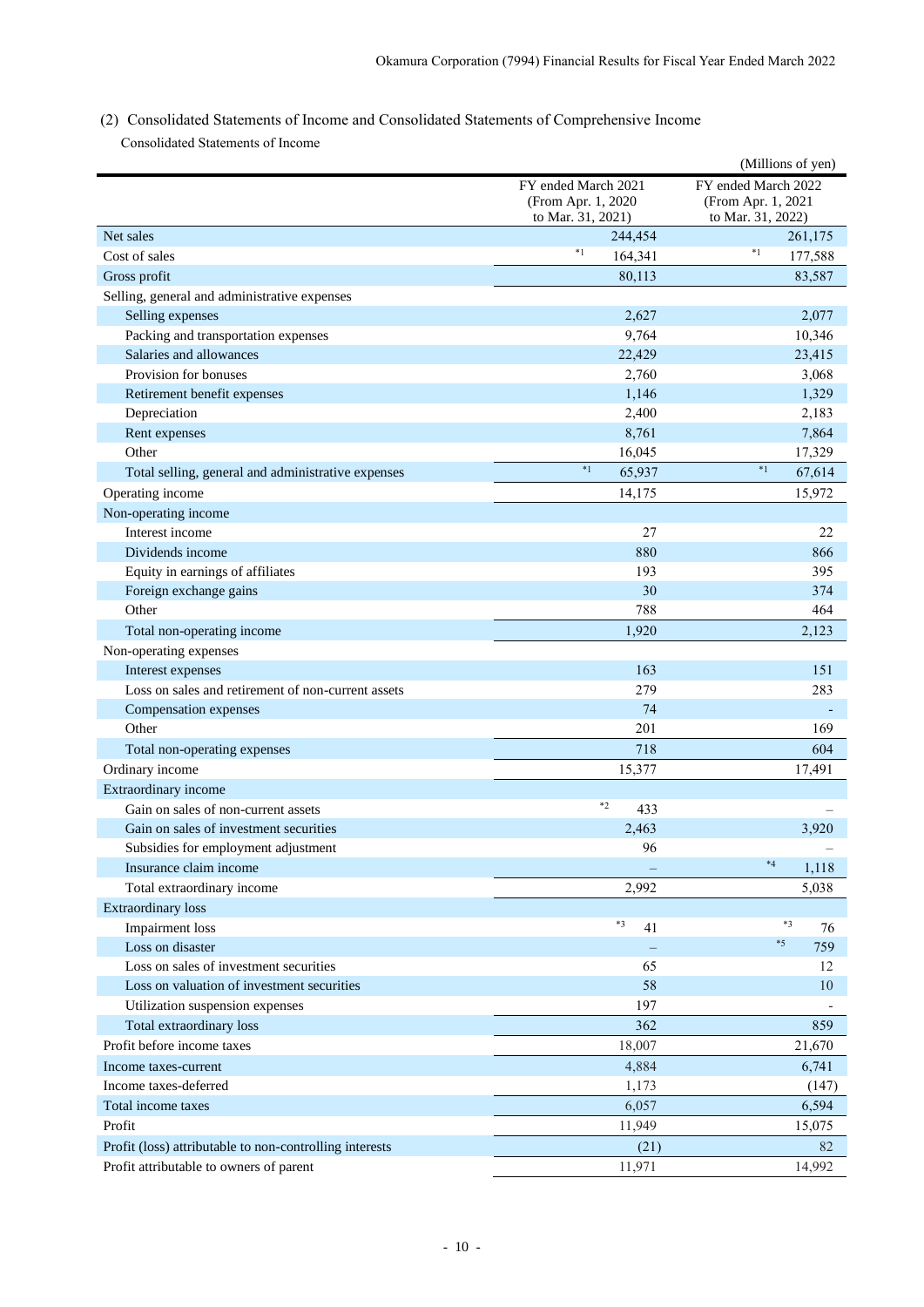Consolidated Statements of Comprehensive Income

|                                                                                      |                                                                 | (Millions of yen)                                               |
|--------------------------------------------------------------------------------------|-----------------------------------------------------------------|-----------------------------------------------------------------|
|                                                                                      | FY ended March 2021<br>(From Apr. 1, 2020)<br>to Mar. 31, 2021) | FY ended March 2022<br>(From Apr. 1, 2021)<br>to Mar. 31, 2022) |
| Profit                                                                               | 11,949                                                          | 15,075                                                          |
| Other comprehensive income                                                           |                                                                 |                                                                 |
| Valuation difference on available-for-sale securities                                | 4,606                                                           | (3,250)                                                         |
| Foreign currency translation adjustment                                              | (104)                                                           | 351                                                             |
| Remeasurements of defined benefit plans, net of tax                                  | (45)                                                            | 186                                                             |
| Share of other comprehensive income of entities accounted for<br>using equity method | (68)                                                            | 38                                                              |
| Total other comprehensive income                                                     | 4,388                                                           | (2,673)                                                         |
| Comprehensive income                                                                 | 16,337                                                          | 12,401                                                          |
| Details:                                                                             |                                                                 |                                                                 |
| Comprehensive income attributable to owners of parent                                | 16,399                                                          | 12,262                                                          |
| Comprehensive income attributable to non-controlling interests                       | (62)                                                            | 139                                                             |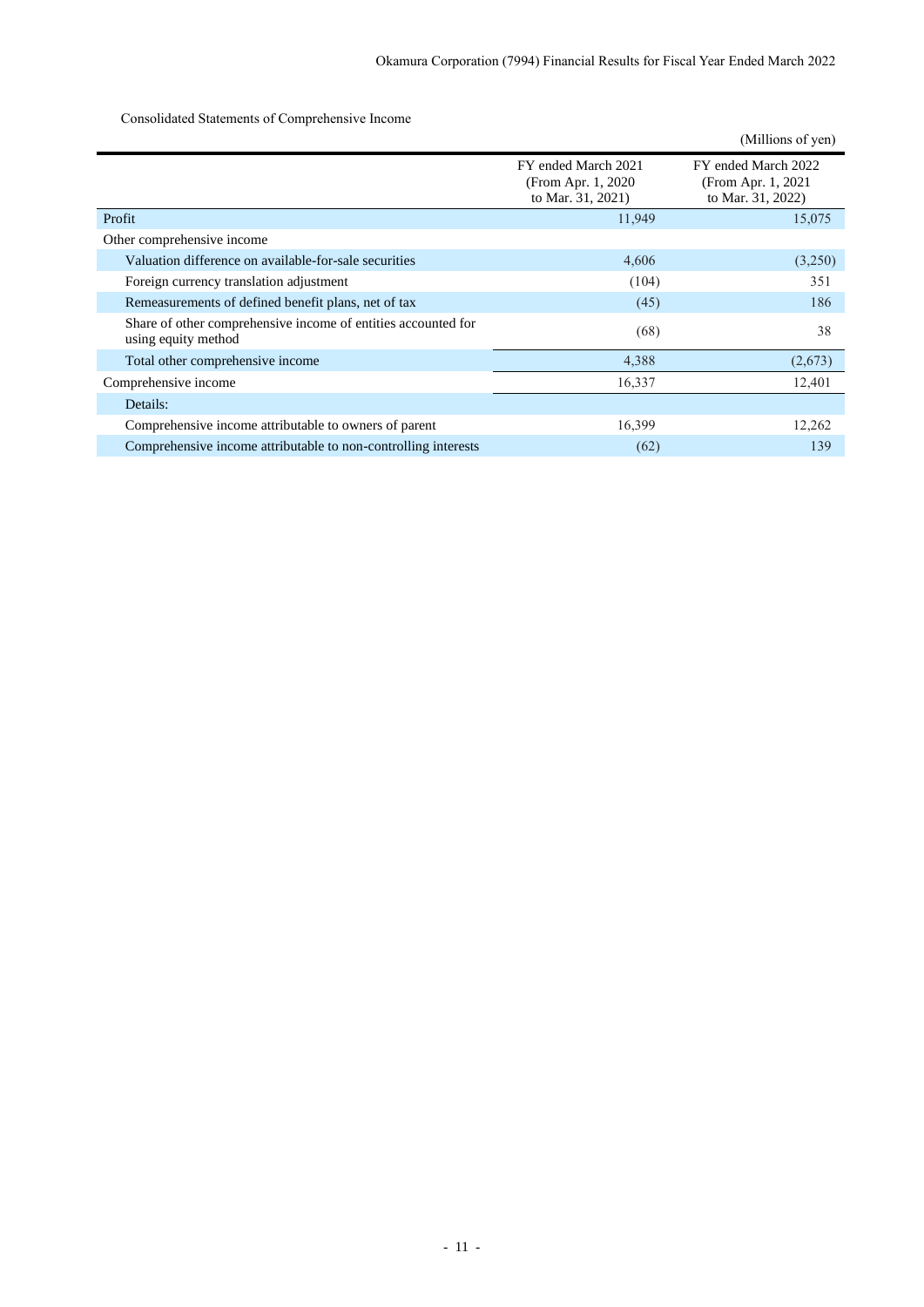# <span id="page-14-0"></span>(3) Consolidated Statement of Changes in Equity

FY ended March 2021 (From April 1, 2020 to March 31, 2021)

|                                                         | (Millions of yen) |                      |                      |                   |                                  |  |  |
|---------------------------------------------------------|-------------------|----------------------|----------------------|-------------------|----------------------------------|--|--|
|                                                         |                   | Shareholders' equity |                      |                   |                                  |  |  |
|                                                         | Capital stock     | Capital<br>surplus   | Retained<br>earnings | Treasury<br>stock | Total<br>shareholders'<br>equity |  |  |
| Opening balance                                         | 18,670            | 16,766               | 92,528               | (2,442)           | 125,522                          |  |  |
| Changes of items during the<br>period                   |                   |                      |                      |                   |                                  |  |  |
| Dividends from surplus                                  |                   |                      | (3,089)              |                   | (3,089)                          |  |  |
| Profit attributable to owners<br>of parent              |                   |                      | 11,971               |                   | 11,971                           |  |  |
| Purchase of treasury stock                              |                   |                      |                      | (8, 835)          | (8,835)                          |  |  |
| Retirement of treasury stock                            |                   |                      | (11, 168)            | 11,168            |                                  |  |  |
| Net changes of items other<br>than shareholders' equity |                   |                      |                      |                   |                                  |  |  |
| Total changes of items during<br>the period             |                   |                      | (2,286)              | 2,332             | 46                               |  |  |
| Ending balance                                          | 18,670            | 16,766               | 90,242               | (110)             | 125,568                          |  |  |

|                                                         |                                                                 | Accumulated other comprehensive income           |                                               |                                                          |                                  |                     |
|---------------------------------------------------------|-----------------------------------------------------------------|--------------------------------------------------|-----------------------------------------------|----------------------------------------------------------|----------------------------------|---------------------|
|                                                         | Valuation<br>difference on<br>available-for-<br>sale securities | Foreign<br>currency<br>translation<br>adjustment | Remeasurements<br>of defined<br>benefit plans | Total<br>accumulated<br>other<br>comprehensive<br>income | Non-<br>controlling<br>interests | Total net<br>assets |
| Opening balance                                         | 9,614                                                           | (23)                                             | (831)                                         | 8,759                                                    | 1,214                            | 135,497             |
| Changes of items during the<br>period                   |                                                                 |                                                  |                                               |                                                          |                                  |                     |
| Dividends from surplus                                  |                                                                 |                                                  |                                               |                                                          |                                  | (3,089)             |
| Profit attributable to owners<br>of parent              |                                                                 |                                                  |                                               |                                                          |                                  | 11,971              |
| Purchase of treasury stock                              |                                                                 |                                                  |                                               |                                                          |                                  | (8, 835)            |
| Retirement of treasury stock                            |                                                                 |                                                  |                                               |                                                          |                                  |                     |
| Net changes of items other<br>than shareholders' equity | 4,584                                                           | (109)                                            | (45)                                          | 4,428                                                    | (195)                            | 4,233               |
| Total changes of items during<br>the period             | 4,584                                                           | (109)                                            | (45)                                          | 4,428                                                    | (195)                            | 4,279               |
| Ending balance                                          | 14,198                                                          | (132)                                            | (876)                                         | 13,188                                                   | 1,019                            | 139,776             |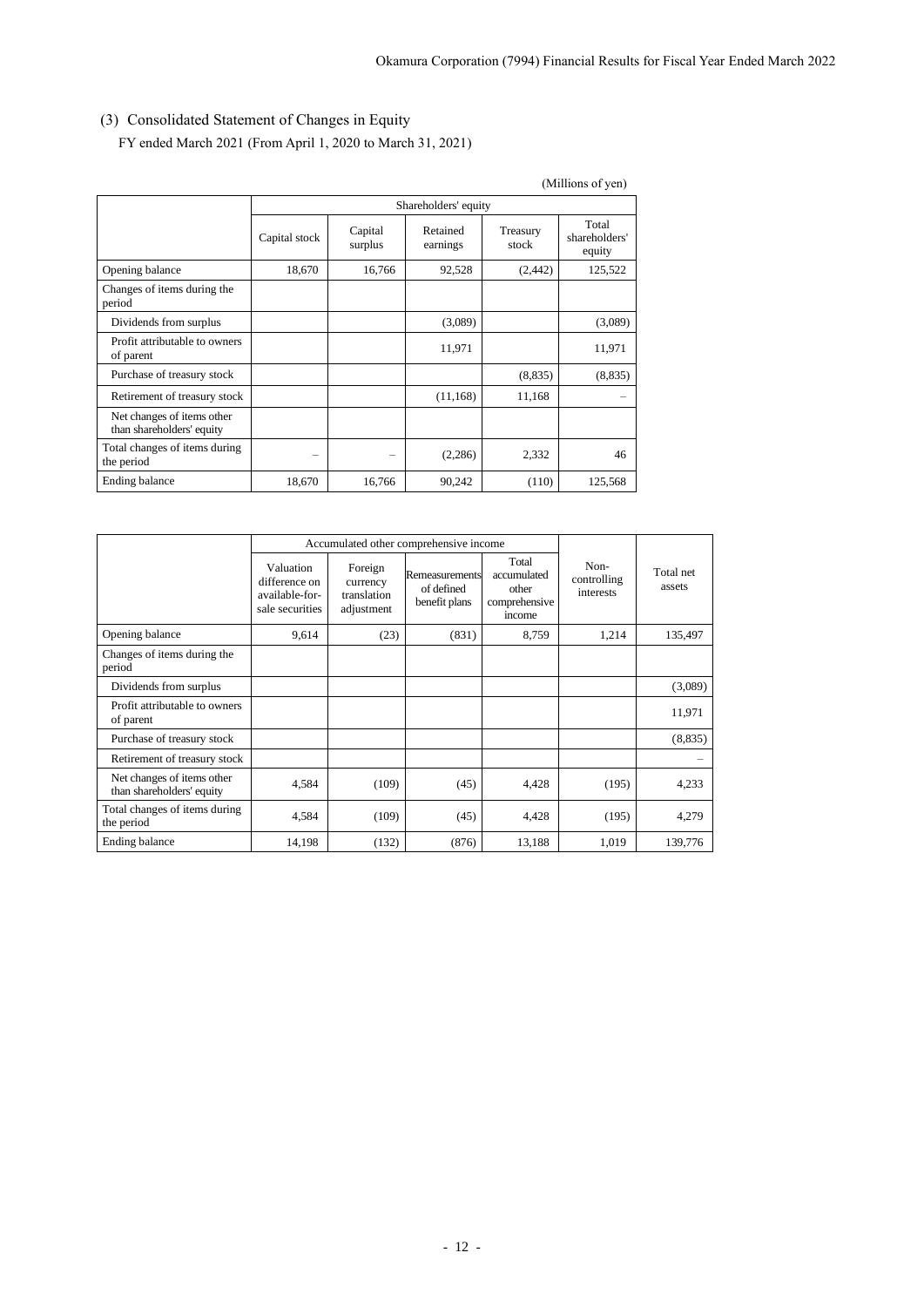FY ended March 2022 (From April 1, 2021 to March 31, 2022)

|                                                         |               |                      |                      |                   | (Millions of yen)                |  |
|---------------------------------------------------------|---------------|----------------------|----------------------|-------------------|----------------------------------|--|
|                                                         |               | Shareholders' equity |                      |                   |                                  |  |
|                                                         | Capital stock | Capital<br>surplus   | Retained<br>earnings | Treasury<br>stock | Total<br>shareholders'<br>equity |  |
| Opening balance                                         | 18,670        | 16,766               | 90,242               | (110)             | 125,568                          |  |
| Cumulative effects of changes<br>in accounting policies |               |                      | (870)                |                   | (870)                            |  |
| Restated balance                                        | 18,670        | 16,766               | 89,371               | (110)             | 124,698                          |  |
| Changes of items during the<br>period                   |               |                      |                      |                   |                                  |  |
| Dividends from surplus                                  |               |                      | (3,996)              |                   | (3,996)                          |  |
| Profit attributable to owners<br>of parent              |               |                      | 14,992               |                   | 14,992                           |  |
| Purchase of treasury stock                              |               |                      |                      | (3,534)           | (3,534)                          |  |
| Disposal of treasury stock                              |               | 3                    |                      | 9                 | 13                               |  |
| Net changes of items other<br>than shareholders' equity |               |                      |                      |                   |                                  |  |
| Total changes of items during<br>the period             | -             | 3                    | 10,996               | (3,524)           | 7,475                            |  |
| Ending balance                                          | 18,670        | 16,770               | 100,367              | (3,634)           | 132,173                          |  |

|                                                         |                                                                 |                                                  | Accumulated other comprehensive income        |                                                          |                                  |                     |
|---------------------------------------------------------|-----------------------------------------------------------------|--------------------------------------------------|-----------------------------------------------|----------------------------------------------------------|----------------------------------|---------------------|
|                                                         | Valuation<br>difference on<br>available-for-<br>sale securities | Foreign<br>currency<br>translation<br>adjustment | Remeasurements<br>of defined<br>benefit plans | Total<br>accumulated<br>other<br>comprehensive<br>income | Non-<br>controlling<br>interests | Total net<br>assets |
| Opening balance                                         | 14,198                                                          | (132)                                            | (876)                                         | 13,188                                                   | 1,019                            | 139,776             |
| Cumulative effects of changes<br>in accounting policies |                                                                 |                                                  |                                               |                                                          |                                  | (870)               |
| <b>Restated balance</b>                                 | 14,198                                                          | (132)                                            | (876)                                         | 13,188                                                   | 1,019                            | 138,905             |
| Changes of items during the<br>period                   |                                                                 |                                                  |                                               |                                                          |                                  |                     |
| Dividends from surplus                                  |                                                                 |                                                  |                                               |                                                          |                                  | (3,996)             |
| Profit attributable to owners<br>of parent              |                                                                 |                                                  |                                               |                                                          |                                  | 14,992              |
| Purchase of treasury stock                              |                                                                 |                                                  |                                               |                                                          |                                  | (3,534)             |
| Disposal of treasury stock                              |                                                                 |                                                  |                                               |                                                          |                                  | 3                   |
| Net changes of items other<br>than shareholders' equity | (3,210)                                                         | 293                                              | 186                                           | (2,730)                                                  | 470                              | (2,259)             |
| Total changes of items during<br>the period             | (3,210)                                                         | 293                                              | 186                                           | (2,730)                                                  | 470                              | 5,216               |
| Ending balance                                          | 10,987                                                          | 160                                              | (690)                                         | 10,458                                                   | 1,489                            | 144,121             |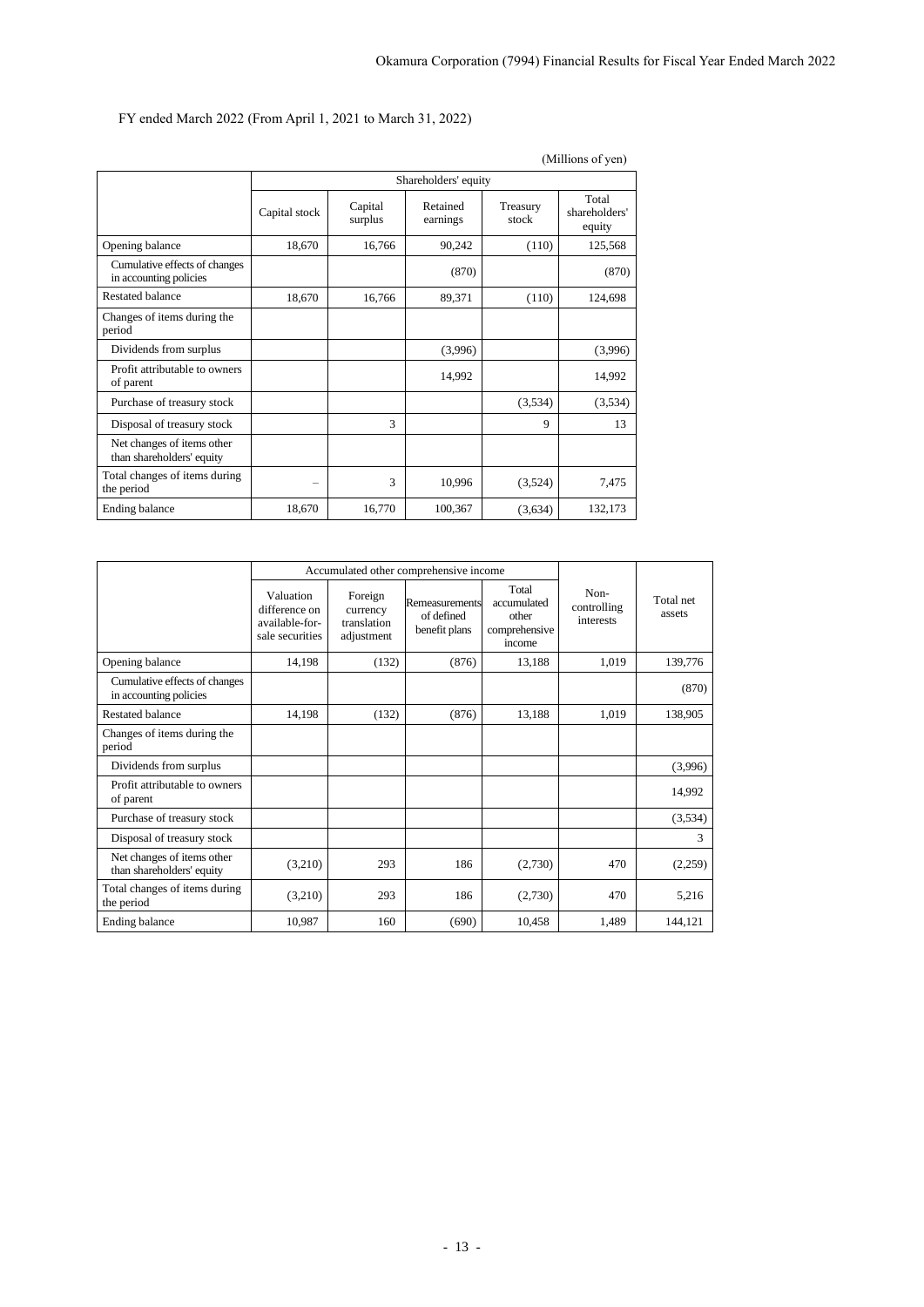## <span id="page-16-0"></span>(4) Consolidated Statements of Cash Flows

|                                                                                     |                                                                | (Millions of yen)                                              |
|-------------------------------------------------------------------------------------|----------------------------------------------------------------|----------------------------------------------------------------|
|                                                                                     | FY ended March 2021<br>(From Apr. 1, 2020<br>to Mar. 31, 2021) | FY ended March 2022<br>(From Apr. 1, 2021<br>to Mar. 31, 2022) |
| Net cash provided by (used in) operating activities                                 |                                                                |                                                                |
| Profit before income taxes                                                          | 18,007                                                         | 21,670                                                         |
| Depreciation and amortization                                                       | 6,005                                                          | 5,737                                                          |
| <b>Impairment</b> loss                                                              | 41                                                             | 76                                                             |
| Loss on disaster                                                                    |                                                                | 759                                                            |
| Utilization suspension expenses                                                     | 197                                                            |                                                                |
| Insurance claim income                                                              |                                                                | (1,118)                                                        |
| Loss (gain) on sales and retirement of non-current assets                           | (153)                                                          | 277                                                            |
| Equity in (earnings) losses of affiliates                                           | (193)                                                          | (395)                                                          |
| Increase (decrease) in allowance for doubtful accounts                              | (0)                                                            | 126                                                            |
| Increase (decrease) in provision for bonuses                                        | (493)                                                          | 432                                                            |
| Increase (decrease) in net defined benefit liability                                | 143                                                            | 232                                                            |
| Interest and dividends income                                                       | (908)                                                          | (889)                                                          |
| Interest expenses                                                                   | 163                                                            | 151                                                            |
| Compensation expenses                                                               | 74                                                             |                                                                |
| Loss (gain) on sales of investment securities                                       | (2, 397)                                                       | (3,907)                                                        |
| Loss (gain) on valuation of investment securities                                   | 58                                                             | 10                                                             |
| Subsidies for employment adjustment                                                 | (96)                                                           |                                                                |
| Decrease (increase) in notes and accounts receivable-trade                          | 4,747                                                          |                                                                |
| Decrease (increase) in notes and accounts receivable-trade and<br>contract assets   |                                                                | (4,794)                                                        |
| Decrease (increase) in inventories                                                  | 3,330                                                          | (3,266)                                                        |
| Increase (decrease) in notes and accounts payable-trade                             | 1,802                                                          | (5,853)                                                        |
| Increase (decrease) in contract liabilities                                         |                                                                | 162                                                            |
| Increase (decrease) in accrued consumption taxes                                    | 48                                                             | (936)                                                          |
| Other, net                                                                          | 124                                                            | 1,152                                                          |
| Subtotal                                                                            | 30,502                                                         | 9,629                                                          |
| Interest and dividends income received                                              | 946                                                            | 939                                                            |
| Interest expenses paid                                                              | (163)                                                          | (156)                                                          |
| Compensation expenses paid                                                          | (74)                                                           |                                                                |
| Subsidies for employment adjustment received                                        | 96                                                             |                                                                |
| Utilization suspension expenses paid                                                | (116)                                                          |                                                                |
| Payments associated with disaster loss                                              |                                                                | (23)                                                           |
| Proceeds from insurance income                                                      |                                                                | 1,118                                                          |
| Income taxes paid                                                                   | (4,270)                                                        | (6,178)                                                        |
| Net cash provided by (used in) operating activities                                 | 26,921                                                         | 5,328                                                          |
| Net cash provided by (used in) investing activities                                 |                                                                |                                                                |
| Payments into time deposits                                                         | (917)                                                          | (1,237)                                                        |
| Proceeds from withdrawal of time deposits                                           | 1,271                                                          | 1,217                                                          |
| Purchase of property, plant and equipment                                           | (4,743)                                                        | (5,237)                                                        |
| Proceeds from sales of property, plant and equipment                                | 651                                                            | 329                                                            |
| Purchase of intangible assets                                                       | (1,031)                                                        | (820)                                                          |
| Purchase of investment securities                                                   | (608)                                                          | (334)                                                          |
| Proceeds from sales and redemption of investment securities                         | 4,343                                                          | 6,020                                                          |
| Purchase of shares of subsidiaries resulting in change in scope<br>of consolidation |                                                                | (2,457)                                                        |
| Other, net                                                                          | 200                                                            | 255                                                            |
| Net cash provided by (used in) investing activities                                 | (833)                                                          | (2,264)                                                        |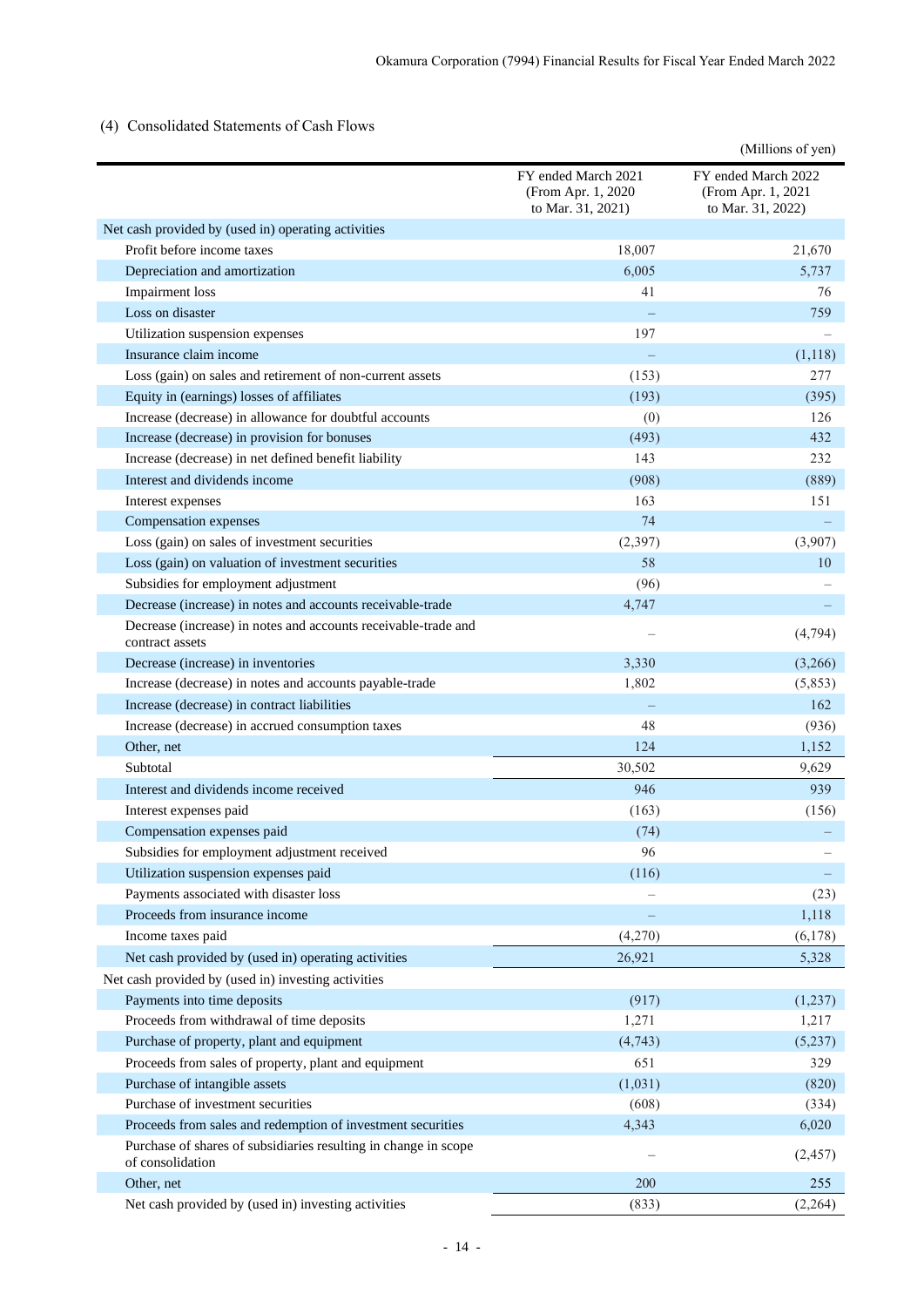|                                                              |                                                                 | (Millions of yen)                                               |
|--------------------------------------------------------------|-----------------------------------------------------------------|-----------------------------------------------------------------|
|                                                              | FY ended March 2021<br>(From Apr. 1, 2020)<br>to Mar. 31, 2021) | FY ended March 2022<br>(From Apr. 1, 2021)<br>to Mar. 31, 2022) |
| Net cash provided by (used in) financing activities          |                                                                 |                                                                 |
| Net increase (decrease) in short-term loans payable          | (131)                                                           | (87)                                                            |
| Proceeds from long-term loans payable                        | 2,110                                                           | 1,300                                                           |
| Repayment of long-term loans payable                         | (2,393)                                                         | (1,703)                                                         |
| Purchase of treasury stock                                   | (8,829)                                                         | (3,527)                                                         |
| Cash dividends paid                                          | (3,088)                                                         | (3,992)                                                         |
| Proceeds from share issuance to non-controlling shareholders |                                                                 |                                                                 |
| Other, net                                                   | (741)                                                           | (597)                                                           |
| Net cash provided by (used in) financing activities          | (13,073)                                                        | (8,601)                                                         |
| Effect of exchange rate change on cash and cash equivalents  | (91)                                                            | 305                                                             |
| Net increase (decrease) in cash and cash equivalents         | 12,921                                                          | (5,232)                                                         |
| Cash and cash equivalents at beginning of the fiscal year    | 31,497                                                          | 44,419                                                          |
| Cash and cash equivalents at the end of the fiscal year      | 44,419                                                          | 39,186                                                          |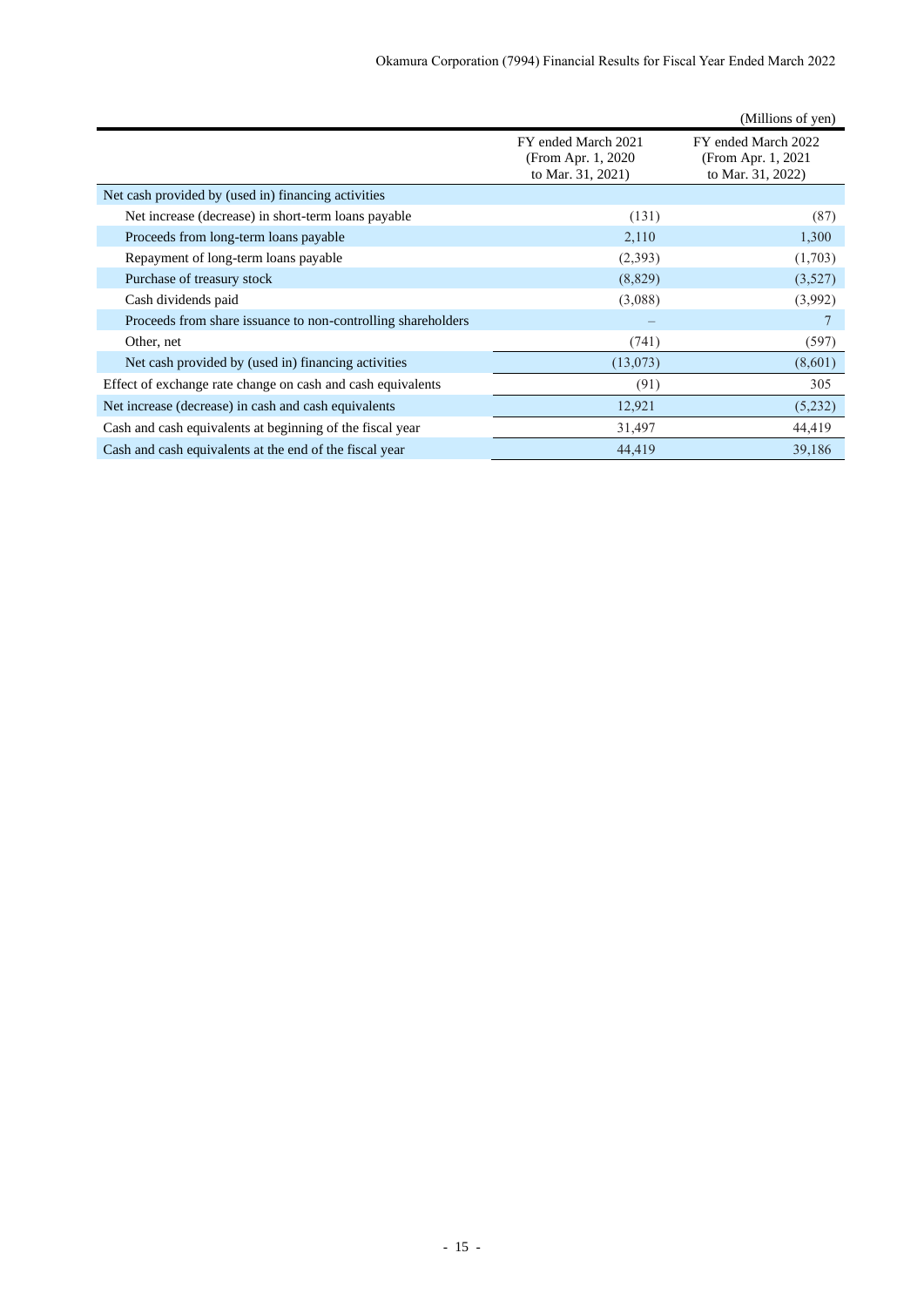## <span id="page-18-0"></span>(5) Notes regarding Consolidated Financial Statements

## <span id="page-18-1"></span>(Note regarding the Assumption of Going Concern)

There is no information that needs to be disclosed herein.

### <span id="page-18-2"></span>(Significant Items for the Preparation of Consolidated Financial Statements)

- 1. Scope of consolidation
	- (1) Consolidated subsidiaries

## Number of consolidated subsidiaries: 33

Names of the major consolidated subsidiaries:

KANSAI OKAMURA CORPORATION, NS OKAMURA CORPORATION, SANYO OKAMURA CORPORATION, OKAMURA SUPPORT AND SERVICE CORPORATION, Okamura (China) Co., Ltd., FujiSeiko Co., Ltd., SEC Co., Ltd., Hangzhou Okamura Transmission Co., Ltd., Siam Okamura International Co., Ltd.

DB&B Holdings Pte. Ltd. has become a consolidated subsidiary following the acquisition of its shares by the Company.

(2) Unconsolidated subsidiaries

Number of unconsolidated subsidiaries: 2

Name of the major unconsolidated subsidiary

SINCO Co., Ltd.

Reason for exclusion from the scope of consolidation

The reason is that the unconsolidated subsidiary is a small company and its total assets, net sales, profit (in proportion to equity) and retained earnings (in proportion to equity) in total do not significantly affect consolidated financial statements.

- 2. Application of the equity method
	- (1) Equity method unconsolidated subsidiaries

Number of equity method unconsolidated subsidiaries: 2

Name of the major equity method unconsolidated subsidiary

- SINCO Co., Ltd.
- (2) Equity method affiliates

Number of equity method affiliates: 8

Names of major equity method affiliates:

Siam Okamura Steel Co., Ltd., Seiwa Business Co., Ltd.

(3) Unconsolidated subsidiaries not accounting for the equity method

There is no information that needs to be disclosed herein.

(4) Affiliates not accounting for the equity method

There is no information that needs to be disclosed herein.

- (5) Those equity method affiliates whose date of yearly settlement of accounts differs from the date of yearly settlement of consolidated accounts are accounted for using their financial statements prepared according to their operating year, or financial statements based on the provisional settlement of accounts.
- 3. Operating year of consolidated subsidiaries

Because there is an interval of not more than three months between the date of yearly consolidated settlement of accounts of the Company and the date of yearly settlement of accounts of 19 overseas consolidated subsidiaries closing their books on December 31, consolidation is conducted using the financial statements for their fiscal year as the basis. Adjustments were made for the purpose of consolidation as necessary for the material transactions that occurred between such dates and the date of yearly consolidated settlement of accounts of the Company.

<span id="page-18-3"></span>In the current consolidated fiscal year, the date of yearly settlement of accounts of Sunahata Co., Ltd. and Ichie Co., Ltd. was changed to March 31, which is the same date as the date of yearly consolidated settlement of accounts of the Company. In the current consolidated fiscal year, their accounting period is a period of 13 months.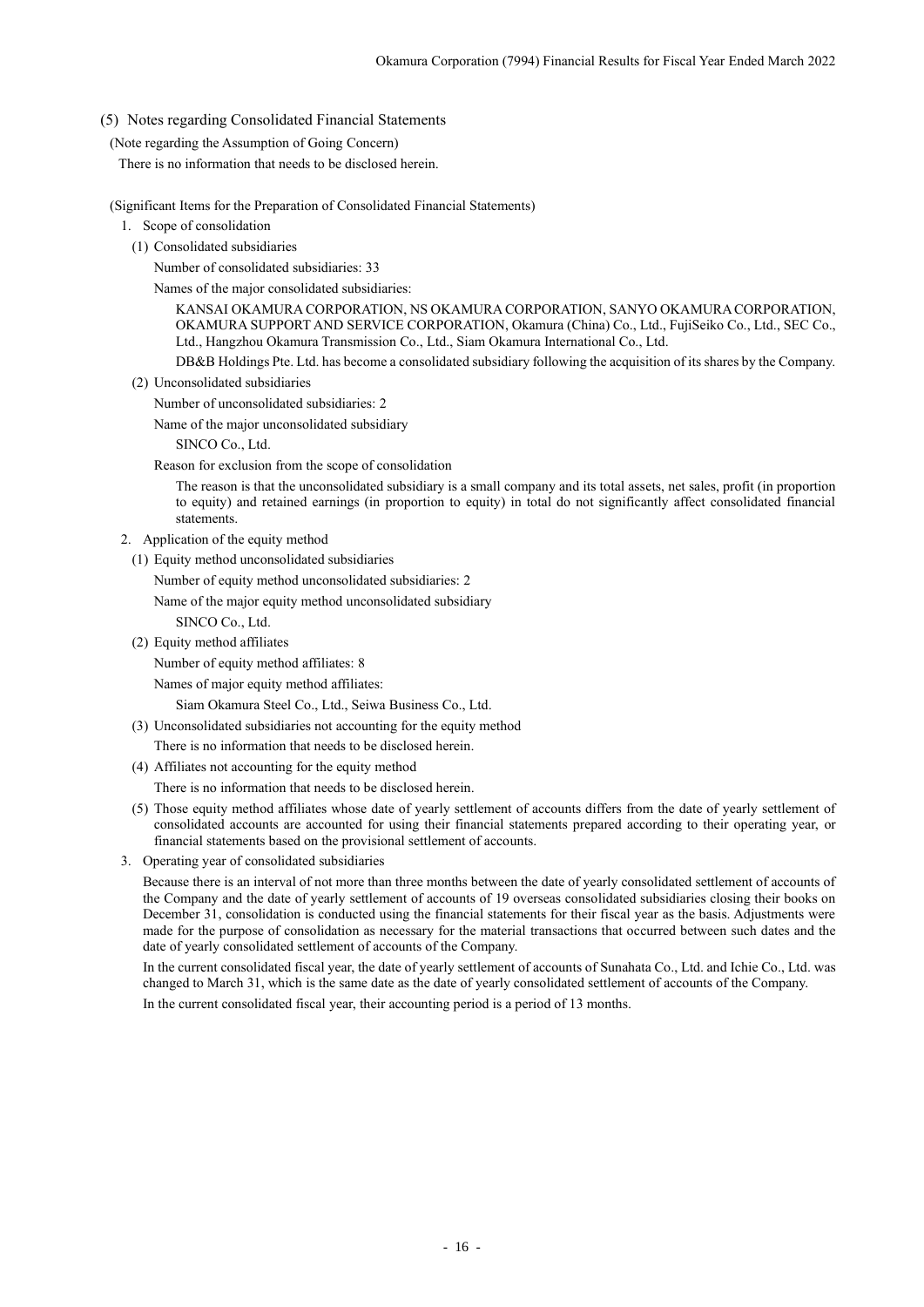(Changes in accounting policies)

(Application of the Accounting Standard for Revenue Recognition, etc.)

The "Accounting Standard for Revenue Recognition" (ASBJ Statement No. 29, March 31, 2020; hereinafter the "Accounting Standard for Revenue Recognition"), etc. has been applied since the beginning of the consolidated fiscal year under review. Under this accounting standard, the Company recognizes revenue at the time of the transfer of control of promised goods or services to the customer at the price expected to be received in exchange for those goods or services.

In the past, the Company recognized revenue for product installation services upon completion of each work category included in the installation services. Under the Accounting Standard for Revenue Recognition, however, the entire work of product installation services is regarded as a single performance obligation and progress toward the fulfillment of the performance obligation is estimated. Revenue is recognized based on the progress, except for contracts to be completed within a very short period. In the past, the Company also recognized revenue for a performance obligation with a fixed contract period within which the obligation is fulfilled on a straight-line basis over the contract period. However, under the new revenue recognition method, the Company estimates progress toward the fulfillment of performance obligations and recognizes revenue based on the progress.

Progress toward the fulfillment of performance obligations is measured based on the proportion of the actual cost incurred through the last day of each reporting period against the total estimated cost. When progress toward the fulfillment of performance obligations cannot be reasonably estimated, but the incurred cost is expected to be recovered, revenue is recognized by the cost recovery method.

In the past, the Company accounted for consideration paid to customers as selling, general and administrative expenses. Under the new method, it is deducted from the transaction price.

Pursuant to the transitional provisions of the proviso of paragraph 84 of the Accounting Standard for Revenue Recognition, for the first-time application of the Accounting Standard for Revenue Recognition, etc., the cumulative effect of the retrospective application of the new accounting policy to periods prior to the beginning of the consolidated fiscal year under review was added to or deducted from the balance of retained earnings at the beginning of the consolidated fiscal year under review, and the new accounting policy has been applied to that beginning balance. However, by applying the method prescribed in paragraph 86 of the Accounting Standard for Revenue Recognition, the Company has not applied the new accounting policy retrospectively to those contracts for which most of revenue had been recognized in accordance with the old accounting method before the beginning of the current consolidated fiscal year under review. In addition, by applying the method prescribed in (1) of the second sentence of paragraph 86 of the Accounting Standard for Revenue Recognition, the Company has accounted for all contracts that had been modified before the beginning of the consolidated fiscal year under review based on the contractual terms that reflect all contract modifications. Their cumulative effect was added to or deducted from the balance of retained earnings at the beginning of the consolidated fiscal year under review.

As a result, net sales for the consolidated fiscal year under review decreased by ¥2,215 million; the cost of sales decreased by ¥1,451 million; selling, general and administrative expenses decreased by ¥296 million; and operating income, ordinary income, and profit before income taxes each decreased by ¥467 million. The balance of retained earnings at the beginning of the current consolidated fiscal year decreased by ¥870 million.

In conjunction with the application of the Accounting Standard for Revenue Recognition, etc., "Notes and accounts receivabletrade," which was presented in "Current assets" in the consolidated balance sheet for the previous consolidated fiscal year, is included in "Notes and accounts receivable-trade and contract assets" from the current consolidated fiscal year onwards. In addition, advances received, which were included in "Other" under "Current liabilities," are separately presented as "Contract liabilities." Pursuant to the transitional provisions of paragraph 89-2 of the Accounting Standard for Revenue Recognition, financial statements for the previous consolidated fiscal year are not restated in accordance with the new presentation method.

#### (Application of the Accounting Standard for Fair Value Measurement, etc.)

The Company applied the "Accounting Standard for Fair Value Measurement" (ASBJ Statement No. 30, July 4, 2019) and relevant ASBJ guidance (hereinafter the "Accounting Standard for Fair Value Measurement, etc.") from the beginning of the consolidated fiscal year ended March 31, 2022, and it applied the new accounting policy provided for by the Accounting Standard for Fair Value Measurement, etc. prospectively in accordance with the transitional measures provided for in paragraph 19 of the Accounting Standard for Fair Value Measurement and paragraph 44-2 of the "Accounting Standard for Financial Instruments" (ASBJ Statement No. 10, July 4, 2019). In the past, corporate bonds and other bonds (and, potentially, securities other than corporate bonds and other bonds and derivative transactions) were stated at acquisition cost (or amortized cost) in consolidated balance sheets if they fell under financial instruments whose fair value is extremely difficult to determine. However, as a result of the application of the new accounting standard and guidance mentioned above, such financial instruments are stated in consolidated balance sheets at fair value calculated using the best unobservable inputs available if observable inputs are not available.

#### <span id="page-19-0"></span>(Changes in Presentation Methods)

(Consolidated Statements of Income)

Subsidy income in "Non-operating income," which was presented independently in the previous consolidated fiscal year, is included in "Other" in the consolidated fiscal year under review as subsidy income fell below 10% of the total of non-operating income.

The amount of "Foreign exchange gains," which had been included in "Other" in "Non-operating income" until the previous consolidated fiscal year, is presented separately for the current consolidated fiscal year as it exceeded 10% of the total amount of non-operating income.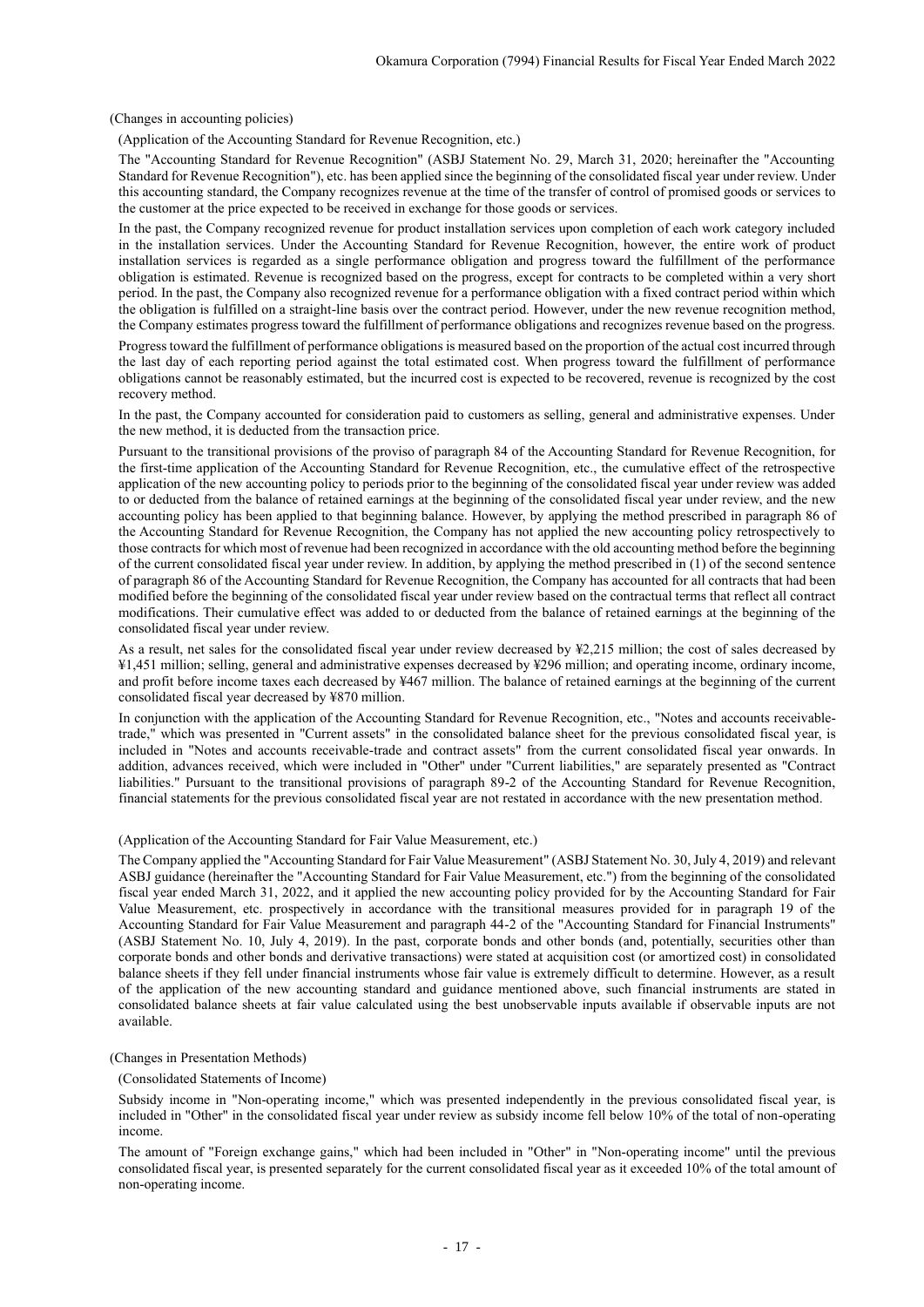To reflect the change in presentation methods, Subsidy income of ¥302 million and Other of ¥515 million, presented in Nonoperating income in Consolidated Statements of Income in the previous consolidated fiscal year, are reclassified into Foreign exchange gains of ¥30 million and Other of ¥788 million.

(Consolidated Balance Sheet)

<span id="page-20-0"></span>\*1 Accumulated depreciation of property, plant and equipment is as follows.

|                                                                                | FY ended March 2021<br>(As of Mar. 31, 2021) | FY ended March 2022<br>(As of Mar. 31, 2022) |
|--------------------------------------------------------------------------------|----------------------------------------------|----------------------------------------------|
| Accumulated depreciation of property,<br>plant and equipment                   | $¥109,828$ million                           | ¥111,871 million                             |
| Balances held in unconsolidated subsidiaries and affiliates are as follows:    |                                              |                                              |
|                                                                                | FY ended March 2021<br>(As of Mar. 31, 2021) | FY ended March 2022<br>(As of Mar. 31, 2022) |
| Investment securities (equity shares)                                          | ¥3,734 million                               | ¥4,297 million                               |
| Pledged assets and secured obligations                                         |                                              |                                              |
| Pledged assets and secured obligations are as follows:                         |                                              |                                              |
| Pledged assets                                                                 |                                              |                                              |
|                                                                                | FY ended March 2021<br>(As of Mar. 31, 2021) | FY ended March 2022<br>(As of Mar. 31, 2022) |
| Buildings and structures                                                       | ¥1,898 million                               | ¥1,880 million                               |
| Land                                                                           | ¥7,732 million                               | ¥7,732 million                               |
| Total                                                                          | $49,631$ million                             | $49,613$ million                             |
| Within the above, assets offered as mortgage for factory foundation            |                                              |                                              |
|                                                                                | FY ended March 2021<br>(As of Mar. 31, 2021) | FY ended March 2022<br>(As of Mar. 31, 2022) |
| Buildings and structures                                                       | ¥257 million                                 | ¥234 million                                 |
| Land                                                                           | ¥282 million                                 | ¥282 million                                 |
| Total                                                                          | ¥539 million                                 | ¥516 million                                 |
| Secured obligations                                                            |                                              |                                              |
|                                                                                | FY ended March 2021<br>(As of Mar. 31, 2021) | FY ended March 2022<br>(As of Mar. 31, 2022) |
| Short-term loans payable                                                       | ¥1,600 million                               | ¥1,600 million                               |
| Long-term loans payable                                                        | ¥500 million                                 | ¥500 million                                 |
| Total                                                                          | $42,100$ million                             | $42,100$ million                             |
| Within the above, obligations corresponding to mortgage for factory foundation |                                              |                                              |
|                                                                                | FY ended March 2021<br>(As of Mar. 31, 2021) | FY ended March 2022<br>(As of Mar. 31, 2022) |
| Short-term loans payable                                                       | ¥200 million                                 | ¥200 million                                 |

|                                                            | FY ended March 2021<br>(As of Mar. 31, 2021) | FY ended March 2022<br>(As of Mar. 31, 2022) |
|------------------------------------------------------------|----------------------------------------------|----------------------------------------------|
| Total amount under specified<br>commitment line agreements | $\text{\#14,000}$ million                    | $\text{\#14,000}$ million                    |
| Outstanding loans borrowed                                 |                                              |                                              |
| Balance                                                    | $\text{\#}14,000$ million                    | $¥14,000$ million                            |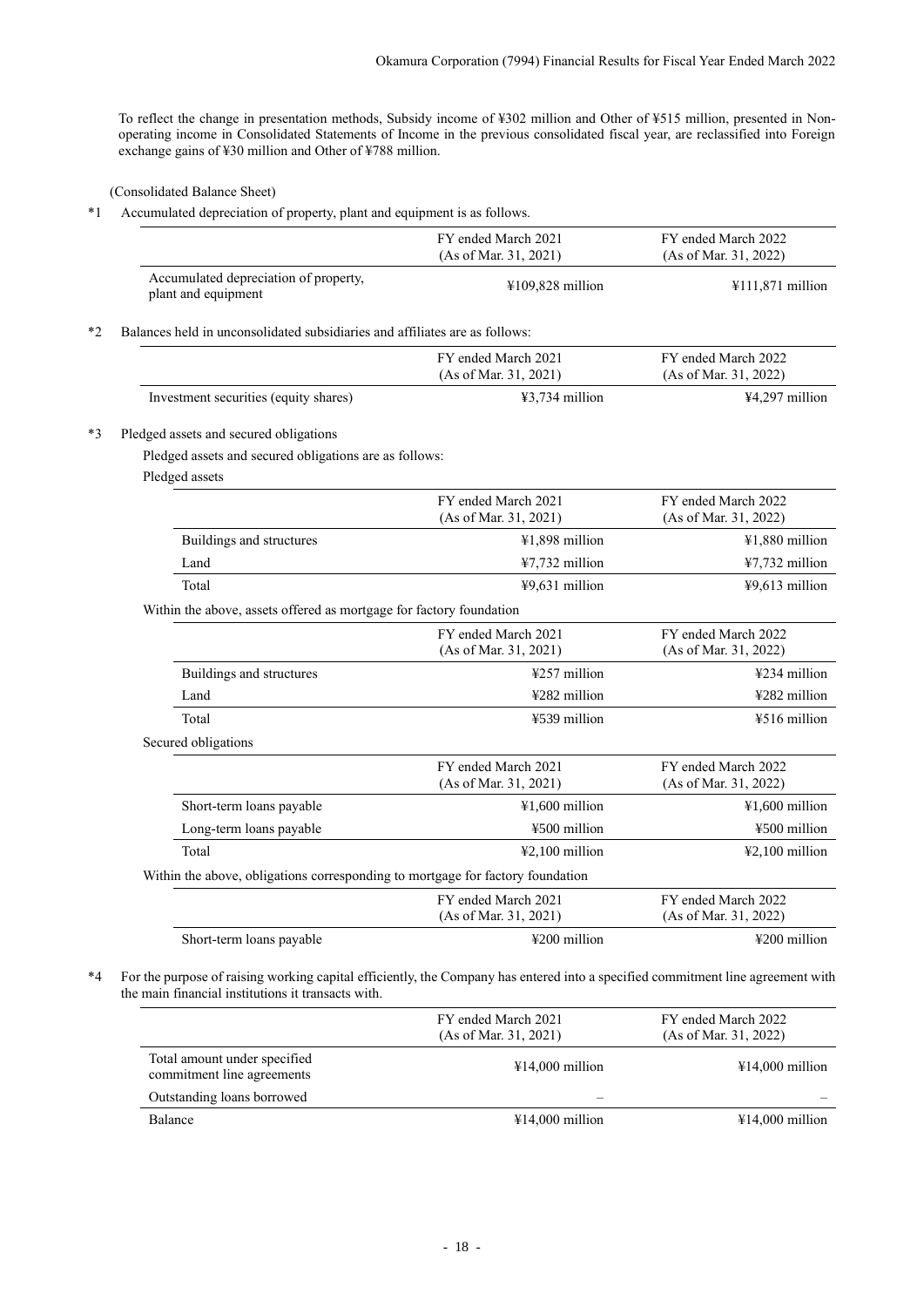<span id="page-21-0"></span>(Consolidated Statements of Income)

\*1 Total research and development expenses included in selling, general and administrative expenses and manufacturing cost incurred for the current term are as follows:

|      |                                                                         | FY ended March 2021<br>(From Apr. 1, 2020 to Mar. 31,<br>2021) | FY ended March 2022<br>(From Apr. 1, 2021 to Mar. 31,<br>2022) |
|------|-------------------------------------------------------------------------|----------------------------------------------------------------|----------------------------------------------------------------|
|      | Research and development expenses                                       | $\text{\textsterling}1.228$ million                            | $\text{\#1,261}$ million                                       |
| $*2$ | The details of the gains on sales of non-current assets are as follows: |                                                                |                                                                |
|      |                                                                         | FY ended March 2021<br>(From Apr. 1, 2020 to Mar. 31,<br>2021) | FY ended March 2022<br>(From Apr. 1, 2021 to Mar. 31,<br>2022) |
|      | Land                                                                    | ¥433 million                                                   | $\frac{1}{2}$ million                                          |

#### \*3 Impairment loss

The Okamura Group recorded impairment losses for the following asset groups:

FY ended March 2021 (From Apr. 1, 2020 to Mar. 31, 2021)

| Purpose                  | Location                                     | Type                                |
|--------------------------|----------------------------------------------|-------------------------------------|
| Assets used for business | Shanghai, in the People's Republic of China. | Other property, plant and equipment |
| Assets used for business | Yokohama, Kanagawa Prefecture                | Other property, plant and equipment |
| Idle assets              | Nomi, Ishikawa Prefecture                    | Land, buildings and structures      |

The Okamura Group groups assets put into business for each managerial accounting category. Idle assets not directly used for business are grouped on an individual basis.

Of the above assets, the book value of operating assets for which cash flows from operating activities continued to be negative and for which the book value thereof was unlikely to be recovered was lowered to a recoverable value.

For idle assets, the book value was lowered to a recoverable value, as they are unlikely to generate profits in the future.

The details of the impairment loss are ¥4 million for buildings and structures, ¥1 million for land, ¥35 million for other property, plant and equipment.

The recoverable value of assets used for business is measured based on value in use, and the value in use is estimated as zero. For idle land, buildings and structures, the recoverable value is measured at the net sale price, which is generally computed based on real estate appraisal value.

FY ended March 2022 (From Apr. 1, 2021 to Mar. 31, 2022)

| Purpose                  | Location                                                                        |                                     |
|--------------------------|---------------------------------------------------------------------------------|-------------------------------------|
| Assets used for business | Shanghai, in the People's Republic of China                                     | Buildings and structures            |
| Assets used for business | Hong Kong<br>Special Administrative Region<br>of the People's Republic of China | Other property, plant and equipment |

The Okamura Group groups assets put into business for each managerial accounting category.

As a result, the book value of operating assets for which cash flows from operating activities continued to be negative and for which the book value thereof was unlikely to be recovered was lowered to a recoverable value.

The details of the impairment loss are ¥9 million for buildings and structures, ¥15 million for tools, furniture and fixtures, ¥47 million for other property, plant and equipment, and ¥4 million for intangible assets.

The recoverable value is measured based on value in use, and the value in use is estimated as zero.

## \*4 Insurance claim income

This represents the insurance claims paid in relation to the fire accident that occurred in the Company's Nakai Plant (Nakaimachi, Ashigarakami-gun, Kanagawa Prefecture) on October 25, 2021.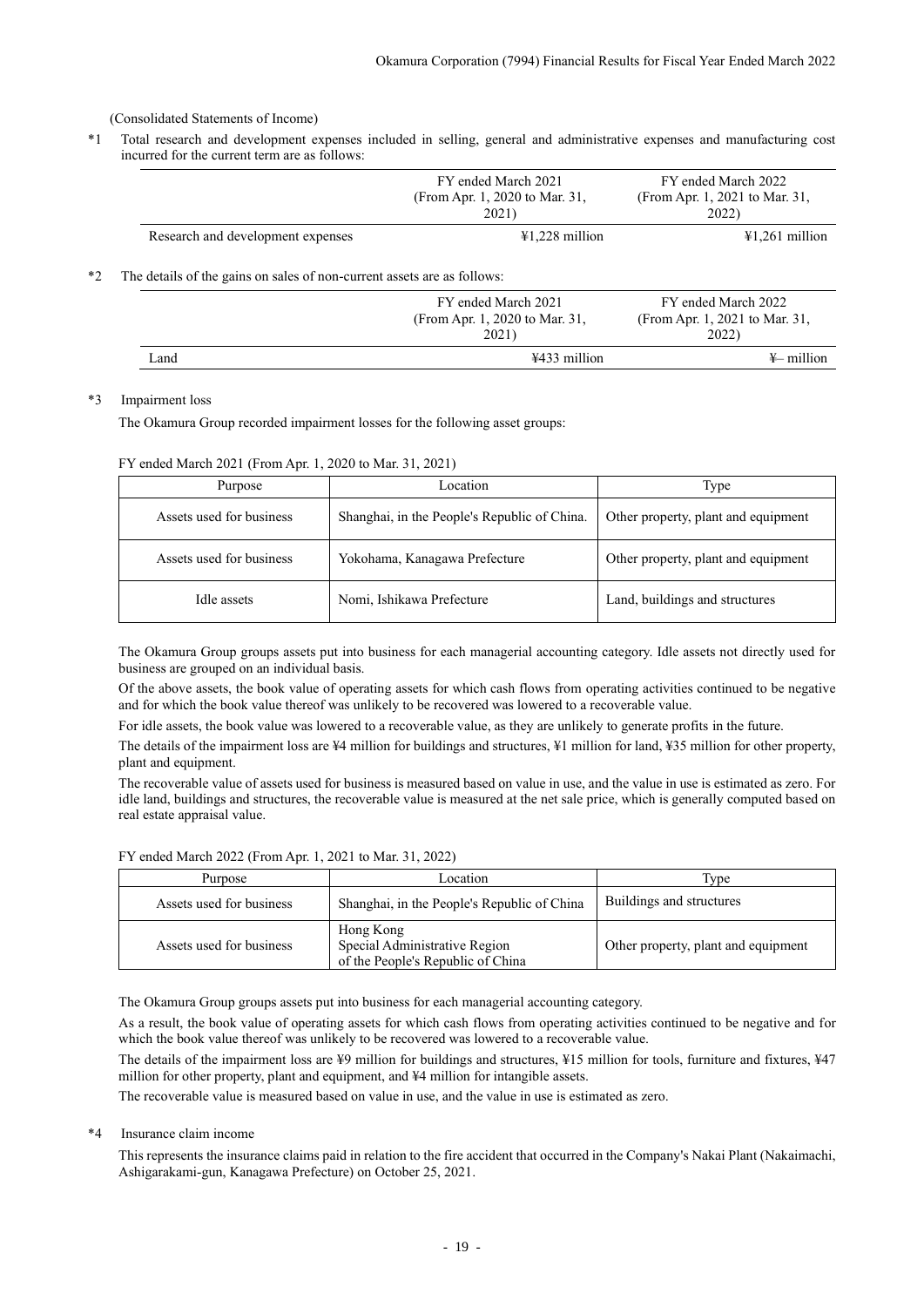## \*5 Loss on disaster

This represents the loss caused by a fire accident that occurred in the Company's Nakai Plant on October 25, 2021, comprising the amount of impairment losses on inventories and non-current assets, restoration cost and other related costs.

(Consolidated Statement of Changes in Equity)

<span id="page-22-0"></span>FY ended March 2021 (From April 1, 2020 to March 31, 2021)

1. Types and numbers of shares issued

| Type of stock         | Number of shares at the<br>beginning of the year | Increase | Decrease   | Number of shares at the end<br>of the fiscal vear |
|-----------------------|--------------------------------------------------|----------|------------|---------------------------------------------------|
| Common stock (shares) | 12.391.530                                       | -        | 11,770,509 | 100.621.021                                       |

### 2. Treasury stock

| Type of stock                                                                                         | Number of shares at the<br>beginning of the year | Increase  | Decrease   | Number of shares at the end<br>of the fiscal year |  |  |  |
|-------------------------------------------------------------------------------------------------------|--------------------------------------------------|-----------|------------|---------------------------------------------------|--|--|--|
| Common stock (shares)                                                                                 | 2,249,872                                        | 9,710,014 | 11,770,509 | 189,377                                           |  |  |  |
|                                                                                                       | (Outline of change factors)                      |           |            |                                                   |  |  |  |
|                                                                                                       | The details of increase are as stated below:     |           |            |                                                   |  |  |  |
| Increase due to purchase of fractional shares                                                         | 503 shares                                       |           |            |                                                   |  |  |  |
| Increase due to purchase of treasury stock by equity method affiliates which belongs to us            | 6,811 shares                                     |           |            |                                                   |  |  |  |
| Increase due to purchase of treasury stock pursuant to the resolution at a Board of Directors meeting | 9,702,700 shares                                 |           |            |                                                   |  |  |  |

The breakdown of the decreased number is as below:

Decrease due to retirement of treasury stock pursuant to the resolution at a Board of Directors meeting 11,770,509 shares

## 3. Stock acquisition rights and others

There is no information that needs to be disclosed herein.

## 4. Dividends

(1) Dividends paid during the fiscal year

| Resolved                                                             | Type         | Total amount<br>(Millions of yen) | Cash dividends per<br>share (Yen) | Record date              | Effective date    |
|----------------------------------------------------------------------|--------------|-----------------------------------|-----------------------------------|--------------------------|-------------------|
| Ordinary General Meeting of<br>Shareholders held on June 26,<br>2020 | Common stock | 1.765                             | 16.00                             | March 31, 2020           | June 29, 2020     |
| Board of Directors held on<br>October 21, 2020                       | Common stock | 1.323                             |                                   | 12.00 September 30, 2020 | December 10, 2020 |

## (2) Dividends to be paid after the fiscal year balance sheet date, but the record date for the payment of dividends belongs to the fiscal year

| Resolved                                                             | Type            | Resource of the<br>dividends to be paid | Total amount<br>(Millions of yen) | Cash dividends<br>per share (Yen) | Record date       | Effective date |
|----------------------------------------------------------------------|-----------------|-----------------------------------------|-----------------------------------|-----------------------------------|-------------------|----------------|
| Ordinary General Meeting of<br>Shareholders held on June 29.<br>2021 | Common<br>stock | Retained earnings                       | 2.012                             | 20.00                             | March 31,<br>2021 | June 30, 2021  |

FY ended March 2022 (From April 1, 2021 to March 31, 2022)

### 1. Types and numbers of shares issued

| Type of stock         | Number of shares at the<br>beginning of the year | Increase                 | Decrease | Number of shares at the end<br>of the fiscal year |
|-----------------------|--------------------------------------------------|--------------------------|----------|---------------------------------------------------|
| Common stock (shares) | 100.621.021                                      | $\overline{\phantom{a}}$ | $\sim$   | 100.621.021                                       |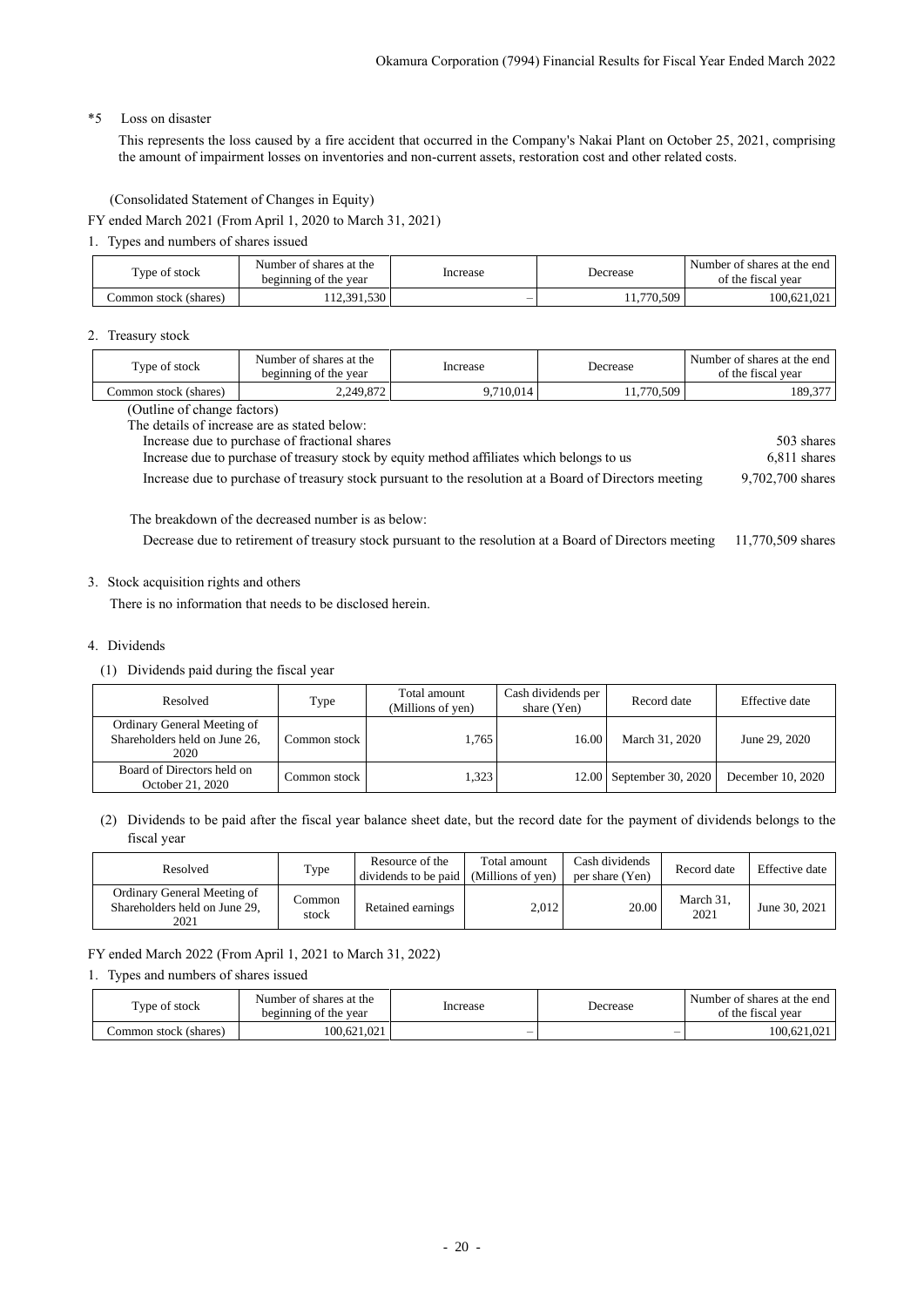#### 2. Treasury stock

| Type of stock                                                                                             | Number of shares at the<br>beginning of the year                                                                          | Increase  | Decrease | Number of shares at the end<br>of the fiscal year |  |  |
|-----------------------------------------------------------------------------------------------------------|---------------------------------------------------------------------------------------------------------------------------|-----------|----------|---------------------------------------------------|--|--|
| Common stock (shares)                                                                                     | 189,377                                                                                                                   | 2,704,518 | 10,000   | 2,883,895                                         |  |  |
| (Outline of change factors)                                                                               |                                                                                                                           |           |          |                                                   |  |  |
|                                                                                                           | The details of increase are as stated below:                                                                              |           |          |                                                   |  |  |
|                                                                                                           | Increase due to purchase of fractional shares                                                                             |           |          | 857 shares                                        |  |  |
|                                                                                                           | Increase due to purchase of treasury stock by equity method affiliates which belongs to us                                |           |          | 5,061 shares                                      |  |  |
|                                                                                                           | Increase due to purchase of treasury stock pursuant to the resolution at a Board of Directors meeting<br>2,698,600 shares |           |          |                                                   |  |  |
|                                                                                                           | The breakdown of the decreased number is as below:                                                                        |           |          |                                                   |  |  |
| Decrease due to sale of treasury stock by equity method affiliates which belongs to us<br>$10,000$ shares |                                                                                                                           |           |          |                                                   |  |  |

#### 3. Stock acquisition rights and others

There is no information that needs to be disclosed herein.

#### 4. Dividends

(1) Dividends paid during the fiscal year

| Resolved                                                             | Type         | Total amount<br>(Millions of yen) | Cash dividends per<br>share $(Yen)$ | Record date              | Effective date    |
|----------------------------------------------------------------------|--------------|-----------------------------------|-------------------------------------|--------------------------|-------------------|
| Ordinary General Meeting of<br>Shareholders held on June 29,<br>2021 | Common stock | 2,012                             | 20.00                               | March 31, 2021           | June 30, 2021     |
| Board of Directors held on<br>October 20, 2021                       | Common stock | 1.983                             |                                     | 20.00 September 30, 2021 | December 10, 2021 |

(2) Dividends to be paid after the fiscal year balance sheet date, but the record date for the payment of dividends belongs to the fiscal year

| Resolved                                                             | Type            | Resource of the<br>dividends to be paid | Total amount<br>(Millions of yen) | Cash dividends<br>per share (Yen) | Record date       | Effective date |
|----------------------------------------------------------------------|-----------------|-----------------------------------------|-----------------------------------|-----------------------------------|-------------------|----------------|
| Ordinary General Meeting of<br>Shareholders held on June 29.<br>2022 | Common<br>stock | Retained earnings                       | .958                              | 20.00                             | March 31.<br>2022 | June 30, 2022  |

(Consolidated Statements of Cash Flows)

<span id="page-23-0"></span>\*1 Relations between the balance of cash and cash equivalents at the end of the fiscal year and the amount of the item posted in the consolidated balance sheet

|                                 | FY ended March 2021<br>(From Apr. 1, 2020 to Mar. 31, 2021) | FY ended March 2022<br>(From Apr. 1, 2021 to Mar. 31, 2022) |
|---------------------------------|-------------------------------------------------------------|-------------------------------------------------------------|
| Cash and deposit accounts       | $445,156$ million                                           | ¥39,952 million                                             |
| Time deposits—over three months | -¥737 million                                               | -¥765 million                                               |
| Cash and cash equivalents       | $444.419$ million                                           | $\text{\#39,186}$ million                                   |

### <span id="page-23-1"></span>(Segment Information and Others)

(Segment Information)

1. Overview of reporting segments

The Group's reporting segments are those segments of the Group's organizations for which separate financial information is available, and subject to the Board of Directors' regular review carried out to make decisions on the allocation of management resources and evaluate their performance.

The Group engages in business activities by developing comprehensive product and service strategies under product- and service-specific manufacturing and sales systems.

Consequently, the Group comprises product- and service-specific segments based on manufacturing and sales systems, and there are specifically three reporting segments, "Office Furniture," "Store Displays" and "Material Handling Systems."

In the Office Furniture segment, we manufacture and sell office furniture, furniture for public and educational facilities, office security systems, healthcare-related furniture and other products. In the Store Displays segment, we manufacture and sell display fixtures, refrigerated showcases, store counters, etc. In the Material Handling Systems segment, we manufacture and sell goods-storage shelves for factories and warehouses, and logistics automated equipment and instruments.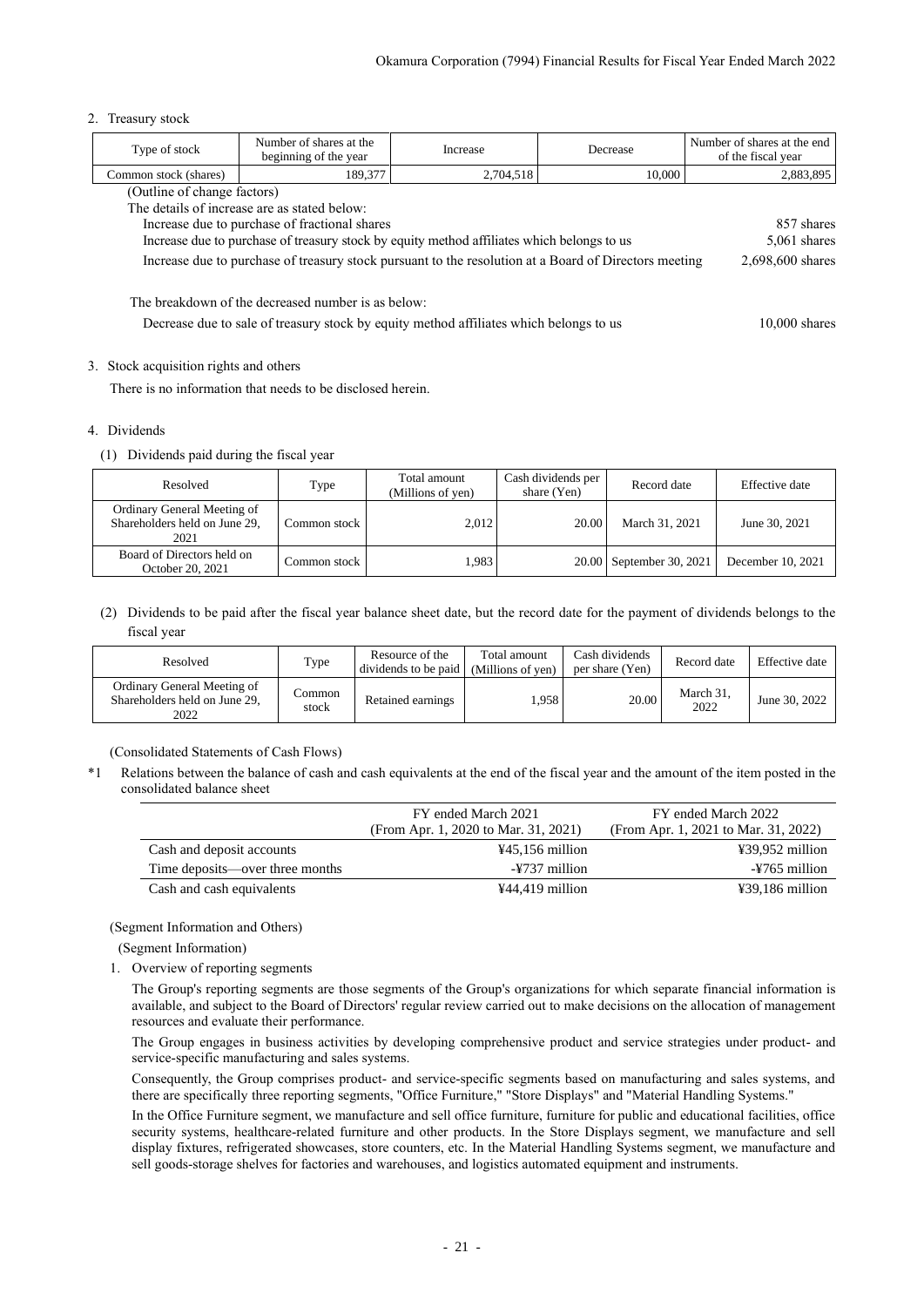2. Calculation methods for net sales, profit/loss, assets, liabilities and other items by reporting segment

The accounting methods used for reported business segments are generally to the same as the description of "Significant Items for the Preparation of Consolidated Financial Statements."

As noted in the "Changes in accounting policies" section, the Company changed the accounting method of revenue recognition by applying the Accounting Standard for Revenue Recognition, etc. since the beginning of the consolidated fiscal year under review. As a result, the Company also changed the calculation method of operating segment income or loss.

As a result of this change, in comparison to the figures calculated in accordance with the old method, net sales decreased by ¥1,083 million and segment income decreased by ¥213 million in the Office Furniture segment, net sales decreased by ¥767 million and segment income decreased by ¥181 million in the Store Displays segment, and net sales decreased by ¥363 million and segment income decreased by ¥72 million in the Material Handling Systems segment for the current consolidated fiscal year.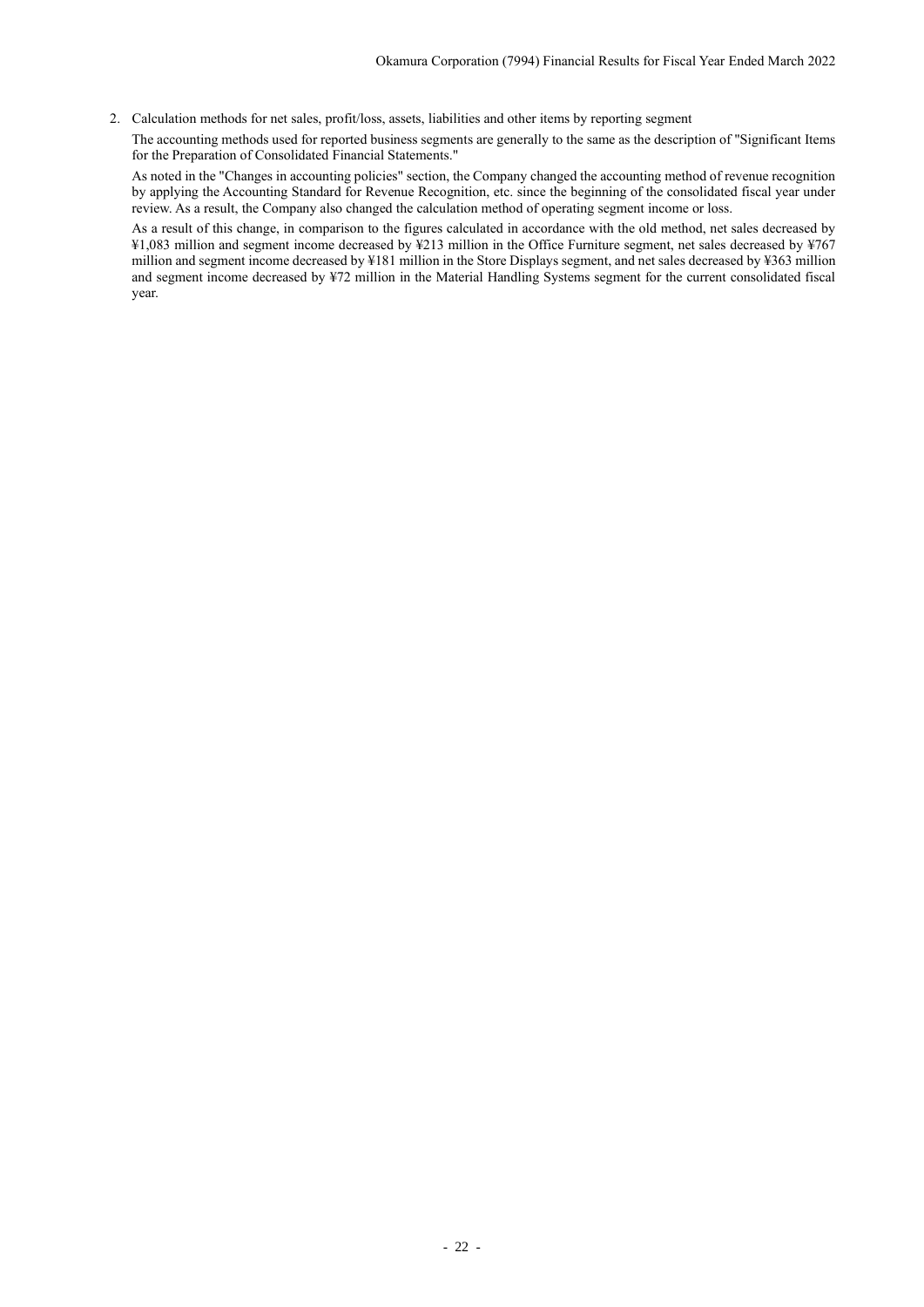(Millions of yen)

|                                                                          |                     |                                                                                                       |        |                    |       |                                |                                                                                         | (Millions of yen) |
|--------------------------------------------------------------------------|---------------------|-------------------------------------------------------------------------------------------------------|--------|--------------------|-------|--------------------------------|-----------------------------------------------------------------------------------------|-------------------|
|                                                                          | Office<br>Furniture | <b>Report Segments</b><br>Material<br>Store<br>Handling<br>Total<br><b>Displays</b><br><b>Systems</b> |        | Others<br>(Note 1) | Total | Adjusted<br>amount<br>(Note 2) | Amount<br>reported in the<br>Consolidated<br>Financial<br><b>Statements</b><br>(Note 3) |                   |
| Net sales                                                                |                     |                                                                                                       |        |                    |       |                                |                                                                                         |                   |
| Net sales to<br>external customers                                       | 130,783             | 94,329                                                                                                | 14,764 | 239,876            | 4,577 | 244,454                        |                                                                                         | 244,454           |
| Internal sales or<br>transfers between<br>segments                       | -                   |                                                                                                       |        |                    | —     |                                | —                                                                                       |                   |
| Total                                                                    | 130,783             | 94,329                                                                                                | 14,764 | 239,876            | 4,577 | 244,454                        | $\overline{\phantom{0}}$                                                                | 244,454           |
| Segment income or<br>loss                                                | 10,059              | 2,968                                                                                                 | 1,266  | 14,295             | (119) | 14,175                         |                                                                                         | 14,175            |
| Segment property                                                         | 97,960              | 47,904                                                                                                | 8,992  | 154,857            | 8,886 | 163,743                        | 81,730                                                                                  | 245,473           |
| Other items                                                              |                     |                                                                                                       |        |                    |       |                                |                                                                                         |                   |
| Depreciation                                                             | 3,781               | 1,529                                                                                                 | 269    | 5,580              | 413   | 5,993                          |                                                                                         | 5,993             |
| Increase in<br>property, plant and<br>equipment and<br>intangible assets | 4,626               | 1,110                                                                                                 | 242    | 5,979              | 353   | 6,333                          | $\overline{\phantom{m}}$                                                                | 6,333             |

3. Information about net sales, profit/loss, assets, liabilities and other items by segment FY ended March 2021 (From April 1, 2020 to March 31, 2021)

Notes: 1. The category "Others" aggregates those business segments that do not meet the definition of reportable segments, and includes Powertrain and Others.

2. The adjusted amount of ¥81,730 million of segment property includes corporate assets that are not allocated to each reporting segment. Corporate assets consist primarily of cash and deposits and investment securities not attributing to the reporting segments.

3. Total of segment income or loss corresponds to the operating income on Consolidated Statements of Income.

FY ended March 2022 (From April 1, 2021 to March 31, 2022)

|                     |                          |                                        |                           | Others   |         | Adjusted                 | Amount<br>reported in the<br>Consolidated  |
|---------------------|--------------------------|----------------------------------------|---------------------------|----------|---------|--------------------------|--------------------------------------------|
| Office<br>Furniture | Store<br><b>Displays</b> | Material<br>Handling<br><b>Systems</b> | Total                     | (Note 1) |         | (Note 2)                 | Financial<br><b>Statements</b><br>(Note 3) |
|                     |                          |                                        |                           |          |         |                          |                                            |
| 140,599             | 102,674                  | 12,360                                 | 255,635                   | 5,540    | 261,175 |                          | 261,175                                    |
|                     |                          |                                        |                           |          |         |                          |                                            |
| 140,599             | 102,674                  | 12,360                                 | 255,635                   | 5,540    | 261,175 | $\overline{\phantom{0}}$ | 261,175                                    |
| 13,782              | 2,740                    | (590)                                  | 15,931                    | 40       | 15,972  |                          | 15,972                                     |
| 108,884             | 49,524                   | 7,485                                  | 165,895                   | 10,156   | 176,051 | 69,320                   | 245,372                                    |
|                     |                          |                                        |                           |          |         |                          |                                            |
| 3,504               | 1,454                    | 301                                    | 5,259                     | 465      | 5,725   |                          | 5,725                                      |
| 4,706               | 1,187                    | 259                                    | 6,153                     | 511      | 6,665   |                          | 6,665                                      |
|                     |                          |                                        | <b>Reporting Segments</b> |          |         | Total                    | amount                                     |

Notes: 1. The category "Others" aggregates those business segments that do not meet the definition of reportable segments, and includes Powertrain and Others.

2. The adjusted amount of ¥69,320 million of segment property includes corporate assets that are not allocated to each reporting segment. Corporate assets consist primarily of cash and deposits and investment securities not attributing to the reporting segments.

3. Total of segment income or loss corresponds to the operating income on Consolidated Statements of Income.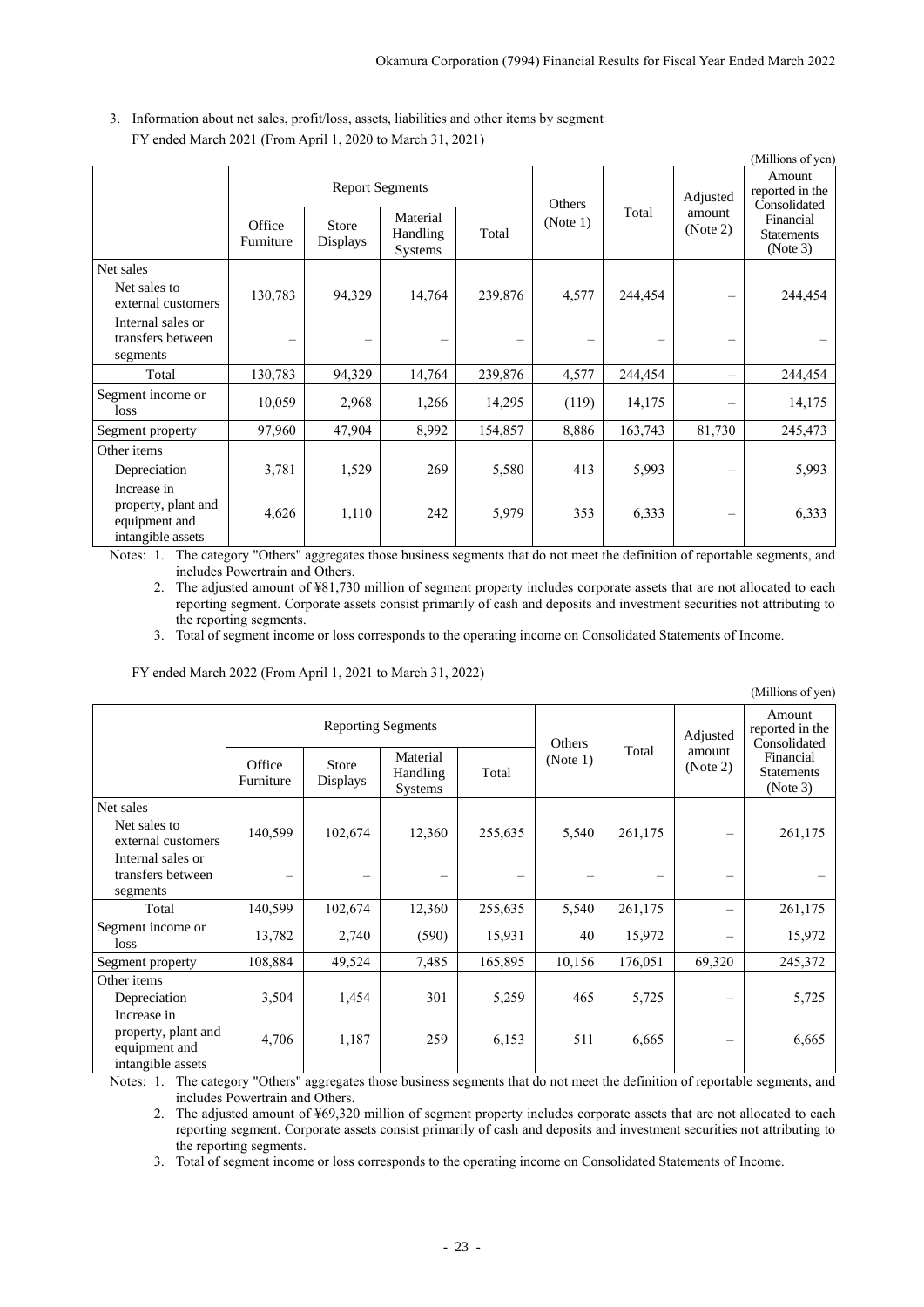## (Related Information)

1. Product and service segmented information

Because no net sales from external customers account for 10% or more of aggregate net sales in the Consolidated Statements of Income, product and service segmented information is omitted.

- 2. Geographically segmented information
	- (1) Net sales

Because net sales from external customers based in Japan account for more than 90% of aggregated net sales in the Consolidated Statements of Income, geographically segmented net sales information is omitted.

(2) Property, plant and equipment

Because property, plant and equipment located in Japan exceed 90% of aggregated property, plant and equipment in the Consolidated Balance Sheet, geographically segmented tangible fixed asset information is omitted.

3. Primary customer segmented information

Because there is no customer with net sales accounting for 10% or more of aggregated net sales in the Consolidated Statements of Income, primary customer segmented information is omitted.

(Information about Impairment Loss on Non-current Assets by Segment) FY ended March 2021 (From April 1, 2020 to March 31, 2021)

|                 |                     |                          |                                        |       |        |       |          | (Millions of yen)                       |
|-----------------|---------------------|--------------------------|----------------------------------------|-------|--------|-------|----------|-----------------------------------------|
|                 |                     | <b>Report Segments</b>   |                                        |       |        |       | Adjusted | Amount<br>reported in the               |
|                 | Office<br>Furniture | Store<br><b>Displays</b> | Material<br>Handling<br><b>Systems</b> | Total | Others | Total | amount   | Consolidated<br>Statements of<br>Income |
| Impairment loss | 25                  |                          | 8                                      | 41    | —      | 41    |          | 41                                      |

FY ended March 2022 (From April 1, 2021 to March 31, 2022)

|                 |                     |                          |                                        |       |        |       |          | (Millions of yen)                       |
|-----------------|---------------------|--------------------------|----------------------------------------|-------|--------|-------|----------|-----------------------------------------|
|                 |                     | <b>Report Segments</b>   |                                        |       |        |       | Adjusted | Amount<br>reported in the               |
|                 | Office<br>Furniture | Store<br><b>Displays</b> | Material<br>Handling<br><b>Systems</b> | Total | Others | Total | amount   | Consolidated<br>Statements of<br>Income |
| Impairment loss | 63                  |                          | 10                                     | 76.   | —      | 76    |          | 76                                      |

(Information about Amortization and Unamortized Balance of Goodwill by Segment)

FY ended March 2021 (From April 1, 2020 to March 31, 2021)

There is no information that needs to be disclosed herein.

## FY ended March 2022 (From April 1, 2021 to March 31, 2022)

|                                                  |                        |                          |                                 |       |        |                      | (Millions of yen) |
|--------------------------------------------------|------------------------|--------------------------|---------------------------------|-------|--------|----------------------|-------------------|
|                                                  | <b>Report Segments</b> |                          |                                 |       |        | Company-             |                   |
|                                                  | Office<br>Furniture    | <b>Store</b><br>Displays | Material<br>Handling<br>Systems | Total | Others | wide/<br>elimination | Total             |
| Depreciation during the<br>period                | 61                     |                          |                                 | 61    |        |                      | 61                |
| Balance at the end of the<br>current fiscal year | 2,408                  |                          |                                 | 2,408 |        |                      | 2,408             |

(Information about Gain on Bargain Purchase by Segment)

<span id="page-26-0"></span>There is no information that needs to be disclosed herein.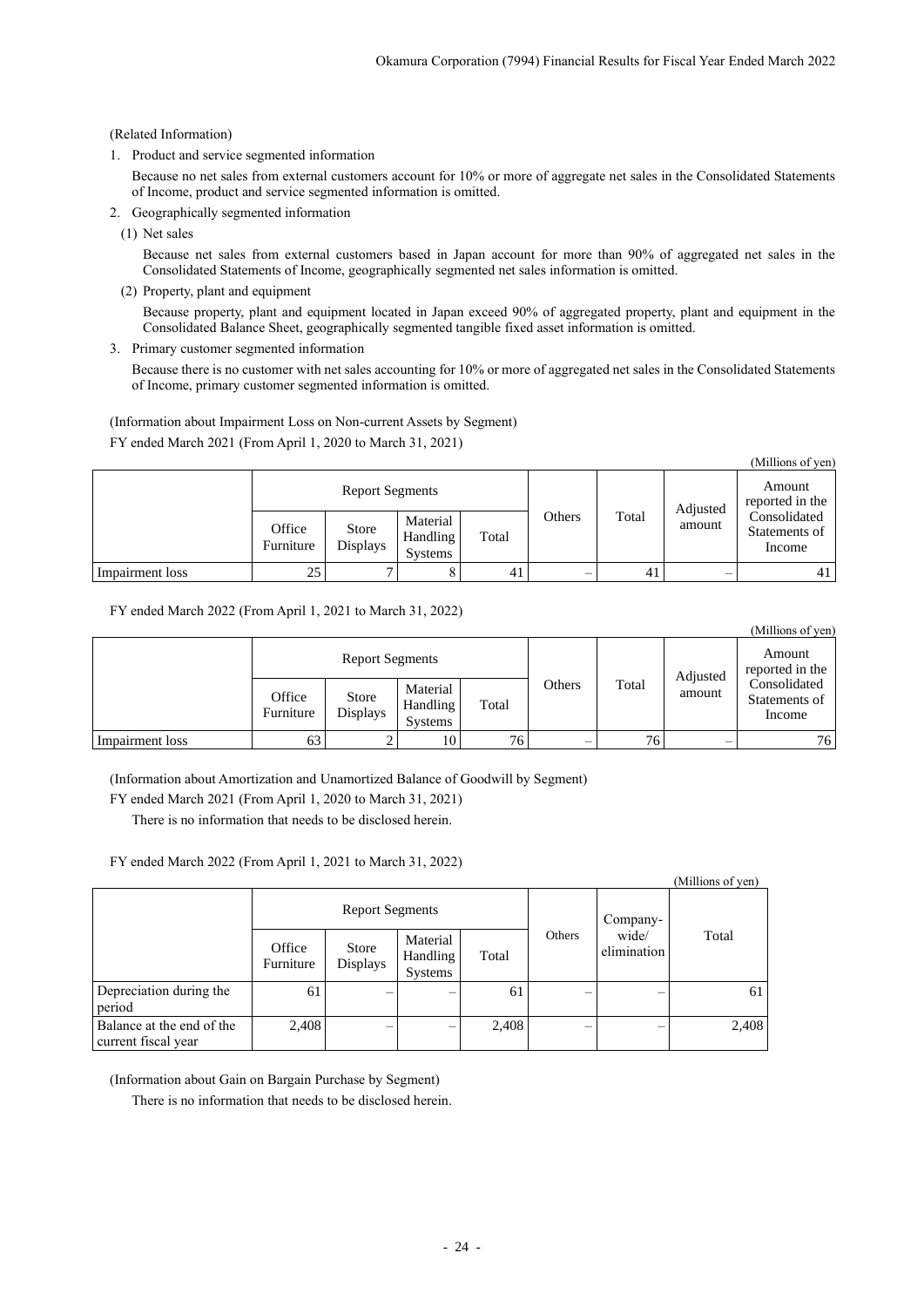(Matters related to business combinations)

(Business combination by acquisition)

The Board of Directors of the Company passed a resolution at its meeting held on September 2, 2021 to acquire 70% of issued shares of DB&B Holdings Pte. Ltd. (headquartered in Singapore; hereinafter "DB&B"), following which DB&B will become a subsidiary of the Company, as outlined below. Based on this resolution, the Company completed the acquisition of shares on October 1, 2021.

The Company plans to acquire the remaining 30% of issued shares of DB&B upon the finalization of its consolidated financial statements for FY2023 subject to the satisfaction of certain conditions prescribed in the share transfer agreement.

- (1) Outline of the business combination
	- (i) Name of the acquired company and its business

| Name of the acquired company: | DB&B Holdings Pte. Ltd.                      |
|-------------------------------|----------------------------------------------|
| Business description:         | Office design and interior construction work |

(ii) Main reason for the business combination

In its Midterm Management Plan, the Okamura Group identified strengthening of overseas business as one of key issues on which it will make group-wide efforts and the China and ASEAN markets as priority markets for those efforts. DB&B is a middle-ranking office design and interior construction company headquartered in Singapore and operating also in China and the Philippines. Its high competence has been demonstrated by many international awards it has received for its projects. It also has a quality customer base consisting mainly of many global companies and large local companies.

Through the acquisition of shares of DB&B, following which it will become a subsidiary of the Company, the Okamura Group will be able to acquire an excellent business platform in the area of design and interior construction in the China and ASEAN markets. In addition, the Okamura Group will be able to understand the office furniture needs in these markets through the subsidiary to apply the local knowledge to the development, production, and sales of strategic products targeting these markets. The Okamura Group will thereby aim to achieve the goal of strengthening its overseas business.

(iii) Date of business combination

October 1, 2021

(iv) Legal form of business combination

Acquisition of shares

(v) Name of the combined company

No change in the name.

(vi) Percentage of voting rights acquired

70%

(vii) Main basis for determining the acquiring company

Because the Company has acquired shares of the acquired company in exchange for cash.

(2) Period of financial results of the acquired entity included in the consolidated statements of income

From October 1, 2021 to December 31, 2021

(3) Acquisition cost of the acquired company and its breakdown by type of consideration

Consideration for acquisition ¥3,263 million in cash

Acquisition cost  $\text{\#3,263 million}$ 

(4) Major acquisition-related costs and their amounts

Remuneration, fees, etc., to advisors ¥94 million

(5) Amount, cause, and amortization method and period of the goodwill that has arisen

(i) Amount of the goodwill that has arisen

¥2,470 million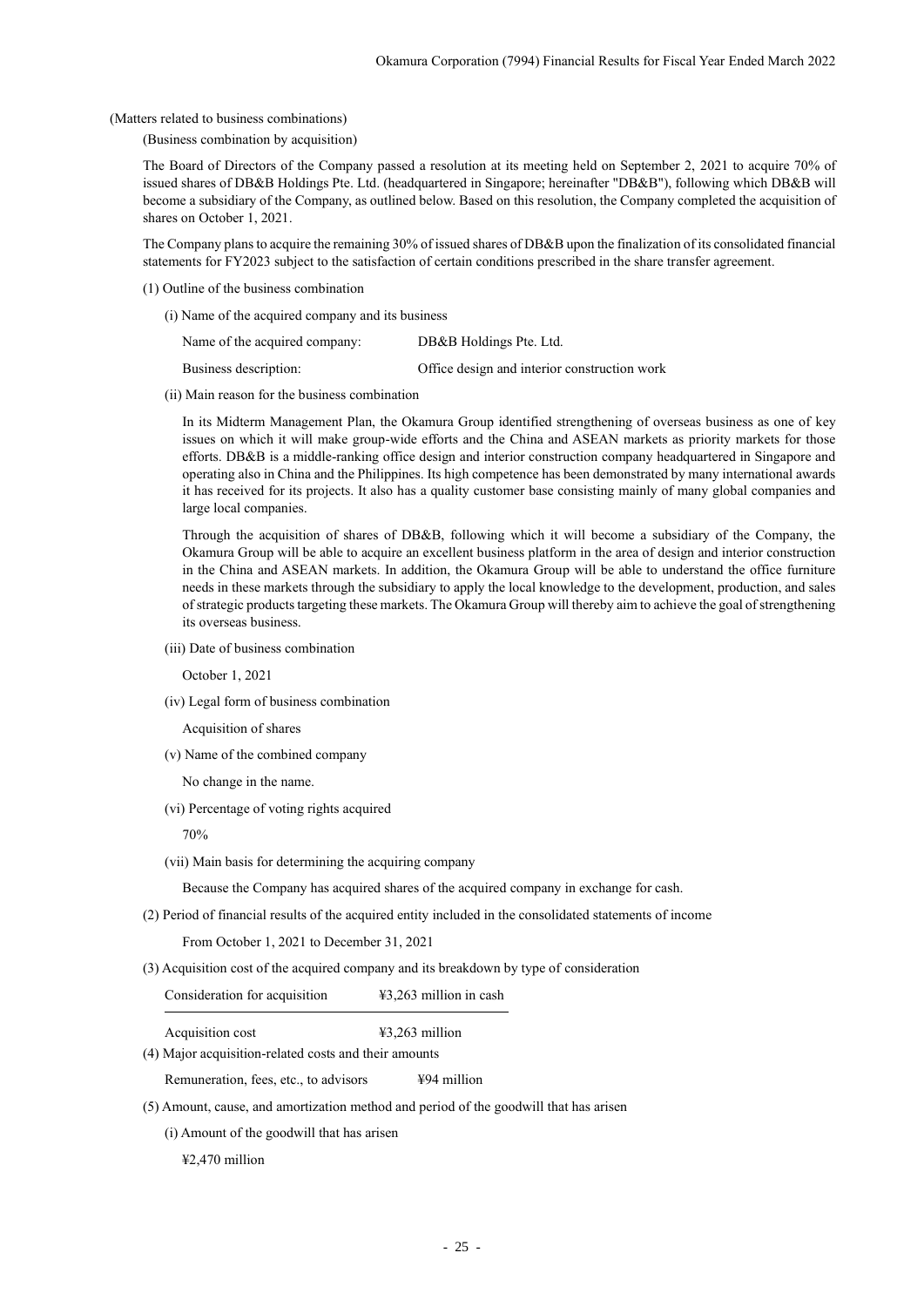### (ii) Cause of goodwill

It has arisen from the excess earnings power expected from the future business expansion of the acquired company.

(iii) Amortization method and period

Amortized over 10 years on a straight-line basis.

(6) Amount and breakdown into major categories of assets acquired and liabilities assumed on the date of business combination

| Current assets           | $42,172$ million |
|--------------------------|------------------|
| Non-current assets       | ¥847 million     |
| Total assets             | $43,019$ million |
| Current liabilities      | ¥1,347 million   |
| Non-current liabilities  | ¥539 million     |
| <b>Total liabilities</b> | ¥1,887 million   |

(7) Approximate amount and calculation method of impact on consolidated statements of income for the current consolidated fiscal year calculated as if the business combinations had been completed at the beginning of the consolidated fiscal year

The description is omitted as they are quantitatively immaterial.

- (8) Terms of contingent consideration prescribed by business combination agreement and accounting policy to be applied from the third quarter of the current consolidated fiscal year onwards
	- (i) Terms of the contingent consideration

Contingent consideration will be payable in addition subject to the satisfaction of certain conditions including the achievement levels in the actual financial performance of the acquired company for a certain period (through the fiscal year ending December 2023).

(ii) Accounting policy to be applied from the third quarter of the current consolidated fiscal year onwards

If the amount of purchase consideration changes, the acquisition cost will be adjusted as if the change had occurred at the time of acquisition, and the amount of goodwill and the amortization amount of goodwill will also be adjusted accordingly.

<span id="page-28-0"></span>

|  | (Per Share Data) |  |
|--|------------------|--|
|--|------------------|--|

|                                      | FY ended March 2021 | FY ended March 2022 |  |  |  |
|--------------------------------------|---------------------|---------------------|--|--|--|
|                                      | (From Apr. 1, 2020) | (From Apr. 1, 2021) |  |  |  |
|                                      | to Mar. 31, 2021)   | to Mar. 31, 2022)   |  |  |  |
| Net assets per share of common stock | 1,381.61 yen        | 1,459.34 yen        |  |  |  |
| <b>Profit per share</b>              | $112.51$ yen        | 151.26 yen          |  |  |  |
|                                      |                     |                     |  |  |  |

Notes: 1. The diluted profit per share of common stock is not presented, since there were no securities with dilutive effect outstanding through the period.

2. The basis for calculating profit per share of common stock was as follows:

|                                                                                      | FY ended March 2021<br>(From Apr. 1, 2020)<br>to Mar. 31, 2021) | FY ended March 2022<br>(From Apr. 1, 2021)<br>to Mar. 31, 2022) |
|--------------------------------------------------------------------------------------|-----------------------------------------------------------------|-----------------------------------------------------------------|
| Profit attributable to owners of parent (in million yen)                             | 11,971                                                          | 14,992                                                          |
| Amount not reverting to common shareholders (in million yen)                         |                                                                 |                                                                 |
| Profit relating to common stock attributable to owners of parent (in<br>million yen) | 11,971                                                          | 14,992                                                          |
| Average number of shares of common stock during the period (in<br>thousand shares)   | 106,406                                                         | 99.120                                                          |

## <span id="page-28-1"></span>(Significant Subsequent Events)

There is no information that needs to be disclosed herein.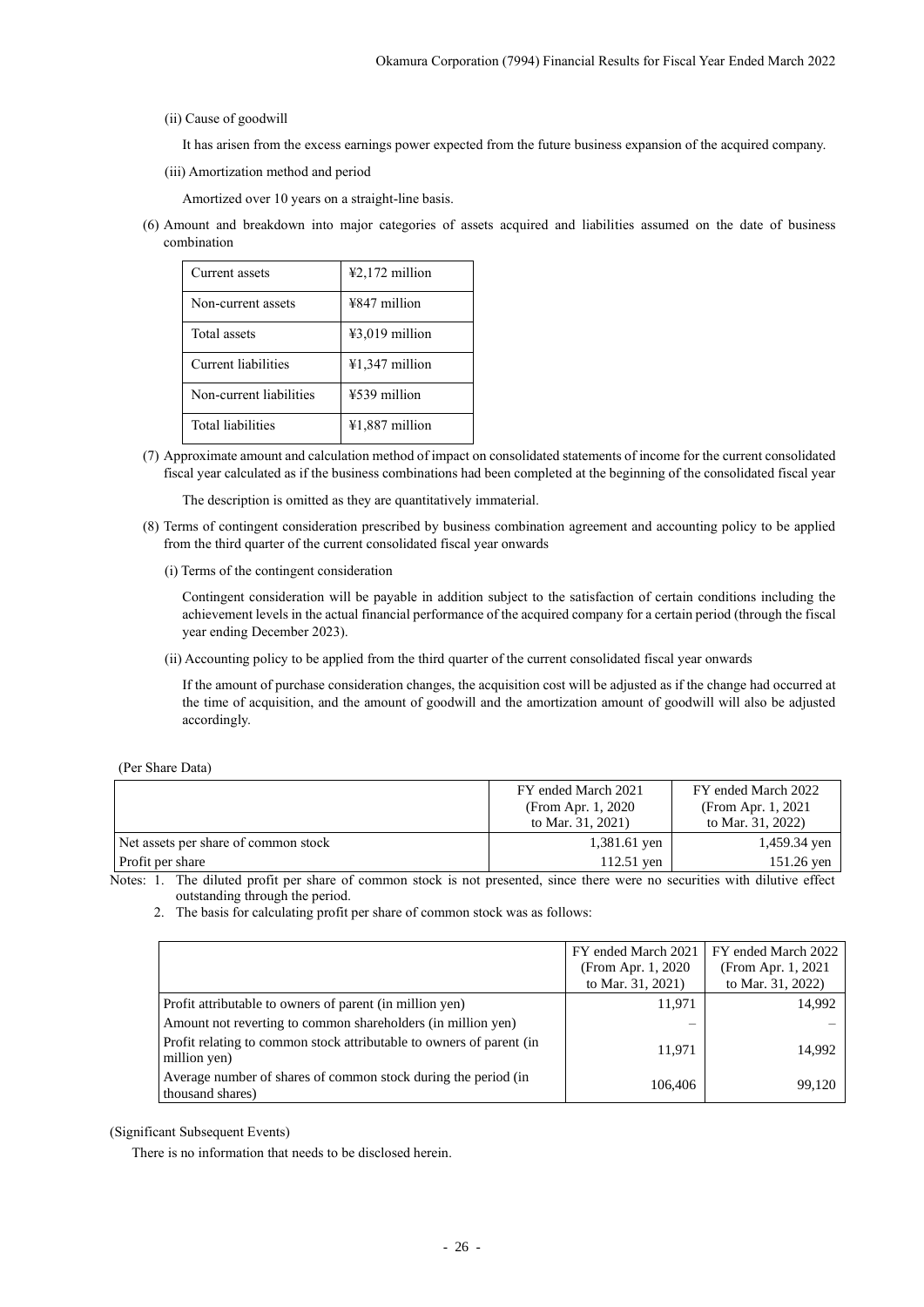# <span id="page-29-0"></span>5. Non-Consolidated Financial Statements

<span id="page-29-1"></span>(1) Non-Consolidated Balance Sheets

|                                                                               |                                              | (Millions of yen)                            |
|-------------------------------------------------------------------------------|----------------------------------------------|----------------------------------------------|
|                                                                               | FY ended March 2021<br>(As of Mar. 31, 2021) | FY ended March 2022<br>(As of Mar. 31, 2022) |
| Assets                                                                        |                                              |                                              |
| Current assets                                                                |                                              |                                              |
| Cash and deposits                                                             | 32,558                                       | 26,674                                       |
| Notes receivable-trade                                                        | 8,255                                        | 10,205                                       |
| Accounts receivable-trade                                                     | 54,697                                       | 44,004                                       |
| Contract assets                                                               |                                              | 7,920                                        |
| Short-term investment securities                                              | 10                                           |                                              |
| Merchandise and finished goods                                                | 8,156                                        | 9,081                                        |
| Work in process                                                               | 875                                          | 5,121                                        |
| Raw materials and supplies                                                    | 3,402                                        | 3,864                                        |
| Prepaid expenses                                                              | 655                                          | 733                                          |
| Other                                                                         | 1,325                                        | 1,707                                        |
| Allowance for doubtful accounts                                               | (6)                                          | (6)                                          |
| Total current assets                                                          | 109,930                                      | 109,307                                      |
| Non-current assets                                                            |                                              |                                              |
| Property, plant and equipment                                                 |                                              |                                              |
| <b>Buildings</b>                                                              | 12,959                                       | 12,644                                       |
| <b>Structures</b>                                                             | 642                                          | 609                                          |
| Machinery and equipment                                                       | 8,200                                        | 8,618                                        |
| Vehicles                                                                      | 184                                          | 119                                          |
| Tools, furniture and fixtures                                                 | 2,412                                        | 2,403                                        |
| Land                                                                          | 25,253                                       | 25,253                                       |
| Construction in progress                                                      | 34                                           | 708                                          |
| Total property, plant and equipment                                           | 49,687                                       | 50,357                                       |
| Intangible assets                                                             |                                              |                                              |
| Patent right                                                                  | 5                                            | 5                                            |
| Leasehold right                                                               | 560                                          | 560                                          |
| Software                                                                      | 2,799                                        | 2,580                                        |
| Other                                                                         | 102                                          | 99                                           |
| Total intangible assets                                                       | 3,467                                        | 3,246                                        |
| Investments and other assets                                                  |                                              |                                              |
| Investment securities                                                         | 42,892                                       | 36,500                                       |
| Stocks of subsidiaries and associates                                         | 11,856                                       | 15,320                                       |
| Long-term loans receivable from subsidiaries and<br>associates                | 1,585                                        | 1,001                                        |
| Claims provable in bankruptcy, claims provable in<br>rehabilitation and other | $27\,$                                       | 26                                           |
| Prepaid pension cost                                                          | 928                                          | 985                                          |
| Lease deposits                                                                | 4,530                                        | 4,488                                        |
| Other                                                                         | 1,086                                        | 896                                          |
| Allowance for doubtful accounts                                               | (552)                                        | (517)                                        |
| Total investments and other assets                                            | 62,354                                       | 58,702                                       |
| Total non-current assets                                                      | 115,510                                      | 112,306                                      |
| Total assets                                                                  | 225,441                                      | 221,613                                      |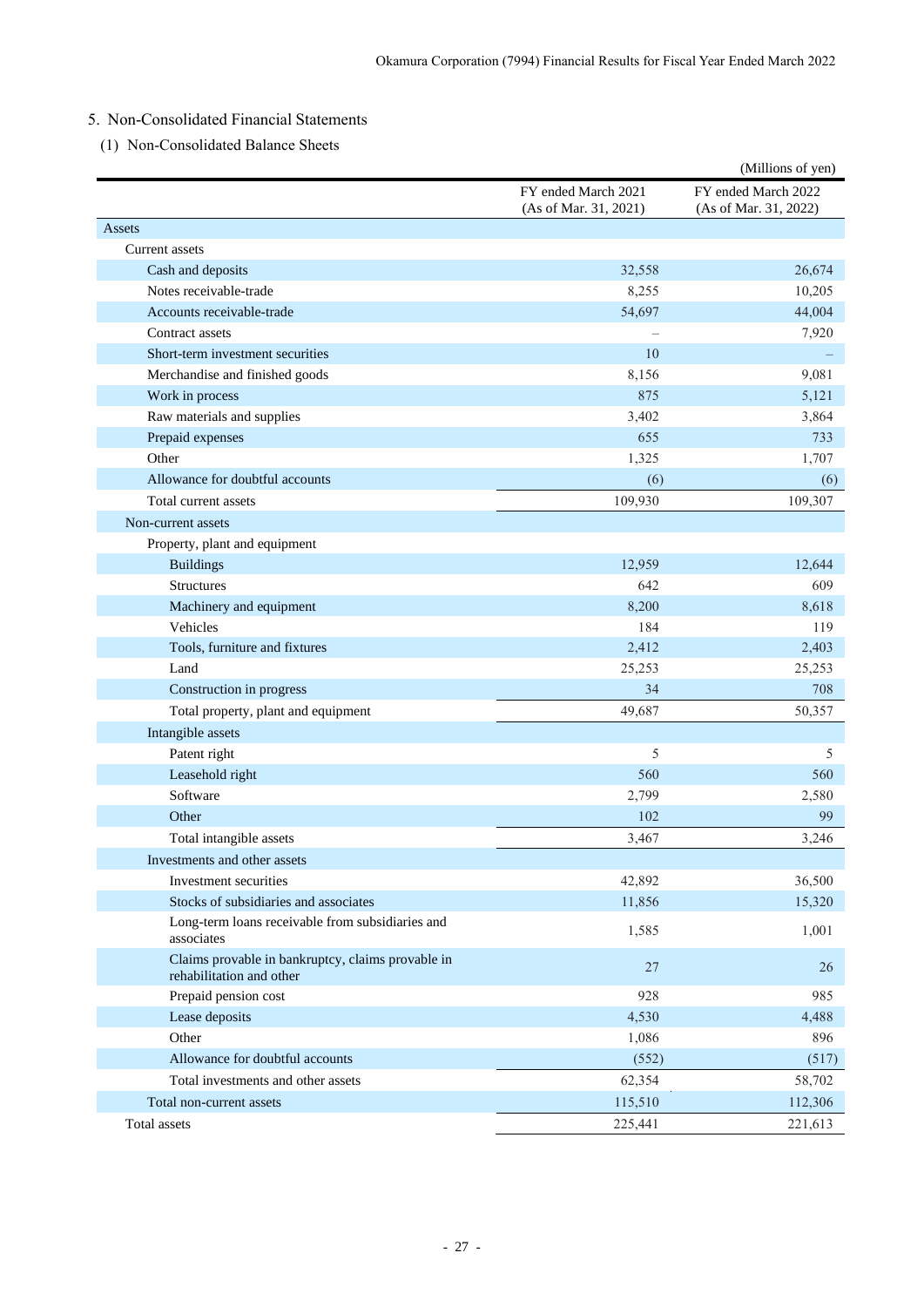|                                                                     |                                              | (Millions of yen)                            |
|---------------------------------------------------------------------|----------------------------------------------|----------------------------------------------|
|                                                                     | FY ended March 2021<br>(As of Mar. 31, 2021) | FY ended March 2022<br>(As of Mar. 31, 2022) |
| Liabilities                                                         |                                              |                                              |
| <b>Current</b> liabilities                                          |                                              |                                              |
| Notes payable-trade                                                 | 4,533                                        | 3,888                                        |
| Electronically recorded obligations-operating                       | 17,013                                       | 11,330                                       |
| Accounts payable-trade                                              | 21,146                                       | 20,698                                       |
| Short-term loans payable                                            | 5,200                                        | 5,200                                        |
| Short-term loans payable to subsidiaries and associates             | 100                                          | 100                                          |
| Current portion of long-term loans payable                          | 1,300                                        | 300                                          |
| Current portion of bonds payable                                    |                                              | 5,000                                        |
| Lease obligations                                                   | 145                                          | 139                                          |
| Accounts payable-other                                              | 621                                          | 602                                          |
| Accrued expenses                                                    | 2,218                                        | 3,033                                        |
| Income taxes payable                                                | 4,698                                        | 5,205                                        |
| Accrued consumption taxes                                           | 1,570                                        | 585                                          |
| Advances received                                                   | 914                                          |                                              |
| <b>Contract liabilities</b>                                         |                                              | 995                                          |
| Deposits received                                                   | 211                                          | 219                                          |
| Provision for bonuses                                               | 3,367                                        | 3,638                                        |
| Total current liabilities                                           | 63,041                                       | 60,935                                       |
| Non-current liabilities                                             |                                              |                                              |
| Bonds payable                                                       | 10,000                                       | 5,000                                        |
| Long-term loans payable                                             | 3,350                                        | 4,350                                        |
| Lease obligations                                                   | 433                                          | 327                                          |
| Provision for retirement benefits                                   | 13,015                                       | 13,258                                       |
| Long-term deposits received                                         | 2,706                                        | 3,060                                        |
| Deferred tax liabilities                                            | 2,828                                        | 1,047                                        |
| Other                                                               | 337                                          | 297                                          |
| Total non-current liabilities                                       | 32,671                                       | 27,341                                       |
| <b>Total liabilities</b>                                            | 95,712                                       | 88,276                                       |
| Net assets                                                          |                                              |                                              |
| Shareholders' equity                                                |                                              |                                              |
| Capital stock                                                       | 18,670                                       | 18,670                                       |
| Capital surplus                                                     |                                              |                                              |
| Legal capital surplus                                               | 16,759                                       | 16,759                                       |
| Total capital surplus                                               | 16,759                                       | 16,759                                       |
| Retained earnings                                                   |                                              |                                              |
| Legal retained earnings                                             | 1,874                                        | 1,874                                        |
| Other retained earnings                                             |                                              |                                              |
| Reserve for reduction entry                                         | 4,395                                        | 4,355                                        |
| Reserve for special account                                         | 17                                           | 52                                           |
| General reserve                                                     | 4,180                                        | 4,180                                        |
| Retained earnings brought forward                                   | 70,005                                       | 80,260                                       |
| Total retained earnings                                             | 80,473                                       | 90,723                                       |
| Treasury stock                                                      | (0)                                          | (3,528)                                      |
|                                                                     |                                              |                                              |
| Total shareholders' equity<br>Valuation and translation adjustments | 115,903                                      | 122,625                                      |
|                                                                     |                                              |                                              |
| Valuation difference on available-for-sale securities               | 13,824                                       | 10,711                                       |
| Total valuation and translation adjustments                         | 13,824                                       | 10,711                                       |
| Total net assets                                                    | 129,728                                      | 133,337                                      |
| Total liabilities and net assets                                    | 225,441                                      | 221,613                                      |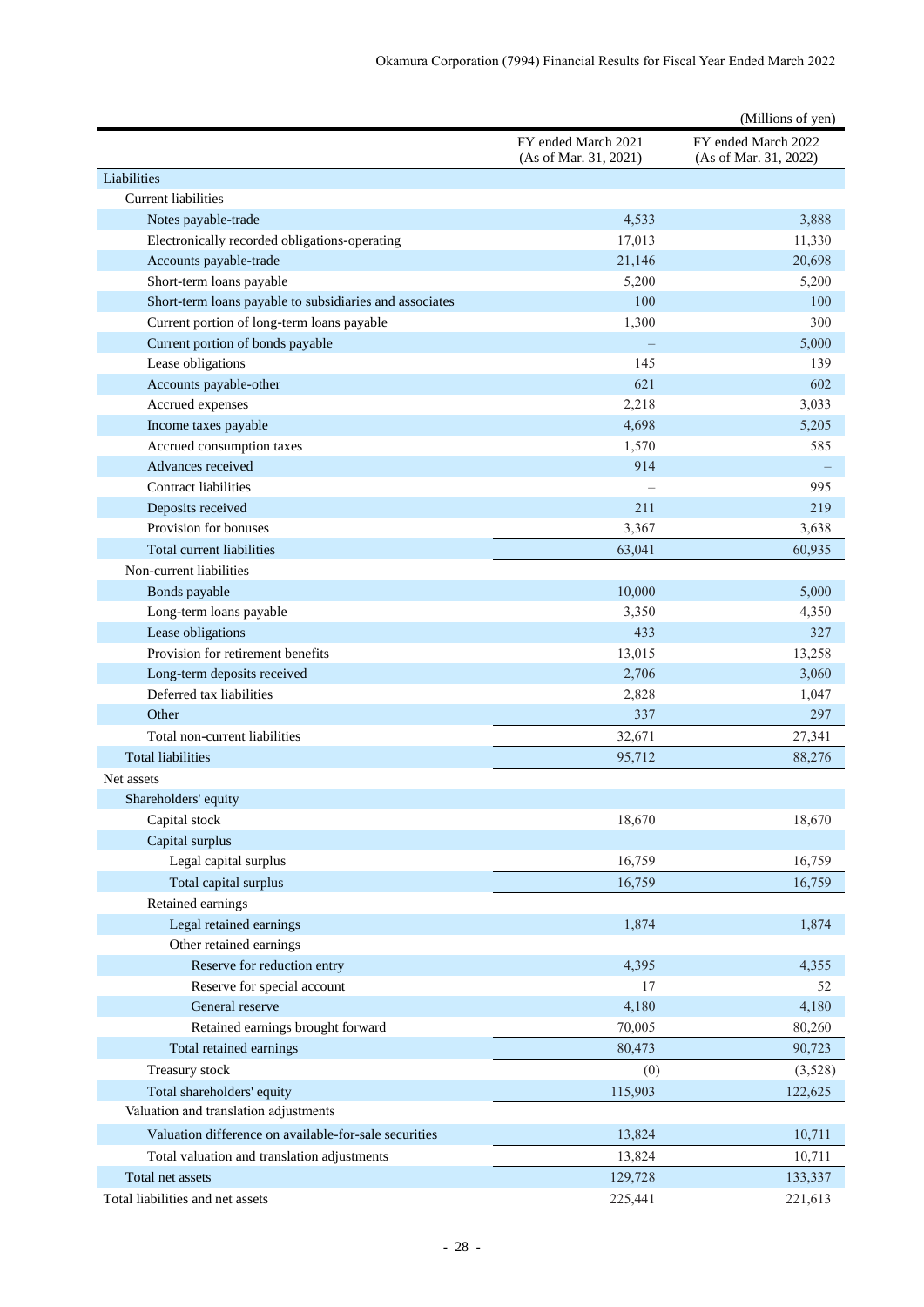## <span id="page-31-0"></span>(2) Non-Consolidated Statements of Income

|                                                                                 |                                                                 | (Millions of yen)                                              |
|---------------------------------------------------------------------------------|-----------------------------------------------------------------|----------------------------------------------------------------|
|                                                                                 | FY ended March 2021<br>(From Apr. 1, 2020)<br>to Mar. 31, 2021) | FY ended March 2022<br>(From Apr. 1, 2021<br>to Mar. 31, 2022) |
| Net sales                                                                       | 222,479                                                         | 233,611                                                        |
| Cost of sales                                                                   | 148,706                                                         | 157,469                                                        |
| Gross profit                                                                    | 73,772                                                          | 76,141                                                         |
| Selling, general and administrative expenses                                    | 60,290                                                          | 60,923                                                         |
| Operating income                                                                | 13,481                                                          | 15,217                                                         |
| Non-operating income                                                            |                                                                 |                                                                |
| Interest income                                                                 | 28                                                              | 26                                                             |
| Dividend income                                                                 | 1,959                                                           | 1,635                                                          |
| Foreign exchange gains                                                          | 74                                                              | 271                                                            |
| Other                                                                           | 667                                                             | 447                                                            |
| Total non-operating income                                                      | 2,730                                                           | 2,380                                                          |
| Non-operating expenses                                                          |                                                                 |                                                                |
| Interest expenses                                                               | 102                                                             | 99                                                             |
| Interest on bonds                                                               | 17                                                              | 18                                                             |
| Loss on sales and retirement of non-current assets                              | 257                                                             | 235                                                            |
| Provision of allowance for doubtful accounts for subsidiaries<br>and associates | 30                                                              |                                                                |
| Compensation expenses                                                           | 74                                                              |                                                                |
| Other                                                                           | 116                                                             | 111                                                            |
| Total non-operating expenses                                                    | 598                                                             | 464                                                            |
| Ordinary income                                                                 | 15,614                                                          | 17,133                                                         |
| Extraordinary income                                                            |                                                                 |                                                                |
| Gain on sales of investment securities                                          | 2,463                                                           | 3,877                                                          |
| Gain on extinguishment of tie-in shares                                         | 1,599                                                           |                                                                |
| Subsidies for employment adjustment                                             | 64                                                              |                                                                |
| Insurance claim income                                                          |                                                                 | 1,118                                                          |
| Total extraordinary income                                                      | 4,127                                                           | 4,995                                                          |
| <b>Extraordinary</b> loss                                                       |                                                                 |                                                                |
| Loss on disaster                                                                |                                                                 | 759                                                            |
| Loss on sales of investment securities                                          | 65                                                              | 12                                                             |
| Loss on valuation of investment securities                                      | 58                                                              | 10                                                             |
| Utilization suspension expenses                                                 | 129                                                             |                                                                |
| Loss on forgiveness of debt                                                     | 210                                                             |                                                                |
| Total extraordinary loss                                                        | 463                                                             | 782                                                            |
| Profit before income taxes                                                      | 19,277                                                          | 21,347                                                         |
| Income taxes-current                                                            | 4,630                                                           | 6,256                                                          |
| Income taxes-deferred                                                           | (47)                                                            | (25)                                                           |
| Total income taxes                                                              | 4,583                                                           | 6,230                                                          |
| Profit                                                                          | 14,694                                                          | 15,116                                                         |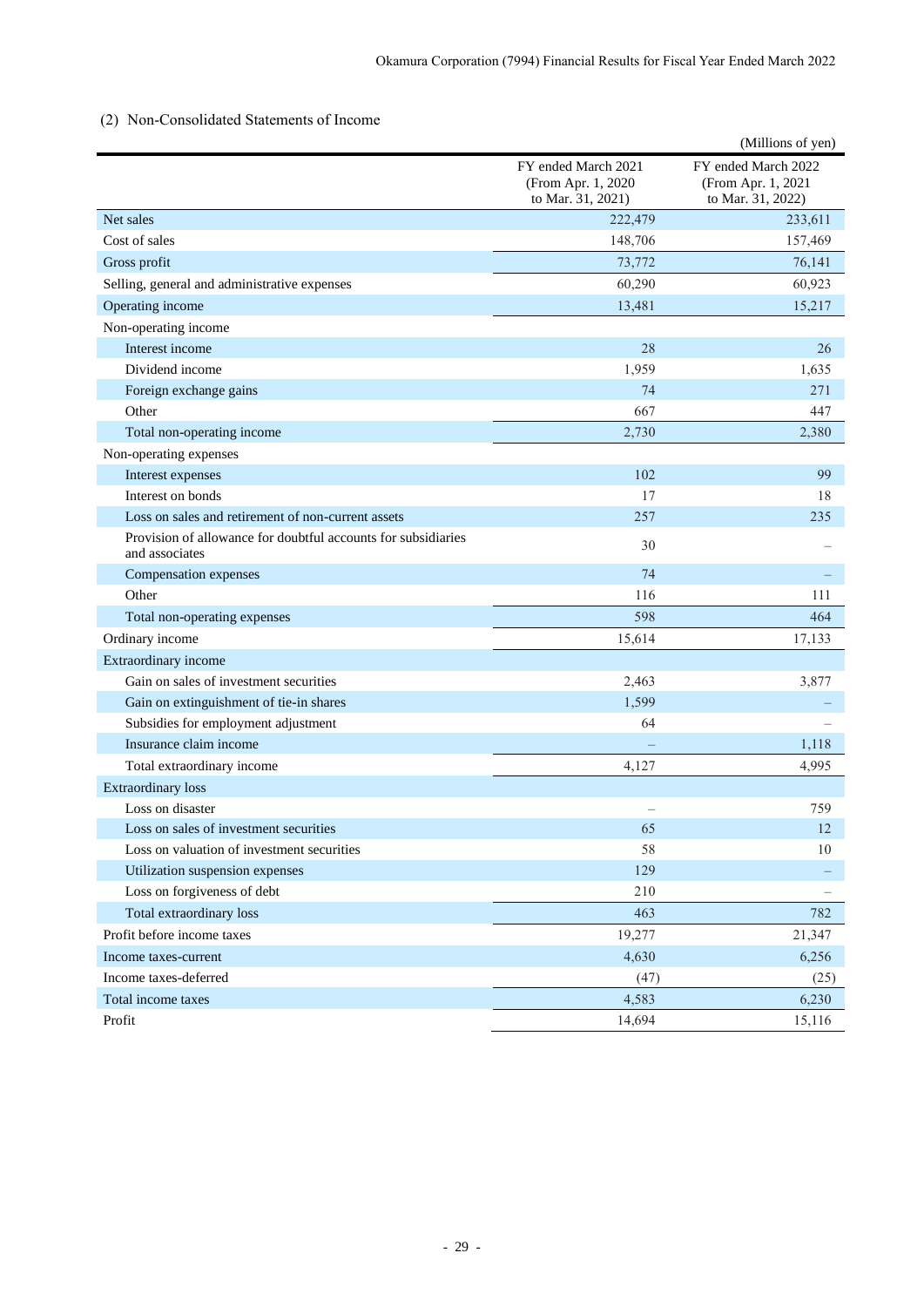# <span id="page-32-0"></span>(3) Non-Consolidated Statement of Changes in Equity

FY ended March 2021 (From April 1, 2020 to March 31, 2021)

(Millions of yen)

|                                                            | Shareholders' equity |                             |                          |                               |                                   |                                   |                          |                                            |                               |
|------------------------------------------------------------|----------------------|-----------------------------|--------------------------|-------------------------------|-----------------------------------|-----------------------------------|--------------------------|--------------------------------------------|-------------------------------|
|                                                            | Capital surplus      |                             |                          | Retained earnings             |                                   |                                   |                          |                                            |                               |
|                                                            |                      |                             |                          |                               |                                   | Other retained earnings           |                          |                                            |                               |
|                                                            | Capital<br>stock     | Legal<br>capital<br>surplus | Total capital<br>surplus | Legal<br>retained<br>earnings | Reserve for<br>reduction<br>entry | Reserve for<br>special<br>account | General<br>reserve       | Retained<br>earnings<br>brought<br>forward | Total<br>retained<br>earnings |
| Opening balance                                            | 18.670               | 16,759                      | 16,759                   | 1,874                         | 4,436                             |                                   | 4,180                    | 69,545                                     | 80.036                        |
| Changes of items during the<br>period                      |                      |                             |                          |                               |                                   |                                   |                          |                                            |                               |
| Dividends from surplus                                     |                      |                             |                          |                               |                                   |                                   |                          | (3,089)                                    | (3,089)                       |
| Reversal of reserve for<br>reduction entry                 |                      |                             |                          |                               | (40)                              |                                   |                          | 40                                         |                               |
| Provision of reserve for<br>special account                |                      |                             |                          |                               |                                   | 17                                |                          | (17)                                       |                               |
| Profit                                                     |                      |                             |                          |                               |                                   |                                   |                          | 14,694                                     | 14,694                        |
| Purchase of treasury stock                                 |                      |                             |                          |                               |                                   |                                   |                          |                                            |                               |
| Retirement of treasury<br>stock                            |                      |                             |                          |                               |                                   |                                   |                          | (11, 168)                                  | (11, 168)                     |
| Net changes of items<br>other than shareholders'<br>equity |                      |                             |                          |                               |                                   |                                   |                          |                                            |                               |
| Total changes of items<br>during the period                |                      |                             | —                        | -                             | (40)                              | 17                                | $\overline{\phantom{0}}$ | 460                                        | 437                           |
| Ending balance                                             | 18,670               | 16,759                      | 16,759                   | 1,874                         | 4,395                             | 17                                | 4,180                    | 70,005                                     | 80,473                        |

|                                                            |                   | Shareholders' equity             | Valuation and translation<br>adjustments                        |                                                      |                     |
|------------------------------------------------------------|-------------------|----------------------------------|-----------------------------------------------------------------|------------------------------------------------------|---------------------|
|                                                            | Treasury<br>stock | Total<br>shareholders'<br>equity | Valuation<br>difference on<br>available-for-<br>sale securities | Total<br>valuation and<br>translation<br>adjustments | Total net<br>assets |
| Opening balance                                            | (2,338)           | 113,127                          | 9,323                                                           | 9.323                                                | 122,451             |
| Changes of items during the<br>period                      |                   |                                  |                                                                 |                                                      |                     |
| Dividends from surplus                                     |                   | (3,089)                          |                                                                 |                                                      | (3,089)             |
| Reversal of reserve for<br>reduction entry                 |                   |                                  |                                                                 |                                                      |                     |
| Provision of reserve for<br>special account                |                   |                                  |                                                                 |                                                      |                     |
| Profit                                                     |                   | 14,694                           |                                                                 |                                                      | 14,694              |
| Purchase of treasury stock                                 | (8,829)           | (8,829)                          |                                                                 |                                                      | (8,829)             |
| Retirement of treasury<br>stock                            | 11,168            |                                  |                                                                 |                                                      |                     |
| Net changes of items<br>other than shareholders'<br>equity |                   |                                  | 4,500                                                           | 4,500                                                | 4,500               |
| Total changes of items<br>during the period                | 2,338             | 2,775                            | 4,500                                                           | 4,500                                                | 7,276               |
| Ending balance                                             | (0)               | 115,903                          | 13,824                                                          | 13,824                                               | 129,728             |